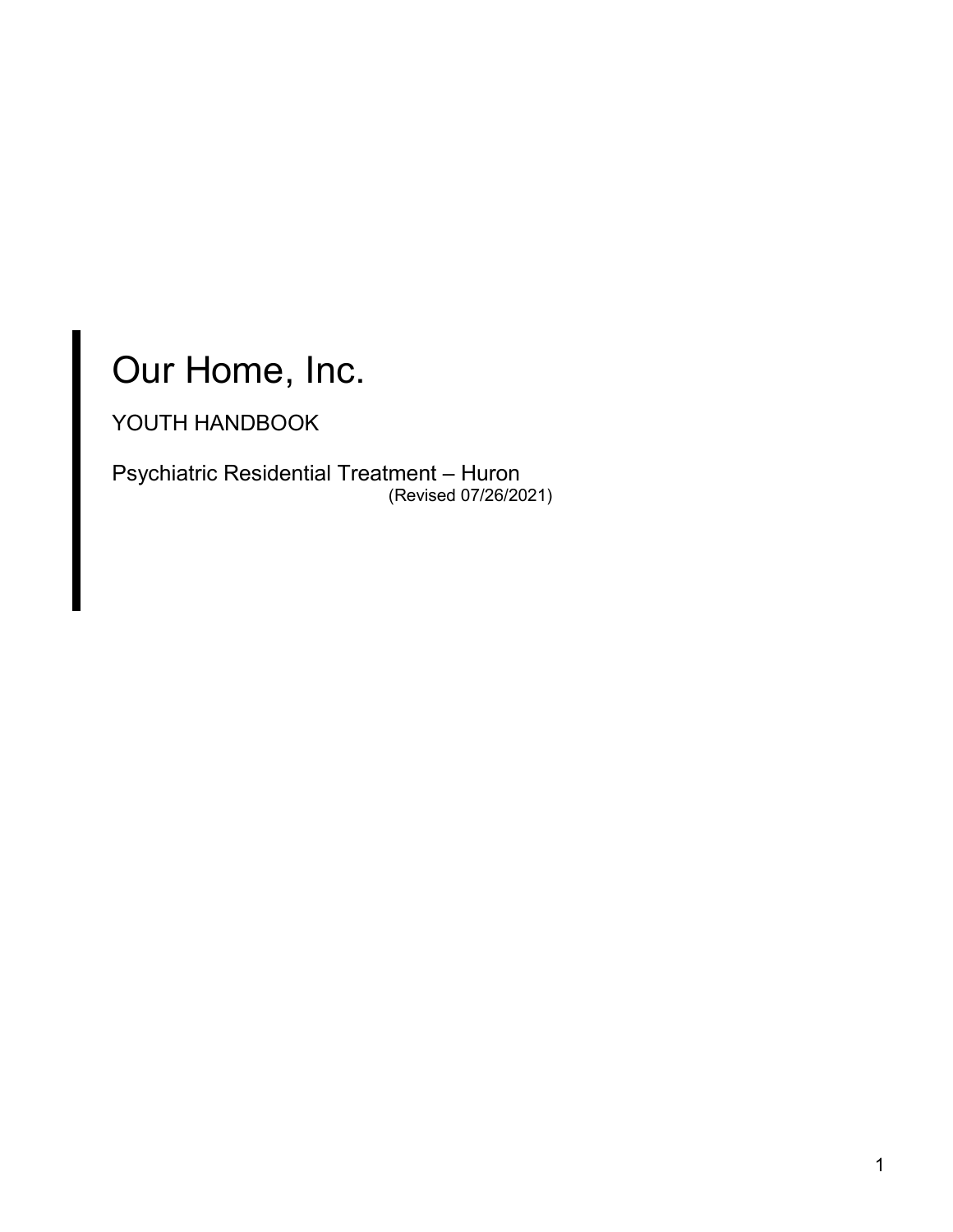# **TABLE OF CONTENTS**

| <b>New Youth Letter</b>                                               | 4              |
|-----------------------------------------------------------------------|----------------|
| <b>Program Descriptions</b>                                           | 5              |
| Groups and Other Services                                             | 6              |
| <b>Medical Director and Psychiatrist Consultants</b>                  | $\overline{7}$ |
| <b>Nursing Services</b>                                               | 7              |
| <b>Aftercare Services</b>                                             | 7              |
| <b>Admission Criteria</b>                                             | 8              |
| <b>Continued Stay Criteria</b>                                        | 8              |
| Discharge Criteria                                                    | 9              |
| <b>Treatment Plans</b>                                                | 10             |
| <b>Control of Medications</b>                                         | 10             |
| <b>Standards of Professional Conduct Related to Services</b>          | 10             |
| Alternative to Seclusion and Personal Restraint                       | 11             |
| <b>Seclusion and Personal Restraint</b>                               | 12             |
| Notification of Agency Policies                                       | 15             |
| <b>Reporting Requirements</b>                                         | 15             |
| Group Meetings "The Heart of the Program"                             | 15             |
| <b>Life History</b>                                                   | 16             |
| <b>Description of Problems</b>                                        | 16             |
| The ABCs of Problem Solving                                           | 18             |
| <b>Release Procedure</b>                                              | 19             |
| Spirituality                                                          | 20             |
| Confidentiality                                                       | 21             |
| Visitation (Home Visits and Weekend Visitation)                       | 21             |
| <b>Telephone Calls</b>                                                | 23             |
| School                                                                | 23             |
| Letters                                                               | 24             |
| Policy for Sending and Receiving Packages                             | 24             |
| <b>Mail Policy</b>                                                    | 24             |
| <b>Mail Procedures</b>                                                | 24             |
| <b>Accessibility Committee</b>                                        | 25             |
| Child Abuse, Neglect, and Sexual Harassment Prevention & Intervention | 25             |
| <b>Neglect and Abuse Reporting</b>                                    | 28             |
| <b>Youth Rights</b>                                                   | 29             |
| <b>Dress Code</b>                                                     | 29             |
| <b>Contraband List</b>                                                | 30             |
| <b>Residential Guidelines for Decoration Policy</b>                   | 31             |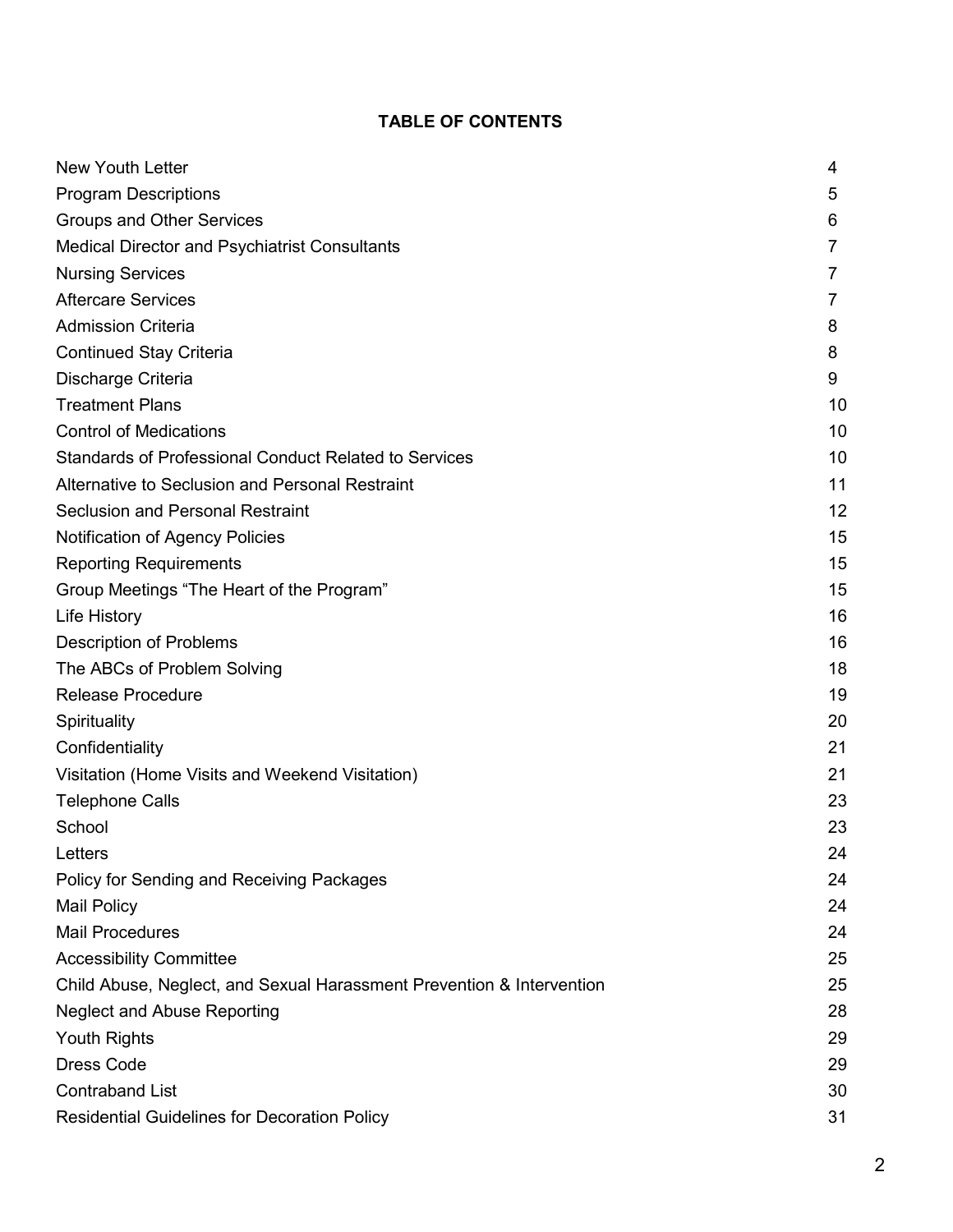# **TABLE OF CONTENTS CONT.**

| Expectations/Privileges/Restrictions                 | 32 |
|------------------------------------------------------|----|
| <b>Youth Discipline</b>                              | 33 |
| Grievance Procedure & Grievance Form                 | 34 |
| What Do I Do if I Have a Disability or Special Need? | 39 |
| Ways in Which Input Can be Given                     | 42 |
| <b>Access to Health Care</b>                         | 42 |
| Smoking                                              | 42 |
| <b>Structure Within the Group</b>                    | 42 |
| Allowance                                            | 43 |
| <b>Shopping Responsibilities</b>                     | 43 |
| <b>Campus Expectations</b>                           | 44 |
| <b>Daily Responsibilities</b>                        | 44 |
| <b>Fire Safety</b>                                   | 45 |
| <b>Tornado Safety</b>                                | 46 |
| <b>Computer and Electronic Device Usage</b>          | 46 |
| <b>Journal Keeping Contract</b>                      | 47 |
| <b>Cultural Committee</b>                            | 47 |
| <b>Group Fund</b>                                    | 47 |
| <b>Locker Fines</b>                                  | 47 |
| Runaways                                             | 47 |
| Reasonable and Prudent Parenting Standard            | 48 |
| <b>Youth Access to Case Records</b>                  | 49 |
| Notice of Privacy Practices                          | 49 |
| <b>Youth Orientation Checklist</b>                   | 52 |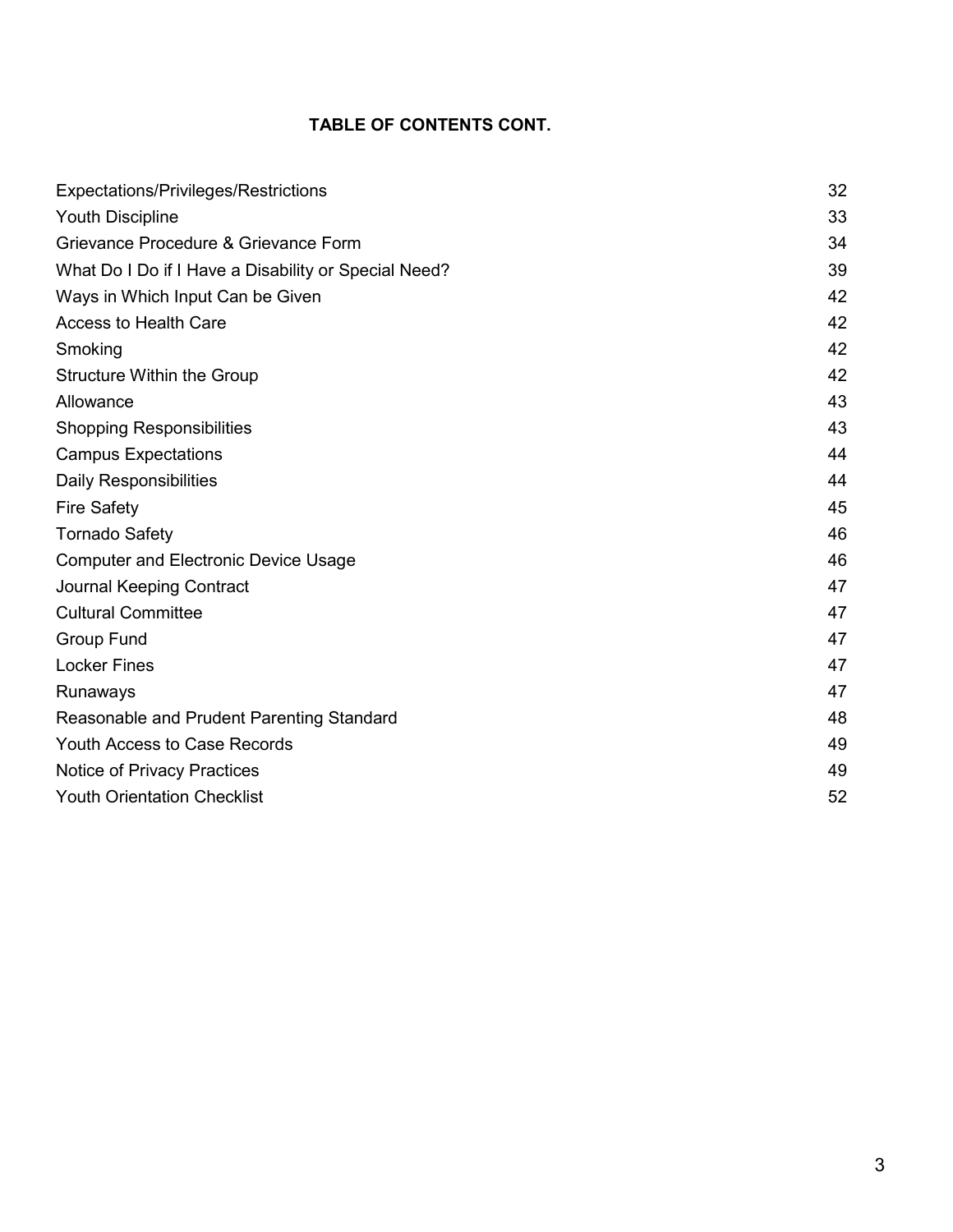#### **OUR HOME, INC., Psychiatric Residential Treatment**  40354 210<sup>th</sup> Street, Huron, SD 57350 • Phone (605) 352-9098 Fax (605) 352-0550

 $\blacksquare$  . Welcome  $\blacksquare$ 

Welcome to Our Home, Inc. Attached you will find information that we believe will make

your understanding and transition to the program easier.

Your group is here to help you and will tell you everything that you need to know to begin to learn the expectations, but don't hesitate to ask them questions if you don't understand.

We wish you every success as you begin your journey to help yourself and others, and to

resolve your problems as quickly as possible.

Sincerely,

The Staff & Group Members Our Home, Inc.

Administrative Offices 334 3rd St. SW Huron, SD 57350-2418 Phone (605) 352-4368 Fax (605) 352-4976

Rediscovery Drug & Alcohol Treatment Center 40354 210<sup>th</sup> St. Huron, SD 57350-7928 Phone (605) 353-1025 Fax (605) 353-1061

Huron PRTF 40354 210<sup>th</sup> St. Huron, SD 57350-7928 Phone (605) 352-9098 Fax (605) 352-0550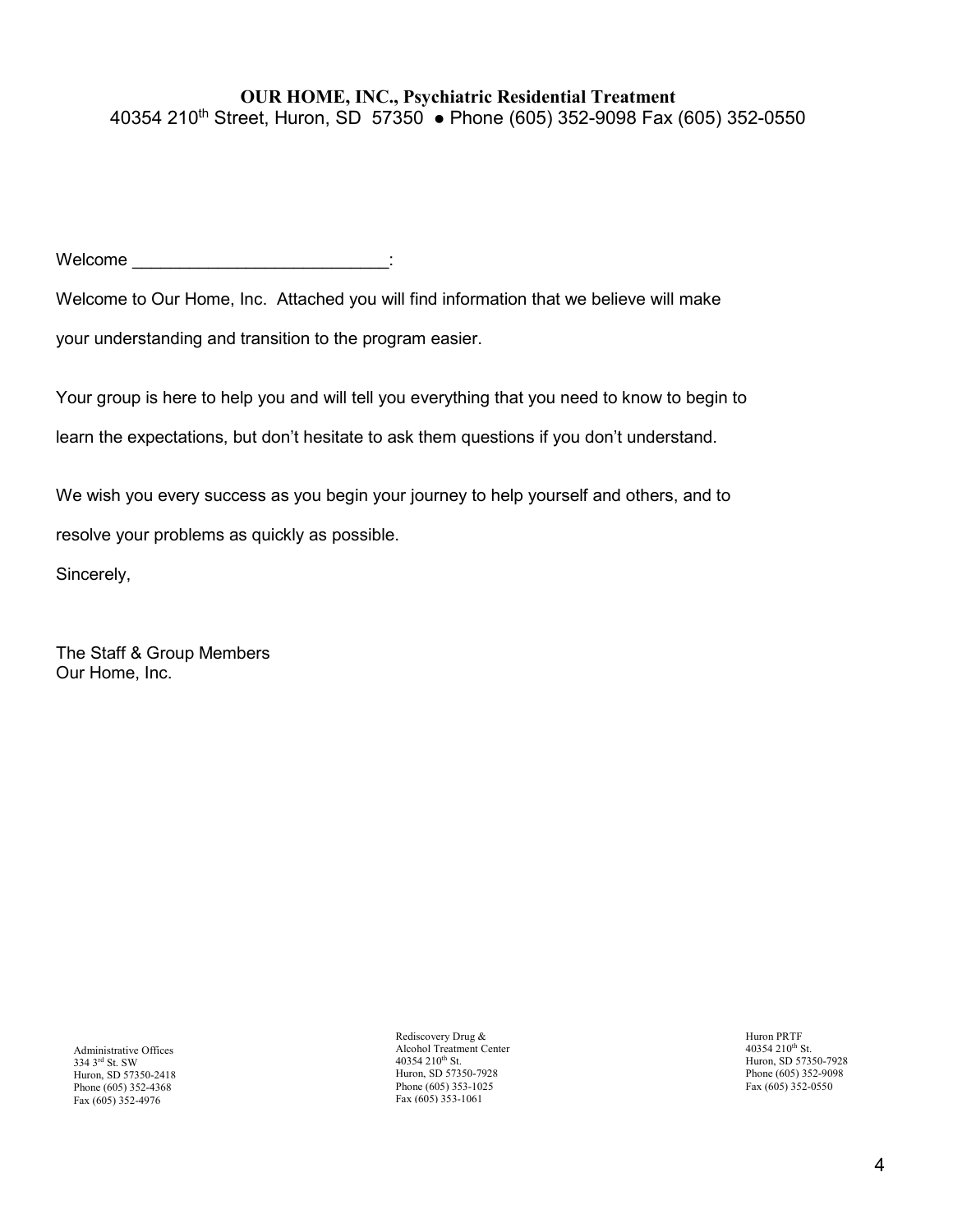#### **PROGRAM DESCRIPTIONS**

The Our Home Huron PRTF Program utilizes a therapeutic milieu environment, which means that during all hours trained staff supervise youth. The youth are offered professional services that are deemed necessary and appropriate to assist in reentry into the community in a manner that will enable youth to function to their fullest possible extent. Youth are in direct contact with trained staff involved in teaching behavior management, independent living skills, social skills and continued enhancement of the steps of AA, Alateen and Drug and Alcohol education.

The program consists of three stages or levels and an orientation stage. These include the orientation stage, trust and accountability stage, exploration and disclosure stage and resocialization stage. Each stage will give youth new skills that will help them prepare to reintegrate back into society. Along with the stages, there are four different areas of training or tracks that are designed to assist those youth with certain needs.

All youth first entering the Our Home Huron PRTF program will first start with the Orientation Stage at which time the treatment staff will start to determine which track will best suit the youth's individual needs. This process may take 30 days or longer to help the treatment staff gather more information to better determine the appropriate track for each youth. The goal is to individually assess the need for placement, assist the youth in becoming familiar with the program and determine the appropriate track for each youth that best meet his or her individual needs. The tracks are as follows:

**SURVIVOR:** This track focuses on treatment for victims of severe abuse of any kind, particularly the sexual abuse but also for physical and emotional abuse. The level of trauma-based indicators demonstrated by the youth's history and behavior will assist in making a determination for the need to participate in these assignments.

**ALTERNATIVE:** This track focuses on treatment for those without victim or perpetrator issues to deal with. Assignments for this track will be determined at the time of the development of the treatment plan. Other assignments may be added based on each youth's individual needs.

**SEXUAL ADJUSTMENT:** This track focuses on treatment for youth who have both victims and perpetrations, which have taken place recently. There must be evidence of current deviant sexual problems for a youth to be placed on this track.

**COMBINED:** This track focuses on treatment for youth who have both sexual victims and perpetrators, whose perpetrations may have taken place many years ago. They must not have any evidence of current deviate sexual problems.

There are three basic stages that each youth must complete prior to discharge. The following is a brief description of those stages:

**ORIENTATION:** Is used to help you and the program staff in determining the direction that you need to go to meet your objectives to successfully complete the treatment program at OHI. The first two weeks of treatment are used as an adjustment period for you and your group as well as a time to begin to develop your first treatment plan.

**STAGE ONE: Trust and Accountability** - The trust and accountability stage focuses on developing a sense of trust and openness with the youth's group and staff. This stage allows for the youth to start taking more accountability for how they hurt themselves and how their behavior has affected others. This also is an opportunity for you to discover "how to" ideas in your development of coping skills or "toolbox".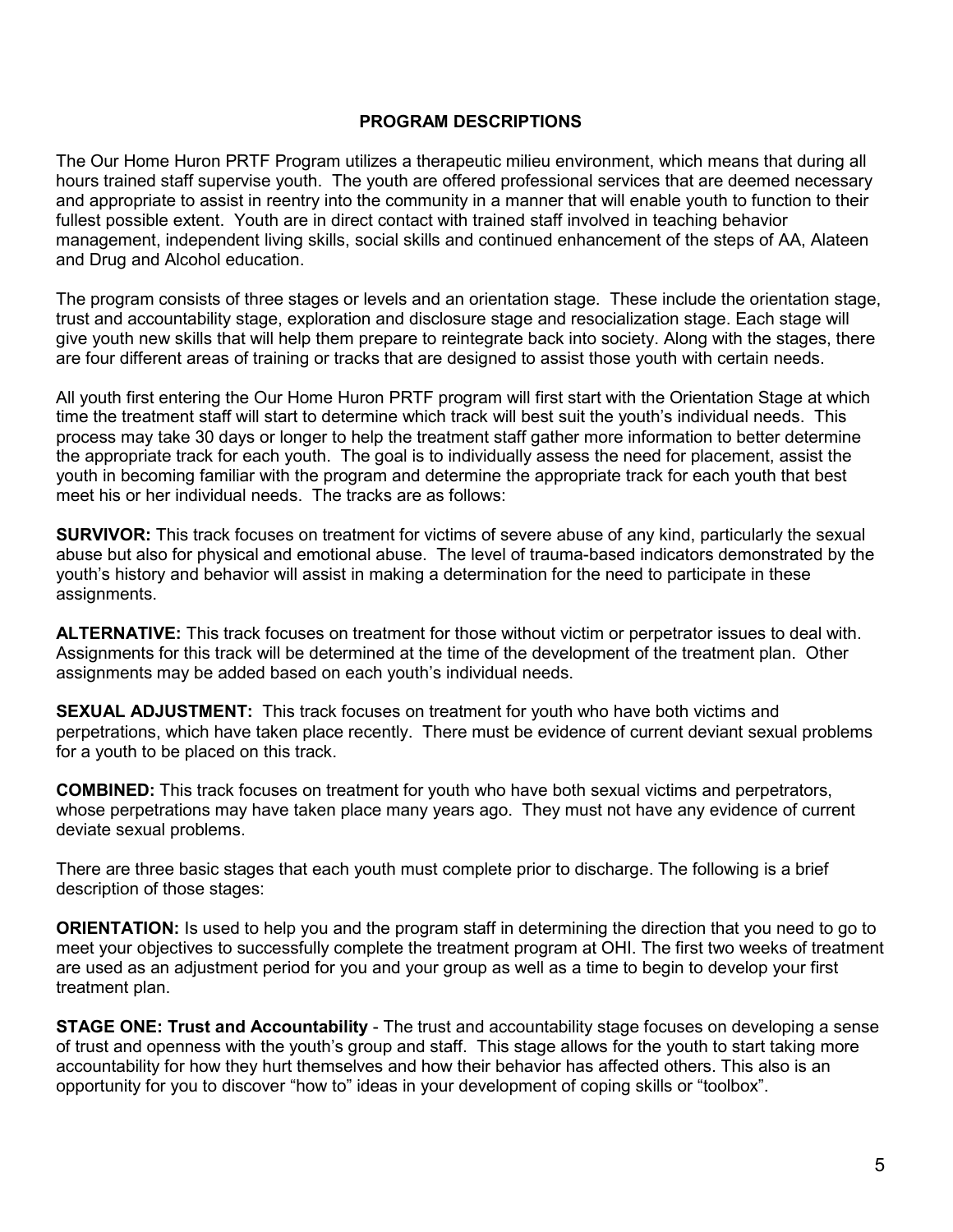**STAGE TWO: Exploration and Disclosure** - On this stage the youth will work at better understanding why they make the choices that hurt themselves, and others. The youth will explore their thoughts, feelings, behaviors and relationships.

**STAGE THREE: Resocialization** - The final stage of the program is to help youth adjust back into the community. The youth will become more aware of the outside issues, situations and relationships, which lead to negative choices. The youth work at better understanding themselves and discovering how to make realistic and healthy decisions and choices.

Stage advancement is dependent on each youths individualized treatment needs. Youth will be given assignments based on the track they are on and their presenting treatment needs. As youth work through individualized assignments and are able to demonstrate readiness for advancement, they may then request for advancement in their stage in the program. Advancement in treatment stages requires approval by the youth's group and treatment team.

The program provides each youth with opportunities for social re-integration. This process is generally accomplished on Stage Two and Stage Three. The youth can participate in such things as job employment, GED's and extracurricular activities. These opportunities depend on the youth's capabilities and behavior. This process assists in evaluating each youth's abilities to make better choices and good decisions. The youth are provided various therapeutic groups and other necessary services to assist them in preparing to return to society. They are as follows:

Social skills are learned under the guidance and supervision of the professional staff. Such things as personal hygiene, cooking, cleaning and laundry skills, lawn and home maintenance, gardening skills, independent living skills and family roles are taught to the youth.

# **GROUPS AND OTHER SERVICES**

Individual counseling is offered in the form of diagnostic interviews and on an "as needed basis".

Therapeutic group sessions are held once per week with a Licensed Clinical Psychologist or an Adolescent Counselor and a trained group leader working together in the co-facilitation of sessions to address a number of behavioral and sexual issues, such as but not limited to criminal thinking, victimization and perpetration. The groups assist in developing healthy coping skills as alternatives to the behaviors that have led to treatment.

Group Therapy sessions, using the Positive Peer Cultural modality, are held four times a week under the supervision of a trained group leader.

Task Groups under the supervision of a trained group leader and staff are held once weekly.

Family counseling is done when necessary and appropriate to meet the needs of the youth in problem resolution to the extent the family is willing to participate. Family involvement is encouraged with appropriate staffings, visits with the youth at the facility and through home visits. All involvement with the family is intended to meet the therapeutic needs of the youth.

Family Day is provided to give the families of the youth an opportunity to better understand the program expectations, goals and basic education about what each youth is learning during their stay. Family Days are facilitated by Group leaders. More in-depth education for families on individualized topics may be done electronically through zoom meetings or other means.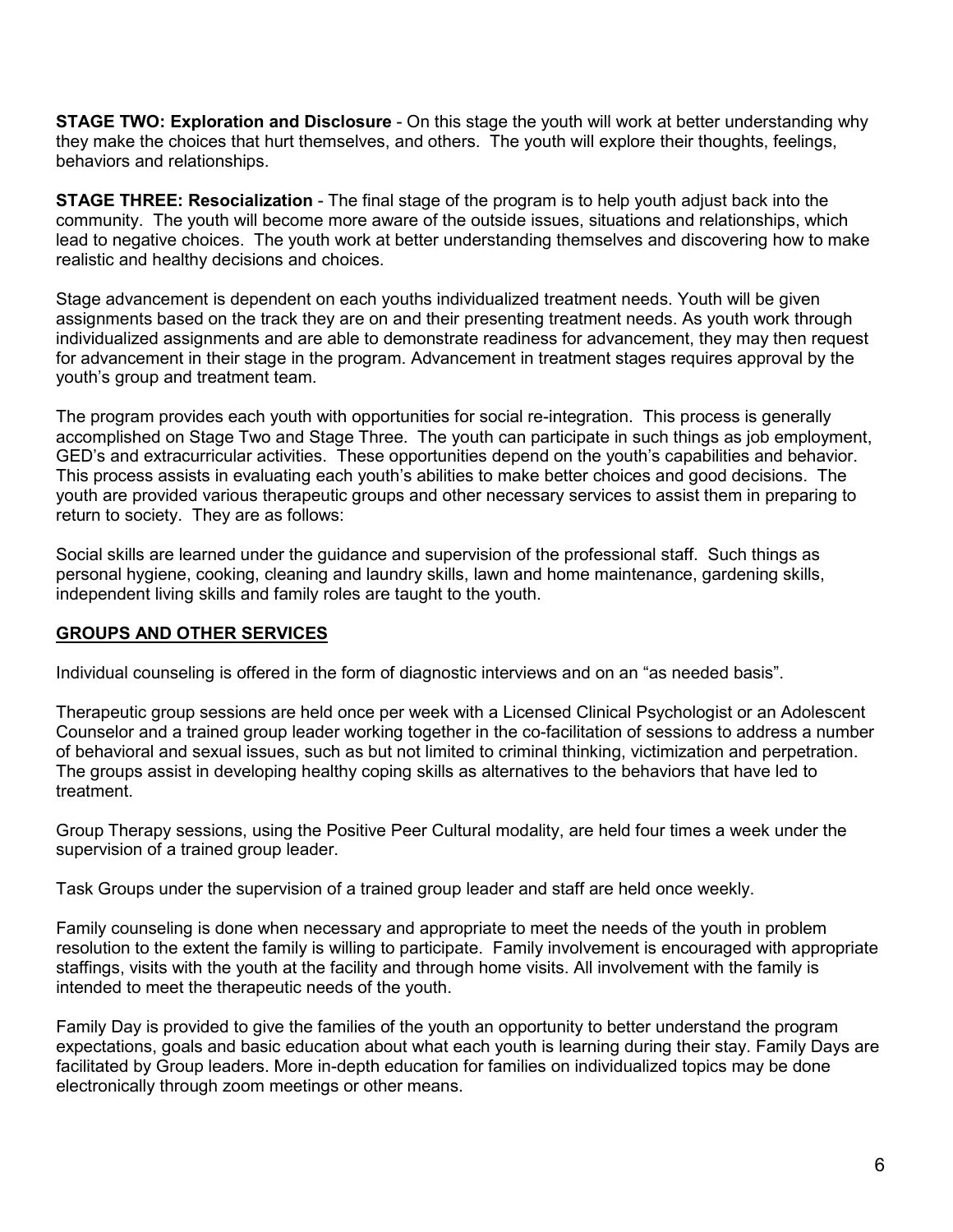Alcohol and Drug counseling is provided by a chemical dependency counselor or certified trainee according to need. All youth will receive Drug and Alcohol education curriculum provided by a chemical dependency counselor/trainee who is facilitated by the youths Group Leader.

#### **Additional therapeutic groups may be offered at various times throughout a youth's treatment program. Therapeutic groups which may be offered include but are not limited to the following:**

- RTR (Reducing the Risk) is offered to youth 15 years and over that may not have participated in the program before coming to OHI. Reducing the Risk is a group that Builds Skills to Prevent Pregnancy, HIV and STD's, with strong emphasis on abstinence.
- Mastering Anger-Resolving Conflict: consists of 40 shortened-lessons that are aimed at students Grades 7-12, that empowers students to take control of their emotions, reject the use of aggression, de-escalate confrontations and resolve conflicts peacefully. Mastering Anger-Resolving Conflict is a one-hour weekly group that is required of all youth.
- Managing Emotional Intensity (MEI): uses a cognitive, behavioral and skills training approach that has been specifically designed to assist young people with emotional and behavioral regulation by using systems training for emotional predictability and problem-solving strategies. MEI is a one-hour weekly group (18 Lessons) that is required of all youth.
- Making Proud Choices (MPC): is an 8-module/lesson plan curriculum that provides adolescents with the knowledge, confidence and skills necessary to reduce their risk of sexually transmitted diseases (STDs), HIV and pregnancy by abstaining from sex or using condoms if they choose to have sex. MPC is offered as an alternative group to the lengthy RTR lessons. MPC is a one-hour weekly group (8 Lessons) for youth at least 13 years old and have parental and/or placing agency approval.
- Understanding Self-Identity; Building a supportive environment for LGBTQ students: is a supplemental 2-lesson class designed to be taught before the RTR/MPC classes. Understanding Self-Identity provides the youth with background information on self-identity, sexual identity, sexual attractions, sexual orientation, sexual behaviors and gender identity for youth at least 13 years old and have parental and/or placing agency approval.
- Teaching Affirmative Consent: is supplemental 2-lesson class designed to be taught before RTR/MPC classes. Teaching affirmative consent uses practical guidelines to increase the students understanding, designed to help schools and communities deliver information about affirmative consent and the increasingly popular standard for sexual conduct policies. Under this standard, universally known as "Yes Means Yes," each person involved in a sexual encounter needs to be clear about giving and getting consent for any sexual activity. The youth must be at least 13 years old and have parental and/or placing agency approval.
- Dating Rights & Responsibilities is a supplemental 6-lesson class taught consecutively with the current attending RTR/MPC class. The lessons are broken into the following topics: Healthy or unhealthy relationships, Sex Myths, Tech Confidential, dealing with teen dating abuse and before you hook up: Dating rights & Responsibilities. The youth must be at least 13 years old and have parental and/or placing agency approval.

**Medical Director and Psychiatrist Consultants:** are available at Our Home to address any medical, psychiatric or medication concerns.

**Nursing services:** Nursing staff is available for the youth's physical and psychosocial needs twenty-four hours a day. On site, nursing maintains all medical appointments, provide health and education classes, medication management, maintains all youth medical records, and participates with each youth's treatment plan. The nursing staff is available for all emergency needs that would be required and is the liaison between the facility, medical director, and parent's medical concerns.

**After Care Services:** Our Home Huron program offers a wide range of comprehensive aftercare services. In most cases, aftercare services are coordinated with community resources within the youth's community long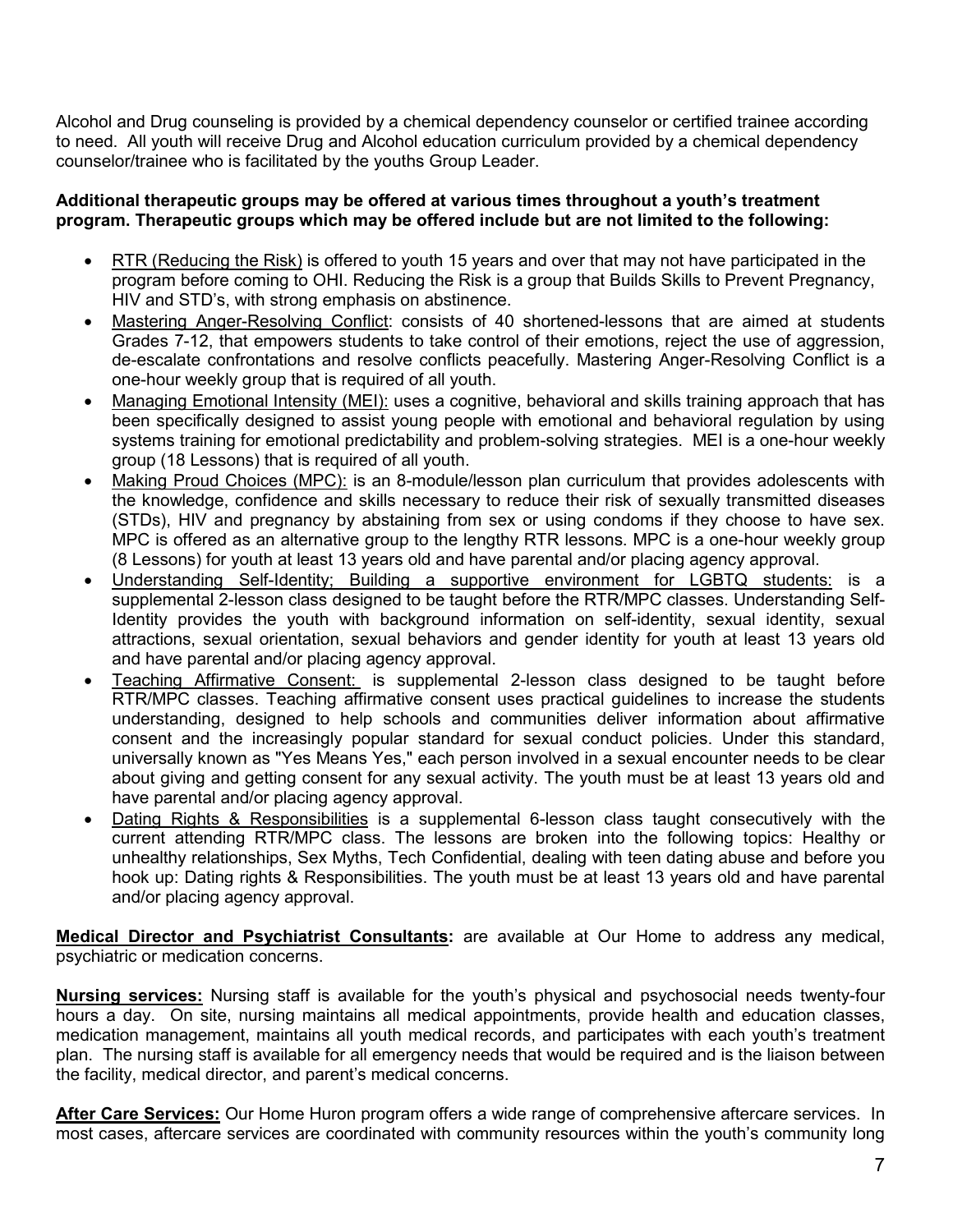before the youth is discharged mutually between the referral worker and the Group Leader. Youth discharged can typically remain on aftercare from six months to a year. Based on a youth's needs, a plan will be developed during and indicated on their treatment plan to coordinate these services.

# **ADMISSION CRITERIA**

- 1. Admission to the Our Home, Inc. Huron PRTF Program is open to males aged 12 through 17. The program services a broad range of individuals requiring intensive professional assistance and therapy for behavioral or emotional problems in a highly structured, self-contained environment. The program shall not discriminate in admission practices regarding race, color, gender, religion, ancestry, national origin, disability or co-occurring disorder.
- 2. Applicants must be experiencing problems related to one or more of the current DSM psychiatric disorder diagnostic categories. Due to the wide range of diagnostic profiles served, the program admission criteria do not restrict admissions based on diagnostic condition. All applications for admission are reviewed on a case-by-case basis.
- 3. Applicants must be reasonably expected to benefit from or halt further regression of their condition through the services provided.
- 4. Applicants must not present the threat of serious risk of physical or sexual harm to self or others within the context of the treatment environment provided.
- 5. Applicants must have sufficient intellectual capacities such that they can be reasonably expected to benefit from and participate in the therapeutic and educational services provided. Historical experience with admissions suggests that those applicants with a Full-Scale IQ of 68 or below have had difficulty benefiting from the services provided.
- 6. In the event of co-occurring chemical dependency, applicants shall not need medical detoxification at the time of admission. Prior chemical dependency assessment is preferred.
- 7. Pre-arrangement of funding is a required criterion.

All applications must be submitted prior to admission to allow for Program Coordinator and Treatment Team review to determine admission eligibility and appropriateness.

Admissions for the purpose of evaluation (for appropriateness) will be considered on a case-by-case basis.

Admissions are prioritized on a first come, first-served basis with the consideration of which group best meets the referral child's needs, as each group has a specialty subgroup for which it serves. An additional consideration is the status of the child's safety until the admission can take place.

The treatment team will make a decision on what track a youth will be on prior to admission based on known history and records. The track a youth will be on can change during a youth's treatment stay based on newly divulged or learned information.

# **CONTINUED STAY CRITERIA**

The treatment plan shall, during the course of the person's treatment, identify a transitional services plan whenever applicable. This plan shall be reviewed or updated during scheduled treatment plan reviews, that occur every 30 days or more frequent if necessary.

The treatment plan shall during the course of the person's treatment, identify an aftercare services plan, that includes continuity of the youth's medication as applicable. This plan shall be reviewed or updated during scheduled treatment plan reviews. The treatment plan shall also document agreed upon strengths needs and objectives to aid the youth served throughout the treatment process.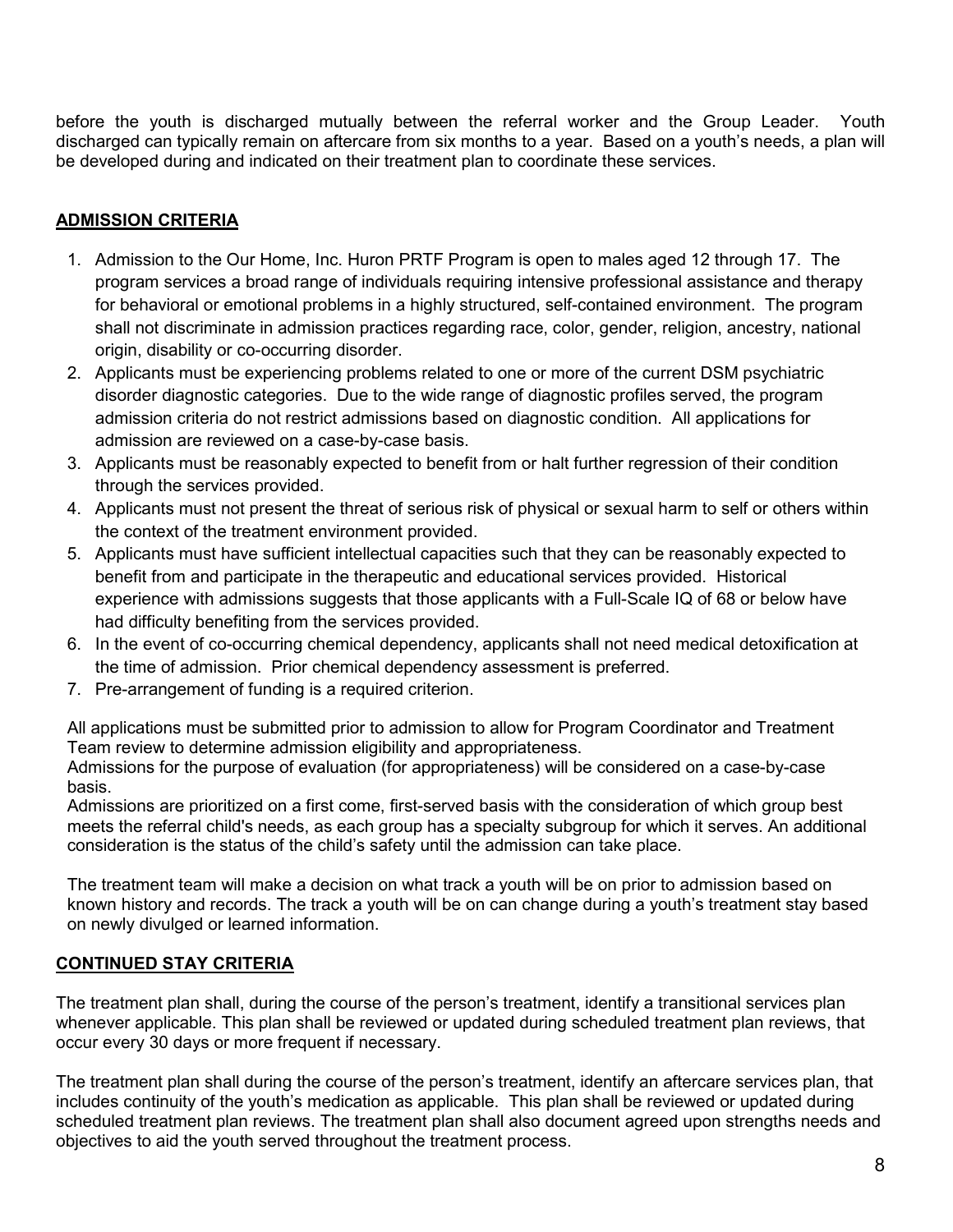The Huron Program shall also assign the youth served to a treatment "Stage" and maintain "Stage Tasks" to further assist the youth's transition through the treatment process.

The treatment plan shall identify a projected discharge date to aid in transition planning. The discharge date shall be reviewed or updated during scheduled treatment plan reviews.

To assist in the assessment of need for continued stay and appropriateness of placement, Huron staff shall coordinate for continued stay reviews. These reviews shall occur and be documented as prescribed on a case-by-case basis by the external utilization review committee (PRO). Documentation shall be on the PRTF Continued Stay Review Form.

The Huron Program staff will complete a Child and Adolescent Functional Assessment Scale at assigned increments to aid in the objective assessment and monitoring of the person's progress or regression during the treatment process.

Polygraph examinations will not be conducted by Our Home, Inc. Huron PRTF unless requested by the youth's custodian with evidence of ethical support.

In the event of an internal transfer or transition the "Transition Staffing Form" shall be followed and documented to guide the transition process.

# **DISCHARGE CRITERIA**

#### **General Discharge Criteria**

- The person's presenting problems no longer appears to present as being dangerous to others or self.
- The person served has accomplished the treatment plan objectives.
- There is concurrence among the person served, the treatment team, referring parties, parents/guardians and the utilization review team as to discharge readiness.
- An aftercare plan appropriate to the strengths, needs and abilities of the person has been established.

#### **Alternate Discharge Criteria**

- If further treatment as assessed by the youth served, the treatment team, the referring party, the parents and guardians or the utilization review team, is deemed unlikely to be of further benefit, this assessment may stand as a discharge criterion. An aftercare plan appropriate to the strengths, needs and abilities of the person shall be established under this criterion.
- If the person's continued stay is assessed by the treatment team, the referring party, the parents and guardians or the utilization review team as posing a risk of serious harm to self or others, this assessment may stand as a discharge criterion. An aftercare plan appropriate to the strengths, needs and abilities of the person shall be established under this criterion.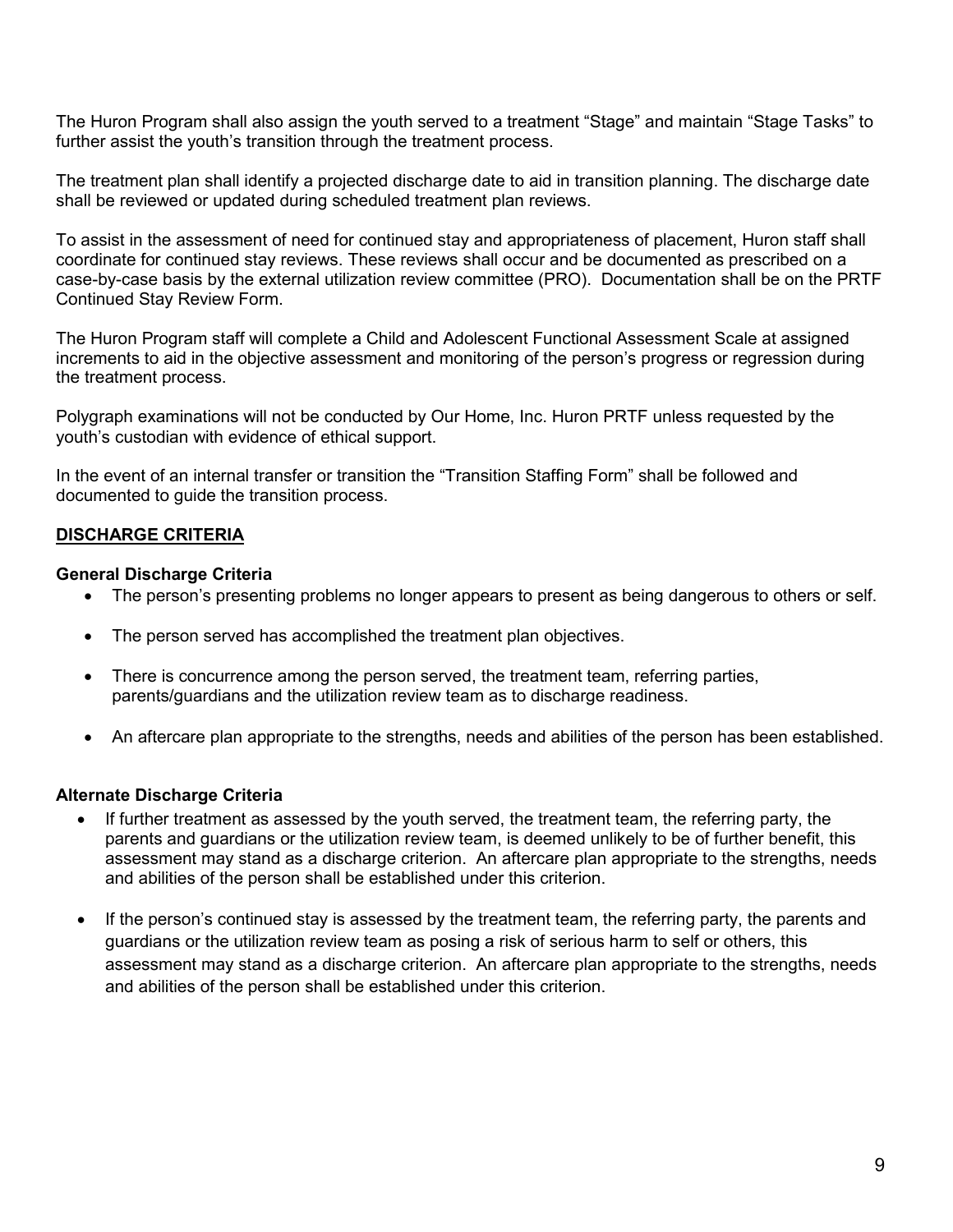# **Program Details:**

# **TREATMENT PLANS**

YOU are the most important person in this aspect of your program. Our Home, Inc. has worked hard to develop a treatment team made up of the people that you may utilize to meet your treatment needs and objectives. This team consists of the Medical Director, Clinical Psychologist, Adolescent Counselor, Program Coordinator, Chemical Dependency Counselor, Group Leader and Nurse. This treatment team will form a healing partnership between you, your parent or guardian and your worker in developing your treatment plan.

The purpose of this treatment team approach is for you to take on responsibility in your program and provide you an opportunity to have more input and choices within your treatment plan.

Treatment plans are reviewed a minimum of one time monthly with you and as many team members present as possible. There are circumstances in which these are reviewed more frequently, such as after significant behavioral changes.

Treatment Plans are held each Thursday between the hours of 8:30am and 1:00pm.

#### **Items that Impact Your Treatment Plan:**

It is Our Home, Inc.'s approach to address the treatment needs of all youth individually in order to develop treatment strategies that allows us to keep both you and others safe. It is our hope that the youths of OHI will utilize their treatment plan and the coping skills they identify at intake and through the development of their treatment.

In the event that old, negative coping skills are displayed Our Home, Inc. has in place a Seclusion Restraint Policy to ensure the safety of everyone, which is used as a last resort, should harm to self or others occur. To reduce and ultimately prevent the need for Seclusion/Restraint, it is the practice during treatment plans to write plans in the safety section for some youth that include coping skills and interventions that can be utilized in the prevention of safety issues that may occur.

#### **CONTROL OF MEDICATIONS**

Staff members shall ensure that youths surrender all medications and drugs upon admission to the program. Each youth shall be asked if he/she is currently on any medications or is in possession of any medications or drugs at the time of admission. In addition, a search of the youth and the youth's personal property shall be conducted at this time. Any medications or drugs surrendered or discovered shall not be administered unless they can be identified and written orders for their administration have been received from a licensed physician.

#### **STANDARDS OF PROFESSIONAL CONDUCT RELATED TO SERVICES**

Maintaining the highest reputation for ethical integrity of the Agency and its employees allows Our Home, Inc. to continue its strong history of excellence and commitment to quality care. To meet this principle, Our Home, Inc. has established standards and procedures to promote an ethical culture and deter inappropriate conduct by its employees. These standards and procedures are included in the Agency's employee Standards of Conduct and organizational Corporate Compliance Plan.

As a youth, we want you to know about several of these standards as they relate to receiving of your treatment services:

• To interact with you in a manner respectful and courteous of you, your culture and your spiritual values.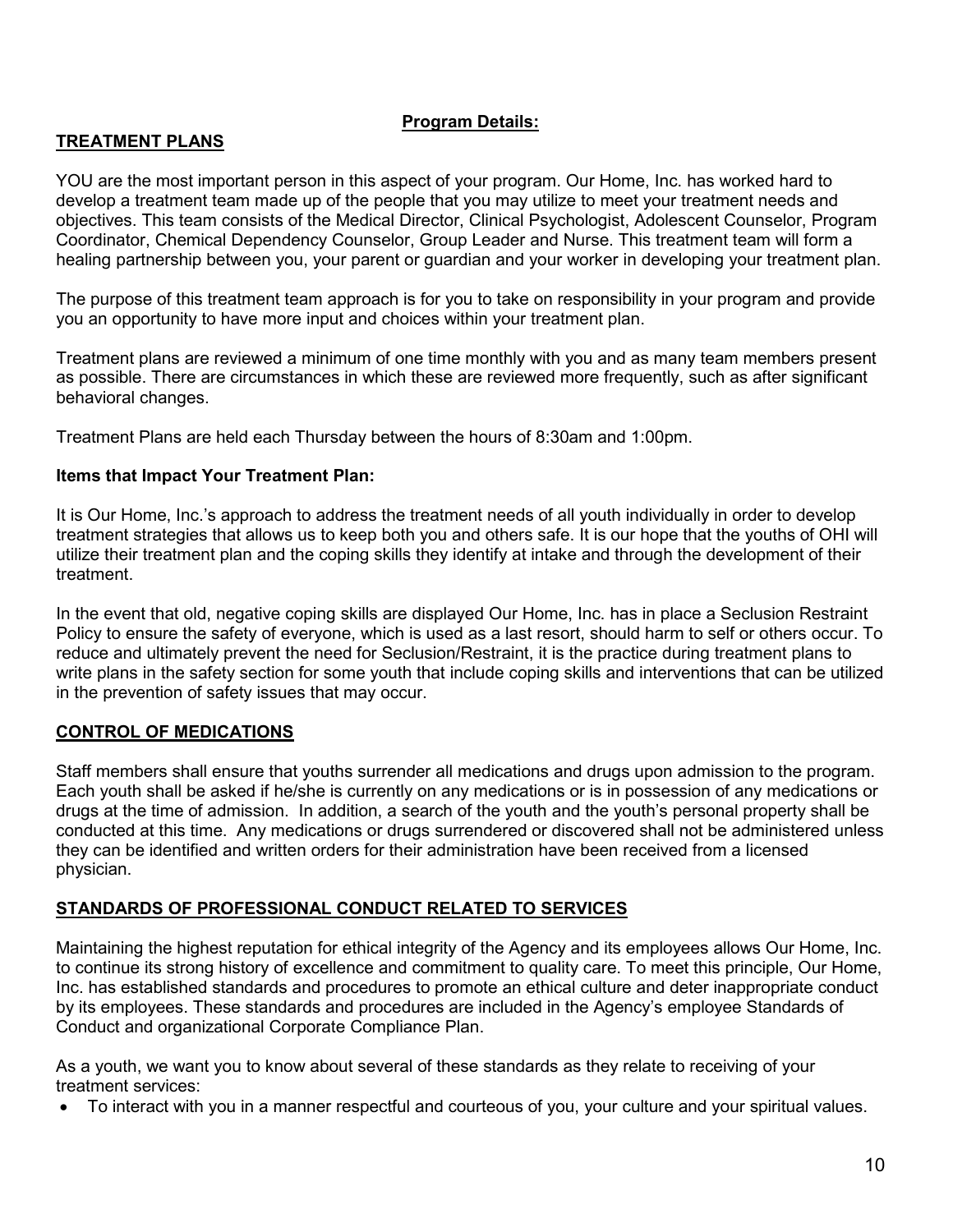- To treat you fairly, without hostility and not in an offensive manner. This includes being free of discrimination practices.
- To be under staff supervision to help protect your safety.
- To interact with you in a way that preserves and enhances your personal dignity.
- To be safe from physical and sexual abuse.
- To be treated without favoritism or giving a preferential treatment.
- To work toward removal of barriers that inhibits access, growth and development.
- To communicate with you without using profane, obscene. Or otherwise, abusive language.
- To be free from brutality, physical violence, intimidation or unauthorized or inappropriate force.

If you think the services that have been provided to you have not met these standards, you are encouraged to talk with your Group Leader or raise your concerns or questions without fear of retaliation or retribution through the available methods to provide input as described in this handbook.

# **ALTERNATIVE TO SECLUSION AND PERSONAL RESTRAINT**

It is Our Home, Inc's objective to create an environment where staff have a proven prevention alternative to the use of restraint and or seclusion to safely and effectively de-escalate youth with an alternative that is safer for both staff and youth, thus creating an environment where the youth can remain forward focused on their treatment planning. To meet this goal Our Home, Inc. utilizes the Ukeru model.

Ukeru, which is Japanese for "receive", is a [crisis-training program](https://www.ukerusystems.com/our-restraint-free-crisis-management-solutions/trauma-informed-restraint-free-training/) which offers a physical alternative to restraint and seclusion. The Ukeru model centers around the effective use of protective equipment, and soft, cushioned blocking materials designed specifically for use with the Ukeru model— that keep both the employee and youth safe. Our Home, Inc. promotes a culture in which all intervention — educational and behavioral — is built on an approach of comfort rather than control. To achieve this, there are established techniques in place for use of the Ukeru equipment. These techniques include:

- Physical release techniques
- Physical re-direction
- Blocking techniques

Ukeru equipment may not be used to:

- Back a youth into a corner or wall
- Confine a youth into a certain area with a blocking pad (i.e., bedroom, bathroom, lounge)
- Used to assist in restraining a youth's body part or as part of a restraint for the purpose of holding a youth.
- Jab at a youth to get them to move back to include forcing a youth into a room.
- As a weapon in any form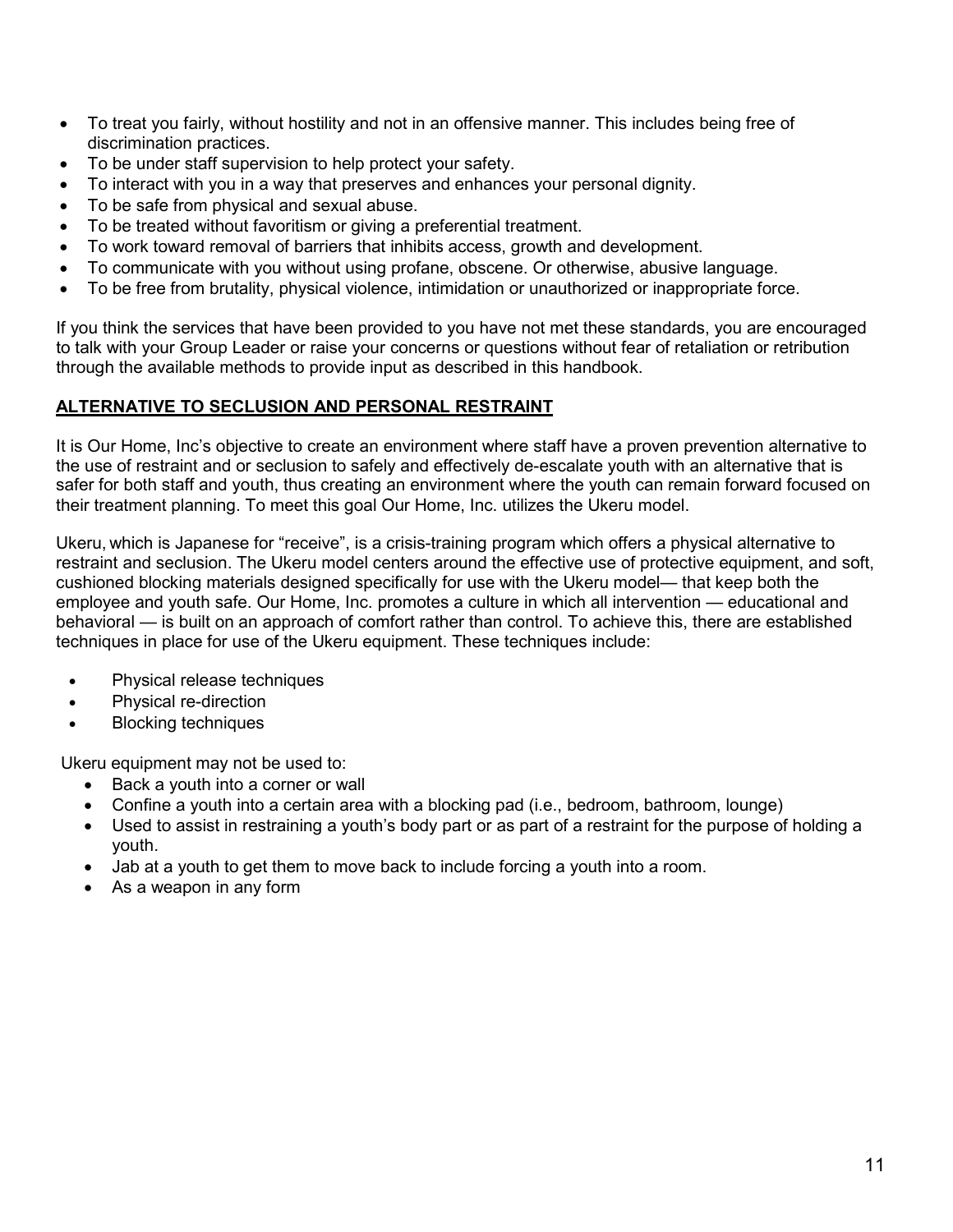# **SECLUSION AND PERSONAL RESTRAINT**

# **Policy**

It is the policy of Our Home, Inc. to limit the use of seclusion and personal restraint to situations in which unanticipated youth behavior places the youth or others at serious threat of violence or injury if no intervention occurs.

Seclusion and personal restraint will be performed under the following guidelines:

- I. A youth shall not be placed in seclusion or personal restraint unless the placement agency has given written permission and the use has been incorporated into the youth's treatment plan. If the youth has been placed by their parent or guardian, the parent or guardian must provide the written permission.
- II. Use shall be selected only when other less restrictive measures have been ineffective. All attempts shall be made to de-escalate crises and use seclusion and personal restraint as a safety intervention of last resort.
- III. Our Home, Inc. shall be dedicated to creating an environment and an organizational approach that strives to prevent, reduce, and eliminate the use of seclusion and restraint.
- IV. Contributing environmental factors that may promote maladaptive behaviors shall be immediately assessed with action taken to minimize those factors.
- V. Staff shall recognize that each youth has the right to be free from seclusion or restraint, of any form, used as a means of coercion, discipline, convenience, punishment, and retaliation.
- VI. Seclusion and restraint shall be provided under physician supervision/oversight.
- VII. An order for seclusion or restraint shall not be written as a standing order.
- VIII. Seclusion or restraint shall be implemented in a manner to avoid harm or injury and must be used only until the situation has ceased and the youth's safety and the safety of others can be ensured.
- IX. Seclusion and restraint shall not be used at the same time.
- X. The physical site of each agency treatment facility shall be planned to safely and humanely accommodate the practice of seclusion or restraint.
- XI. An emergency safety intervention must be performed in a manner that is safe, proportionate, and appropriate to the severity of the behavior, and the youth's chronological and developmental age; size; gender; physical, medical, and psychiatric condition; and personal history (including any history of physical or sexual abuse).
- XII. Staff will be solely responsible for conducting seclusion and restraint. Youths will not be used or allowed to control other youths.
- XIII. Only staff who have completed and demonstrated competency in required trainings may participate in an emergency safety intervention.
- XIV. Videotaping of calculated restraint incidents is required on all U.S. Probation and Custody youths.

# **Procedures**

# **Notification of program policy.**

At admission, the incoming youth and the youth's parent(s) or legal guardian(s) shall be provided a copy of this document, and have it reviewed with them in a language that is understandable. Contact information shall be provided, including the phone number and mailing address for the State Protection and Advocacy organizations.

# **Admission Assessment for Potential Seclusion or Restraint**

Staff shall obtain information about the youth to help minimize use of seclusion or restraint. This information includes: the medical history, a physical examination, behavioral health history for identification of prior trauma, alternatives the youth prefer, and the effectiveness of prior use of seclusion or restraint.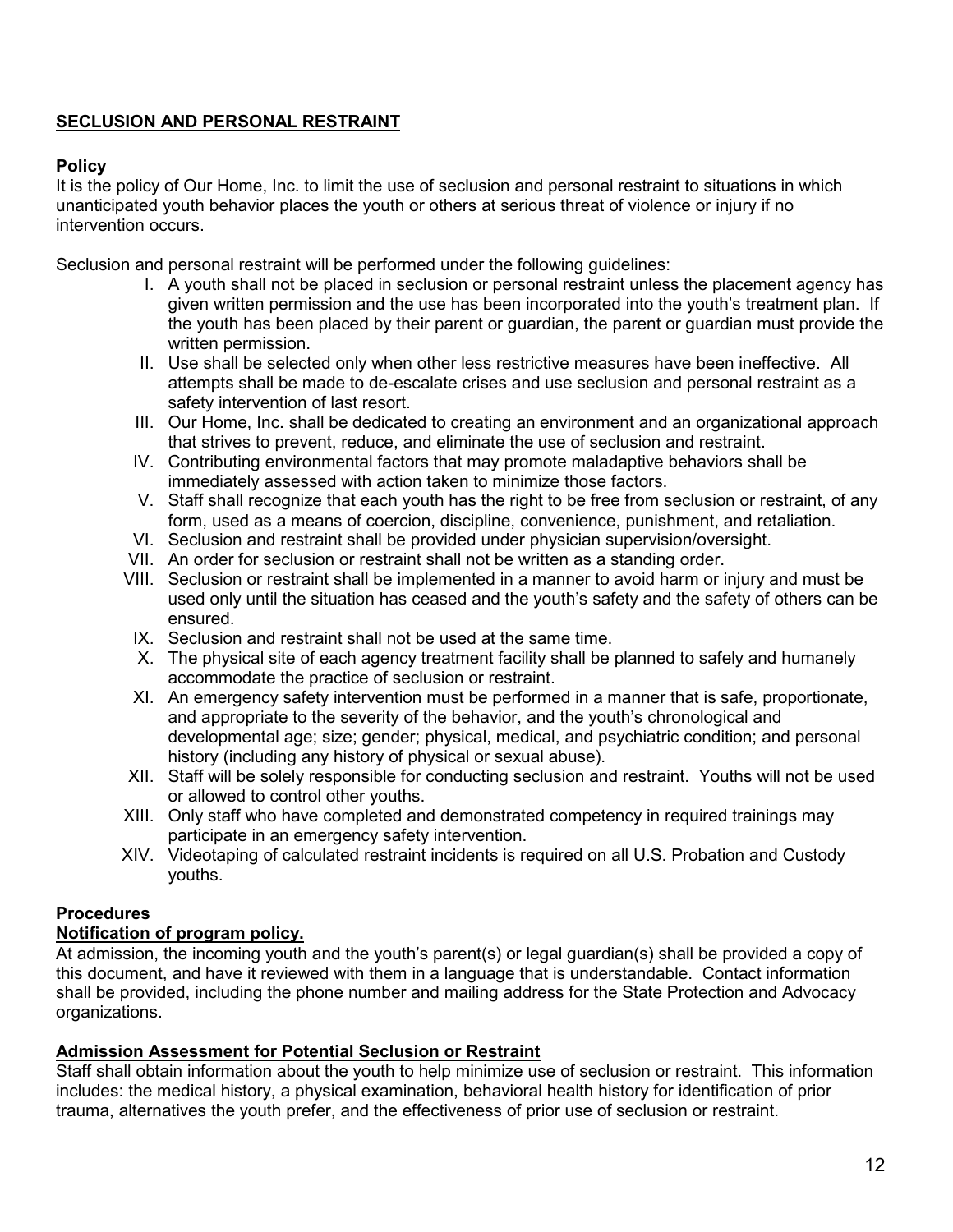# **Determining the Need for and Implementing Seclusion or Restraint**

Staff members shall implement Nonviolent Crisis Intervention techniques designed to help provide for the best possible care and welfare of youths exhibiting threatening or harmful behavior. When determining the use of seclusion or restraint, staff shall take into consideration admission assessment information and the current situation. When less restrictive intervention techniques have been attempted, staff shall determine if seclusion or restraint is needed. Seclusion or restraint may occur without attempting less restrictive techniques.

Staff shall obtain a written or verbal order from the Medical Director or another licensed practitioner for seclusion or restraint. The order may not exceed 1 hour. When the Medical Director or licensed practitioner is not available, staff may initiate seclusion or restraint before obtaining an order.

#### **Monitoring of the Youth in and Immediately After Seclusion or Restraint**

The response leader must be physically present, continually observing, assessing, and monitoring to evaluate the physical and psychological well-being of the youth and the safe use of restraint or seclusion throughout the duration of the intervention. Attention to vital signs and youth needs, as well as skin integrity and circulation for restraints, shall be given throughout the intervention. Staff shall attempt appropriate interaction with the youth as an effort to de-escalate the crisis.

Within 1 hour of the initiation of the seclusion or restraint, the Medical Director, another licensed practitioner, or registered nurse must conduct a face-to-face assessment of the physical, emotional, and psychological wellbeing of the youth. The assessment ensures the youth's rights, assures the seclusion or restraint is necessary and appropriate and also allows for youth medical status evaluation. If the assessment is conducted prior to the youth's release, a second assessment must be conducted after the seclusion or restraint ends.

#### **Medical Treatment for Injuries Resulting from Seclusion or Restraint**

All staff shall be alert for any youth or staff injuries following seclusion or restraint. Specifically, staff shall observe and question all persons involved regarding their current health status immediately following the seclusion or restraint to determine in any injuries occurred. As necessary, staff shall follow medical emergency or medical examination policies to ensure for youth care.

Written service agreements with local hospitals shall be maintained to reasonably ensure a youth will be transferred to a hospital and admitted in a timely manner when medically necessary, information needed for care will be exchanged in accordance with State medical privacy law, and services are available 24 hours a day, 7 days a week, including emergent care.

# **Facility Reporting**

An incident report shall be completed following the use of seclusion or restraint.

Attestation of facility compliance. A completed attestation form shall be submitted to the state to attest that each facility is in compliance with CMS's standards governing the use of restraint and seclusion. Reporting of serious occurrences. Each serious occurrence shall be reported to both the State Medicaid Agency and the State-designated Protection and Advocacy organizations. Serious occurrences that must be reported include a youth's death, suicide attempt, or serious injury. Additionally, the youth's parent(s) or legal guardian(s) must be notified as soon as possible, and in no case later than 24 hours after the serious occurrence.

# **Notification of Parent(s) or Legal Guardian(s)**

The parent(s) or legal guardian(s) of the youth who has been restrained or placed in seclusion must be notified as soon as possible but at least within 10 hours after the initiation of each intervention.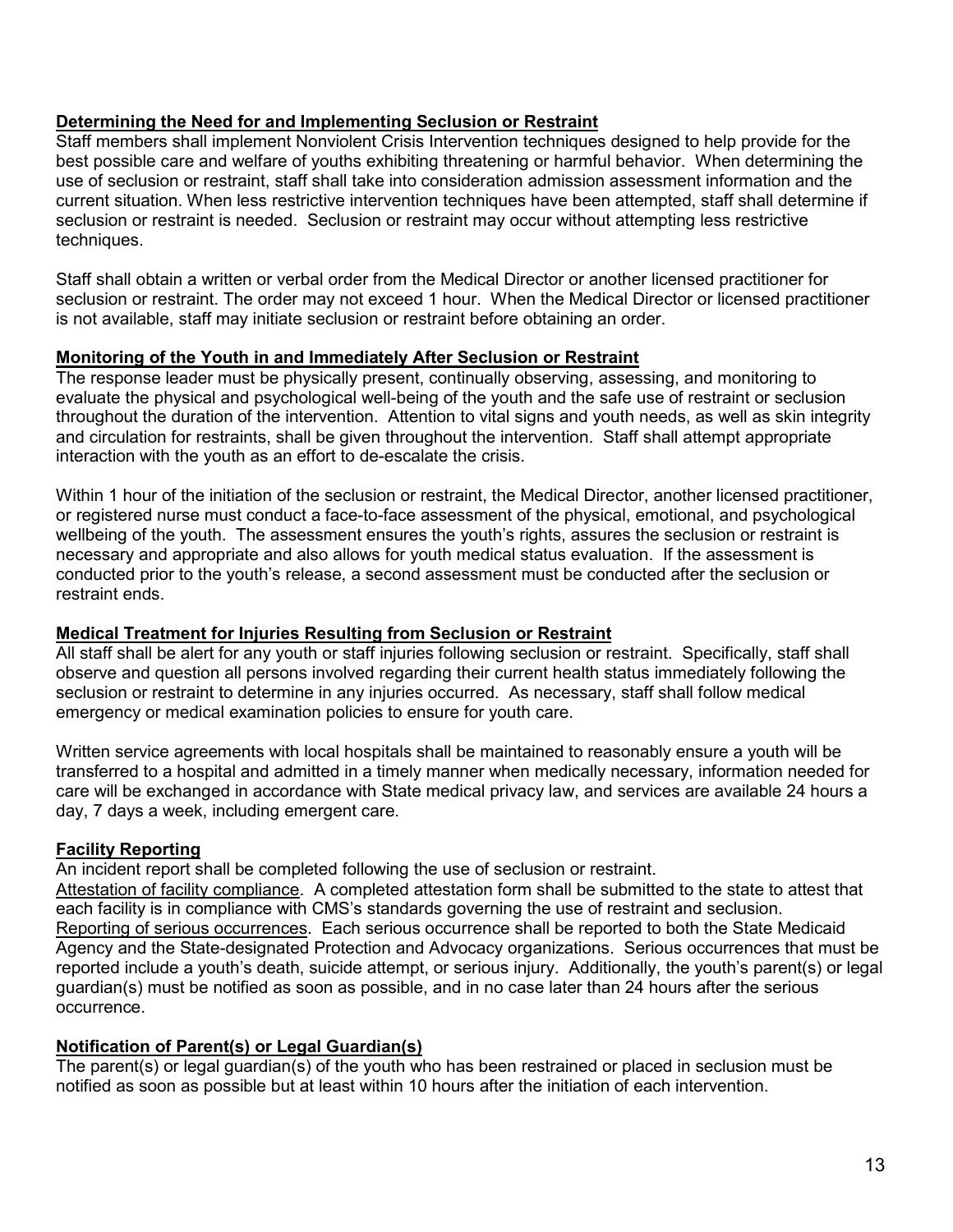#### **Post Intervention Debriefings**

Within 24 hours after the use of restraint or seclusion, staff involved in an emergency safety intervention and the youth must have a face-to-face discussion in a language that is understood by all participants. This discussion must include the intervention's response leader, primary responder, secondary responder(s), and the youth. A required staff can be excused when their presence may jeopardize the well-being of the youth. Other staff may participate in the discussion when it is deemed appropriate by the program.

Family/Guardian/Significant others requested by the youth may participate in the discussion, unless clinically inadvisable.

Within 24 hours after the use of restraint or seclusion, staff involved in the youth debriefing, and appropriate supervisory and administrative staff, must conduct a debriefing session.

#### **Treatment Plan Review**

All uses of seclusion or restraint shall result in a review and, as appropriate, revision of the youth's treatment plan.

#### **Education and Training**

Staff shall receive specific training for managing emergency safety situations and take part in exercises that allow for successful demonstration of the techniques they have learned.

#### **Room Requirements**

Rooms designated for the use of seclusion or restraint shall be free of potentially hazardous conditions and have a focus on the comfort of the youth, an emergency exit plan, access to bathroom facilities, sufficient lighting, observation availability that allows staff full view of the youth in all areas of the room, and a location that promotes privacy and dignity of the youth.

#### **Performance Improvement**

Our Home, Inc. shall collect seclusion and personal restraint data to monitor and improve its performance of emergency safety interventions.

#### **Plan to Minimize Use of Seclusion and Personal Restraint**

To minimize or eliminate the use of seclusion and restraint in its treatment programs, Our Home, Inc. shall implement an agency-wide plan that is monitored and updated annually.

#### **Annual Review**

This policy and related procedures shall be reviewed by medical and mental health professionals on an annual basis to ensure that proper protocols are in place.

#### **Contact Information**

**State Medicaid Agency** Nicki Bartel RN, RHIT - or -Nurse Consultant **Review Access** Revi Warne DSS Division of Medical Services **DSS Division of Medical Services** 700 Governors Drive 700 Governors Drive Pierre, SD 57501-2291 Pierre, SD 57501-2291 Phone: 605-773-3495 Phone: 605-773-3495 Email: [nicole.bartel@state.sd.us](mailto:nicole.bartel@state.sd.us) Email: revi.warne@state.sd.us

Fax: 605-773-5246 Fax: 605-773-5246

#### **State-designated Protection Organization**

DSS – Child Protection Services Intake Specialist Toll Free Hotline: 1-877-244-0864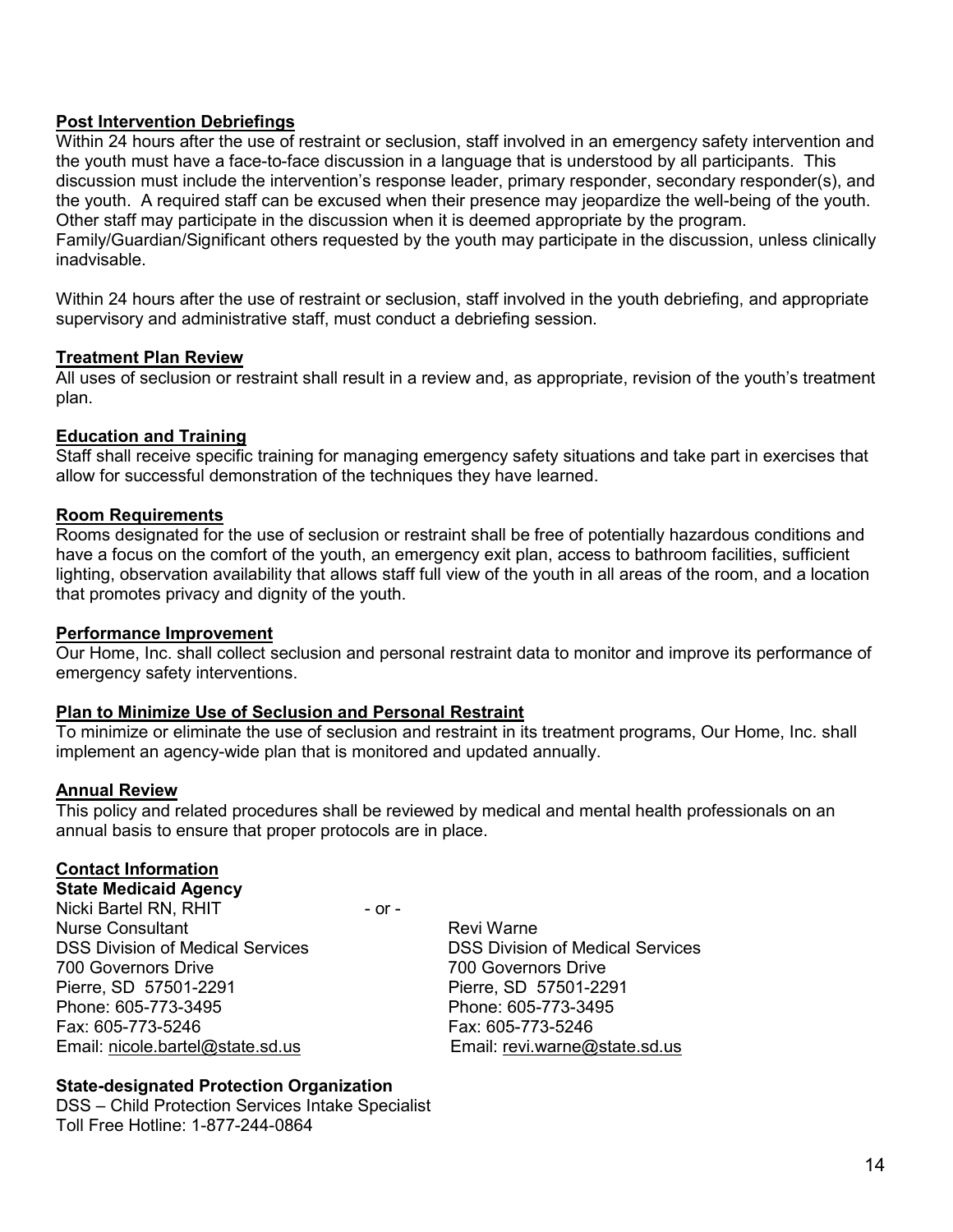Huron Programs: Parkston Program: Huron, SD 57350 Yankton, SD 57078-5320 Phone: 605-353-7105<br>Fax: 605-353-7103 Fax: 605-668-3014 Fax: 605-353-7103

Rod Raschke, Intake Specialist Disability Rights Centers for Medicare and Medicaid Services 221 South Central Avenue **Denver Regional Office** Pierre, SD 57501 1600 Broadway, Suite 700<br>Phone: 605-224-8294 Voice/TDD \ 800-658-4782 Denver, CO 80202-4967 Phone: 605-224-8294 Voice/TDD \ 800-658-4782

# **Notification of Agency Policies**

We are required to let you know of policies that have been established by Our Home, Inc. to ensure for the health, safety, and care of each youth. Copies of these policies are available for you to read upon your request.

- 
- -
- 
- 
- 
- \* Youth Discipline

# **Reporting Requirements**

Regarding the policies listed above, we are required to advise you of our reporting obligations. Reports must be made to the following individuals or agencies as required on a monthly and/or quarterly basis or if a specific event occurs:

- Placement Agency/Worker \* State Certification Team
- \* Department of Social Services Office of Child Protection Services
- \* Department of Social Services Division of Medical Services
- \* Centers for Medicare & Medicaid Services Regional Office

# **GROUP MEETINGS "The Heart of the Program"**

The heart of the program is the group meeting. That is where prevalent problems are discussed, worked through, and resolved. There are three types of group meetings:

Life History Meeting: This is usually the first meeting you request. Your life history should be told to the group in the first month of placement in order to help the group to understand what you have experienced in the past and what problems you need to address.

Problem Solving Meeting: This is where you will work at solving specific problems. Initially this will be to address problems brought out in the life history and how these problems have affected past behaviors and are affecting behaviors now.

DSS-Child Protection Services – Huron DSS-Child Protection Services – Yankton 110 3<sup>rd</sup> Street SW Ste 200 3113 N Spruce Street, Ste 200

**State-designated Advocacy Organization Centers for Medicare & Medicaid Services (CMS)**

Phone: 303-844-7048

- \* Admission \* Confidentiality of Information
	- \* Written Treatment Plan \* In-house Abuse and/or Neglect Prevention and Intervention
- \* Scope of Services \* \* Access to Health Care<br>\* Case Management \* \* Collection and Recordi
- \* Case Management \* Collection and Recording of Health Appraisal Data<br>\* Counseling \* \* Medical Emergency Plan
- \* Counseling \* \* Medical Emergency Plan<br>\* Discharge \* \* \* Immediate Medical Exam
	- Immediate Medical Examination and Treatment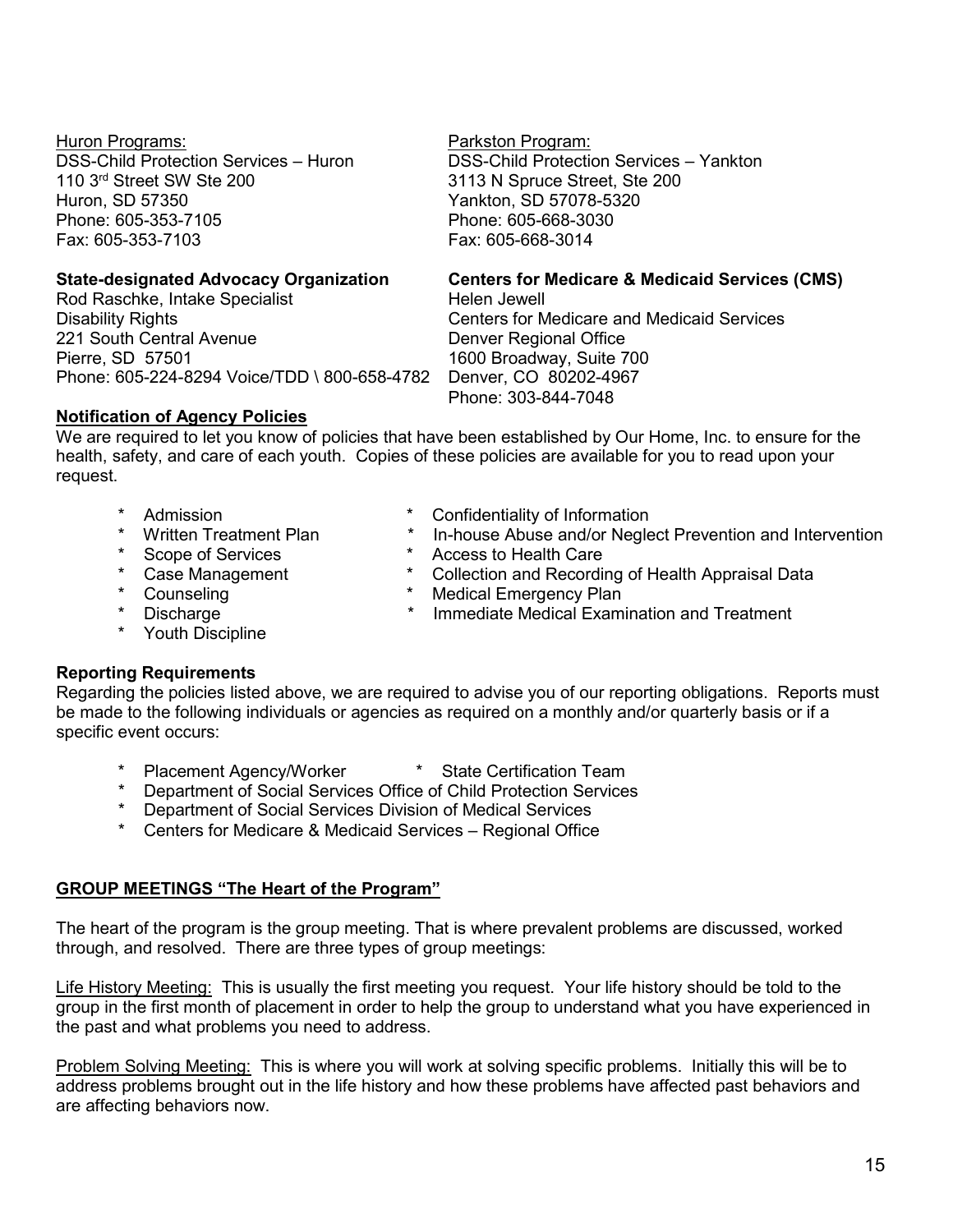Release Meeting: This will be the last meeting you will request. From this will be the group's recommendation to staff for your release from the residential treatment facility. During a release meeting, you will address problems you showed before placement here as well as problems shown while in placement. You will discuss how you worked on these problems and how you plan to deal with similar situations following you release.

# **LIFE HISTORY**

The life history is generally the first meeting an individual asks for during group meeting time. The "group" and individual should work at developing enough trust with the group to ask for the life history meeting within the first month or so. In the life history meeting, the individual should go back as far as they can recall. The group's responsibility is to find out the following things for every year:

- 1. How did they get along with their peers, mother, father, brothers, sisters, and/or relatives?
- 2. How did they get along with their teachers for each year along with grades acquired, most difficult subjects, and problem incidents in the school setting?
- 3. How did their parents get along?
- 4. Major problem incidents should be brought out such as incidents in which they were apprehended by the law, incidents that could have gotten them into trouble with the law and apprehended, incidents that made you feel badly or that made others feel badly.
- 5. The group should be concerned about how the individual felt before, during, and after each incident and why. This will help the group to determine the basis and cause for this problem at that time.

Only major questions should be directed during the life history and all other incidents and questions should be followed up after the meeting in the Home during a RAP session.

Once a life history has been told to the group in group meeting, any new group member who did not attend the individual's life history meeting should be told their life history outside the group meeting. Re-telling an individual's life history to a new group member should include at least two group members who have already heard this life history in the group meeting. This responsibility should take place in a quiet area with no distractions. No individuals should be involved in anything other than listening attentively and asking appropriate questions.

# **DESCRIPTION OF PROBLEMS**

- 1) Low Self-Image: Has a poor opinion of self, feels put down, or of little worth.
	- a) Feels unlucky, a loser, rejected, mistreated, feels sorry for himself/herself, has no confidence he/she can be of value to others.
	- b) Worries that something is wrong with him/her, feels inadequate, and thinks he/she is good for nothing, is afraid others will find out "how bad I really am".
	- c) Distrust's others, feels they are against him/her and want to hurt him/her, feels he/she must defend himself/herself from others.
	- d) Is uncomfortable when people look at him/her or speak to him/her, cannot face up to people confidently and look them in the eyes.
	- e) Is insecure with "superior" people, does not feel good enough to be accepted by others except those who also feel poorly about themselves.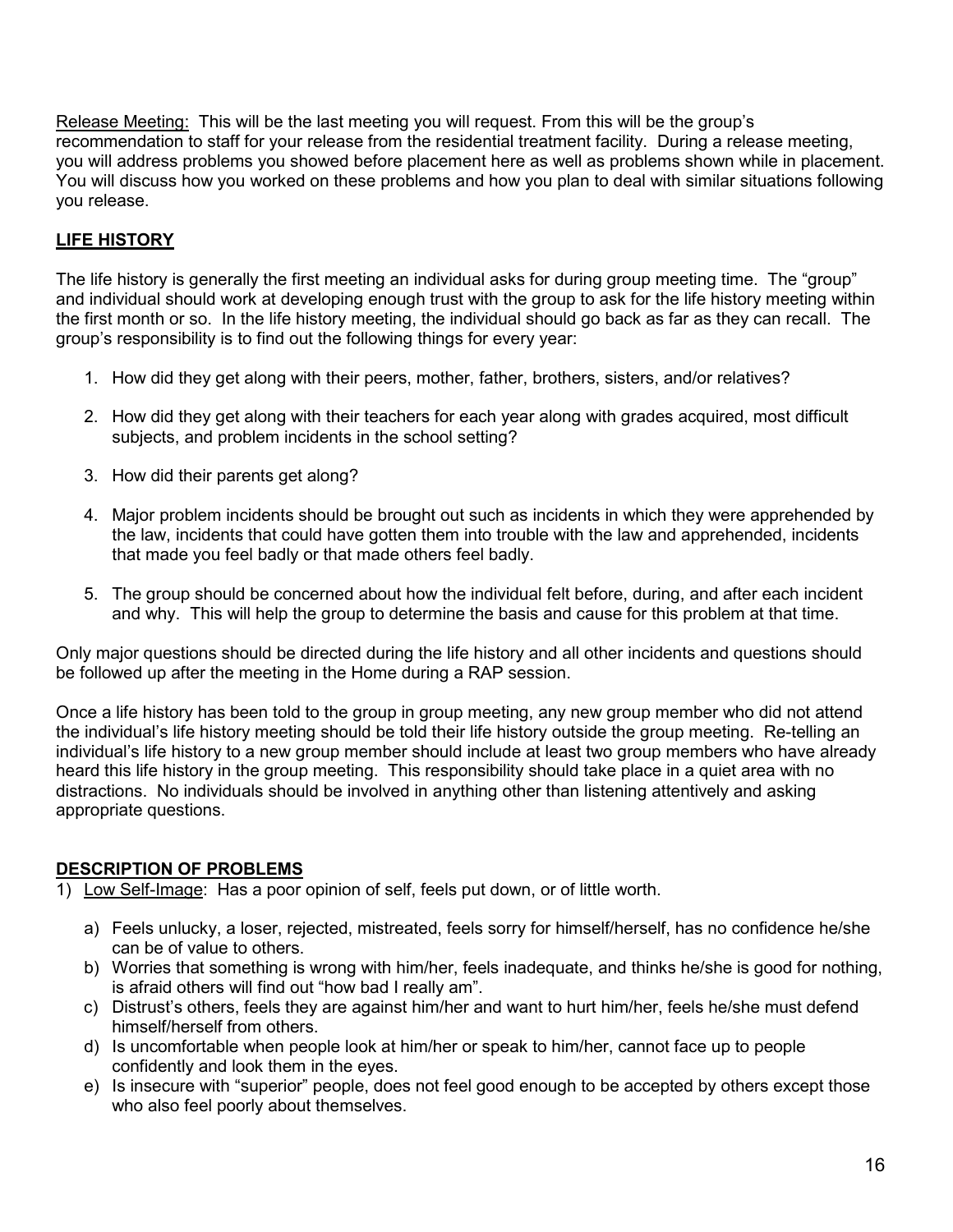- 2) Inconsiderate of Others: Does things that are damaging to others.
	- a) Does things that hurt people, enjoys putting people down.
	- b) Acts selfishly, doesn't care about the needs or feelings of others.
	- c) Seeks to build self up by manipulating others for his/her own purpose.
	- d) Won't help other people, except, possibly, if they are members of his/her own family or circle of friends.
- 3) Inconsiderate of Self: Does things that are damaging to self.
	- a) Puts self down, brings anger and ridicule on self, does things that hurt self.
	- b) Acts as though he/she doesn't want to improve self or solve problems.
	- c) Tries to explain away his/her problems or blames them on someone else.
	- d) Denies problems, hides from problems, runs away from problems.
	- e) Doesn't want others to point out his/her problems or talk about them; resists help with problems.
- 4) Authority Problem: Does not want to be managed by anyone.
	- a) Views authority as an enemy camp "out to get him/her".
	- b) Resents anyone telling him/her what to do, does not readily accept advice from either adults or peers.
	- c) Cannot get along with those in authority, gets into big confrontations with authority figures, circumventing or manipulating them if possible.
- 5) Misleads Others: Draws others into negative behavior.
	- a) Seeks status by being a negative or delinquent leader.
	- b) Given support to the negative or delinquent action of others.
	- c) Misuse's others to achieve his/her own goals, getting them to do his/her "dirty work".
	- d) Wants others to be in trouble with him/her, afraid of being alone or separate.
	- e) If others follow him/her and get into trouble, feels that it is their problem and not his/her responsibility.
- 6) Easily Misled: Is drawn into negative behavior by others.
	- a) Can't make his/her own decisions and is easily controlled by stronger persons.
	- b) Can't stand up for what he/she believes, even when he/she knows he/she is right.
	- c) Is easily talked into committing delinquent acts in order to please or impress others.
	- d) Behavior varies from good to bad, according to influence from those with which he associates.
	- e) Let's people misuse him, is willing to be somebody else's flunky.
- 7) Aggravates Others: Treats people in negative, hostile ways.
	- a) Makes fun of others, tries to embarrass them and make them feel low.
	- b) Seeks attention in negative ways, irritates or annoys people.
	- c) Makes subtle threats in word or manner.
	- d) Challenges, provokes, or hassles people.
	- e) Intimidates, bullies, or pushes people around.
- 8) Easily Angered: Is often irritated or provoked or has tantrums.
	- a) Frequently becomes upset or explosive but may try to excuse such behavior as naturally having a bad temper.
	- b) Easily frustrated, unable to accept failures or disappointments.
	- c) Responds to the slightest challenge or provocation, thus making other people's problems his own.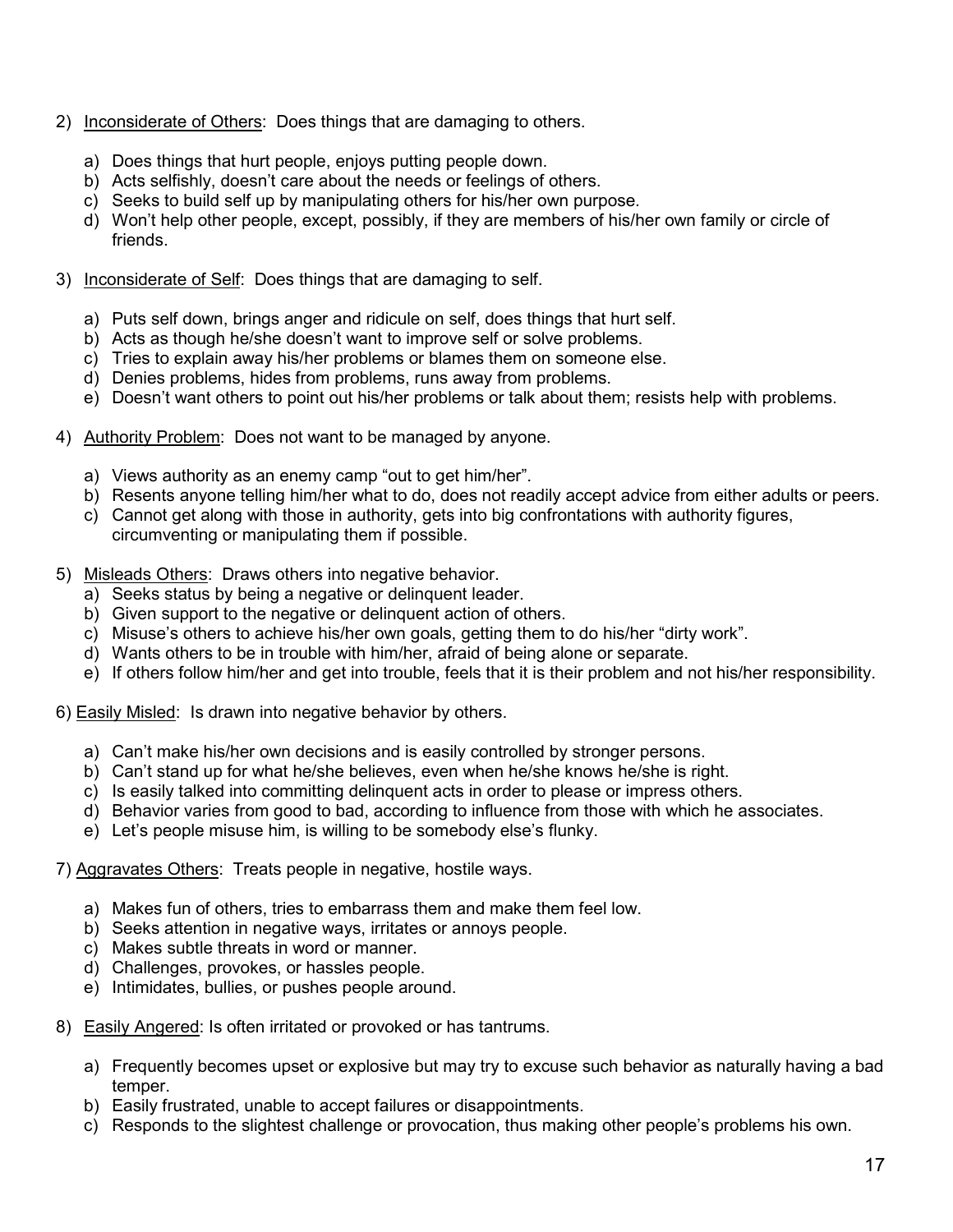- d) Is so sensitive about himself/herself that he/she cannot stand criticism or disagreement with his/her ideas.
- e) Easily upset if someone shouts at him/her, points a finger at him/her, touches him/her, or shows any negative feelings toward him/her.
- 9) Stealing: Takes things that belong to others.
	- a) Thinks it is all right to steal if he/she is sneaky enough not to get caught.
	- b) Doesn't respect others and is willing to hurt others to get what he/she wants.
	- c) Steals to prove he/she is big and important or to prove he/she is "slick" enough to get away with it.
	- d) Steals because he/she is afraid peers will think he/she is weak or chicken if he/she doesn't.
	- e) Doesn't have confidence that he/she could get things by his/her own effort.
- 10) Alcohol or Drug Problem: Misuse's substances that could hurt self.
	- a) Afraid he/she won't have friends if he/she doesn't join them in drinking or drugs.
	- b) Thinks drugs are cool, tries to impress others with his/her drug knowledge or experience.
	- c) Uses the fact that many adults abuse drugs (such as alcohol) as an excuse for his/her involvement.
	- d) Can't really be happy without being high, can't face his/her problems without a crutch.
	- e) Acts as thought he/she doesn't really care about damaging or destroying self.
- 11) Lying: Cannot be trusted to tell the truth.
	- a) Tells stories because he/she thinks others will like him/her more.
	- b) Likes to live in a make-believe fantasy world.
	- c) Is afraid of having his/her mistakes discovered so he/she lies to cover up. May even make up false problems to hide the real ones.
	- d) Twists the truth to create a false impression but doesn't see this as lying.
- 12) Fronting: Puts on an act rather than being real.
	- a) Needs to appear big in the eyes of others, always needs to try to prove self.
	- b) Bluffs and cons people, thinks loudness and slick talk are better than reason.
	- c) Acts superior, always has to be right, argues, needs to be best in everything, resents being beaten.
	- d) Clowns or shows off to get attention.
	- e) Plays a role to keep from having to show real feelings to others.

# **THE ABC's OF PROBLEM SOLVING**

- 1. **AWARE**: Becoming aware of the problem. This includes a definition of the problem and breaking it down:
	- a) What problem do I have?
	- b) Why is this a problem to me?
- 2. **BRAINSTORMING**: Propose solutions to the problem. Take a look at the alternative available and the possible outcome.
	- a) How can I deal with this differently?
	- b) What are some other ways to handle this?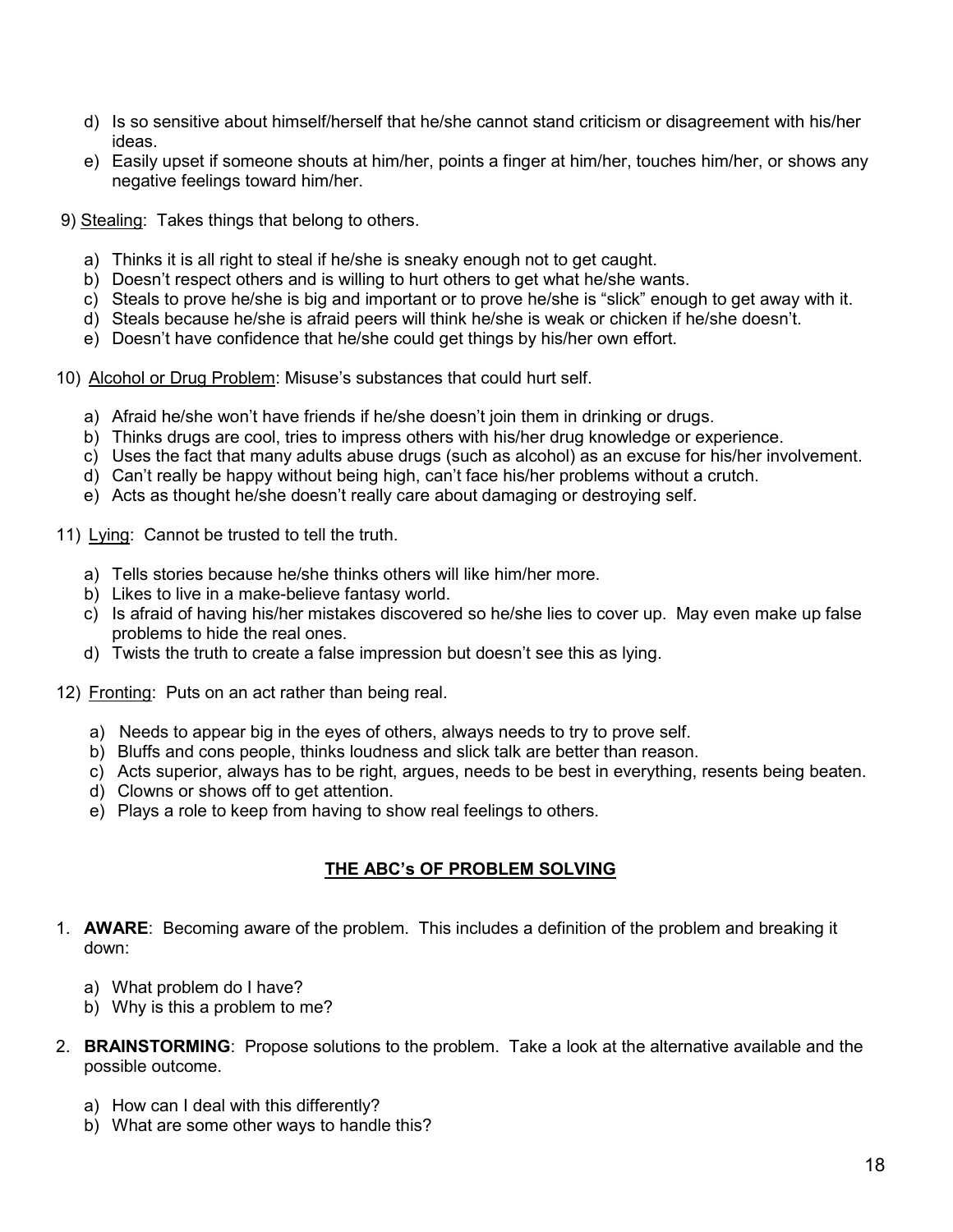- 3. **CHOOSE**: Make a decision as to which alternative may work for you. Have you tried other ways to solve the problem? Then make your choice.
	- a) I'll try to do this instead of what I have been doing.
	- b) Isn't this a better way to handle my problem?
	- c) What's the right thing for me to do?
- 4. **DO IT**: Put your decisions into action. Implement this alternative.
	- a) I'm dealing with my problem this new way.
	- b) When I do this, it doesn't' become a problem.
- 5. **EVALUATE**: Examine the results of your decision. Take a look at your results.
	- a) Did it work?
	- b) Shall I try this solution a little longer...a little harder?
	- c) Did I do the right thing?

# **IF IT DIDN'T WORK, GO BACK TO "2" AND CHOOSE ANOTHER ALTERNATIVE.**

#### **RELEASE PROCEDURE**

The first step to a release meeting is youth's readiness for release. The members of the youth group must also agree to the youth's readiness for release. The youth asking for their release must ensure all other group members have heard their life history prior to asking for release. The youth has prepared prior to asking for the meeting in the expectation that the group would feel the youth was also ready for their release. After the youth has asked for and received the meeting during the awarding portion the process for release begins:

#### Part One:

 The youth begin by identifying the behavioral problems exhibited by them referring to the 12 problems of the problem list. The youth will identify how the problems were shown prior to entry (on the outs), while in treatment, and what the youth has done to work to resolve the meeting. The youth can and should be encouraged to list and identify more than one problem at a time. The youth may list one of the three major problems, low self-image, inconsiderate to self, or inconsiderate to others. Under each one of these the youth will then list the secondary problems shown stemming from the major problem. For instance, inconsiderate to self, easily mislead, drug and alcohol, authority. The youth then highlight how (s) he exhibited them on the outs, in treatment, and then worked to resolve them. An example of how it could be resolved is: I received a meeting on each problem in group meeting, did special assignments, attended inpatient treatment, went to AA and Alateen, raps, etceteras.

#### Part Two:

 The youth next identify high-risk situations and how he plans to address them following his release. Suggested areas to be addressed could be family, school, leisure, friends, or work. This again does not need to be long and drawn out. Once the youth state their plan, each group member asks at least one question of the youth. The youth answers honestly and concisely.

#### Part Three:

 The last portion of the meeting is started by the youth but ended by the group with a recommendation being made to the group leader. The youth, again having prepared, goes around the circle identifying how each individual has helped them work on an issue or problem. Preparation on the youth's part is extremely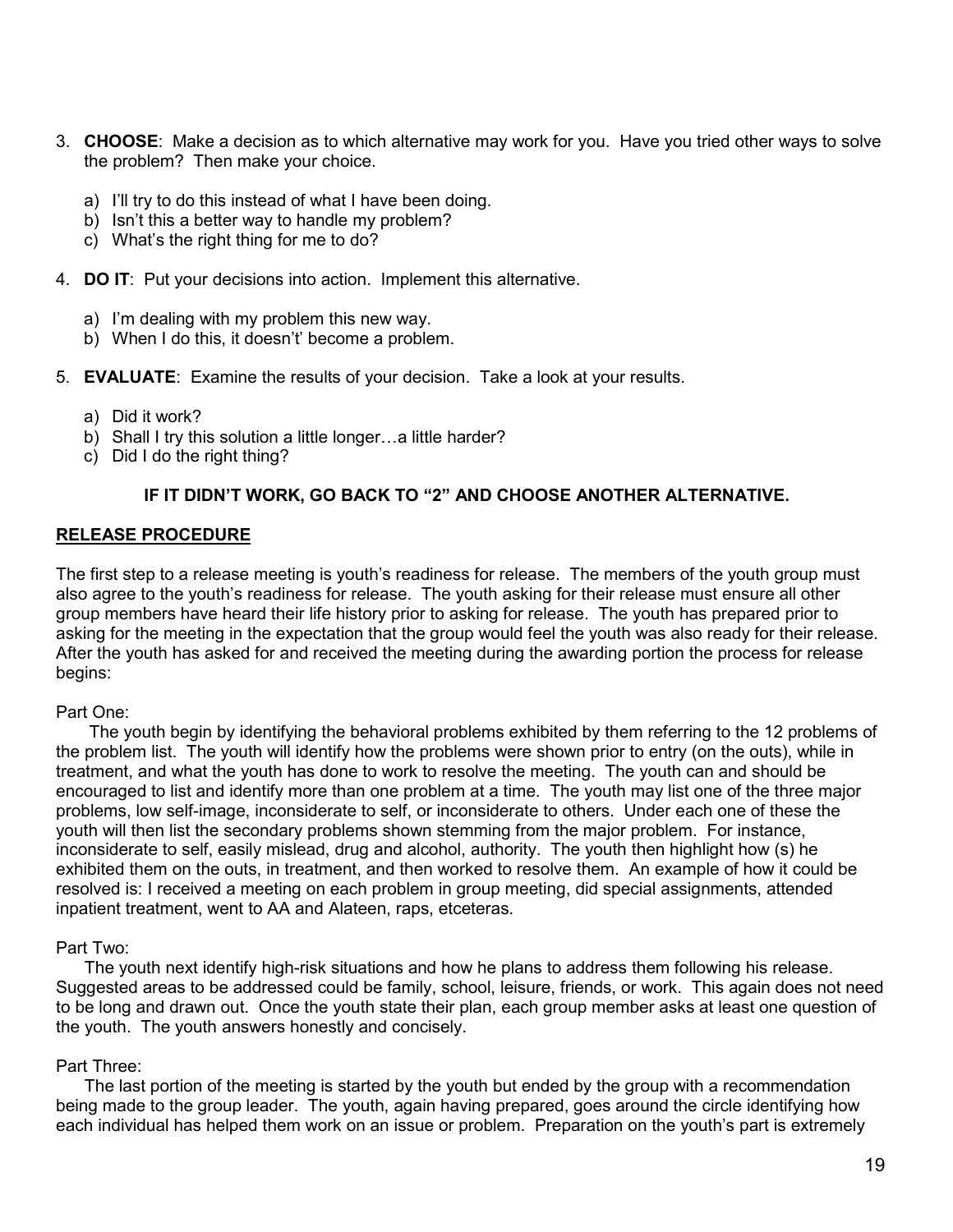important in this area. After the youth is through, each group member tells the youth requesting the release how he has helped them and then gives a yes or no for the youth's release. After all youth are through with their portion, a group member, possibly first chair or last chair, whatever is decided, makes a recommendation for the group members release or not. At this time the group leader will either accept the recommendation and take it back to the treatment team or deny the recommendation.

If the recommendation is accepted, the following must then occur. The group leader takes the recommendation back to the team, to be discussed and decided upon. If the treatment team agrees with the group, the process continues with the group leader taking the group and team recommendation to the following group leaders' meeting. If not agreed to by the team, the group leader addresses this in the summary time of the next group meeting.

If the treatment team and the group leaders' meeting concur, the group leader then addresses it in the summary time of the following group meeting, either giving or denying the release. If denied, the group leader will again address the group and youth and the youth will need to start the whole procedure again after he and the group address or resolve the concerns that prevented or negated the release.

The group leader needs to be prepared during the initial release meeting to be sure to keep the statements concise and the meeting moving. It is important prior to the youth asking for a release that the group leader stresses to the youth and group the importance of preparation. The release meeting should not take more than one ninety-minute meeting, depending of course on the day of the week and the group's ability to get through problem reporting.

# **SPIRITUALITY**

**Philosophy:** It is the philosophy of Our Home, Inc. that spiritual needs hold an important part in the development and holistic wellness of the young people in our care. Therefore, efforts are made to meet these needs through providing and coordinating activities that are spiritually beneficial for the youth. The diversity of the spiritual backgrounds of the young people at Our Home, Inc. can not be easily summarized but it is our philosophical goal to hold a sense of respect for each young person's spiritual background. It is also our goal that each individual has an opportunity for spiritual development so that this may be applied as one aspect of resolving the problems in their lives.

*Principals:* Our Home, Inc. holds the following principles to be guidelines in the provision and coordinator of spiritually related activities.

- 1) Our Home, Inc. shall make reasonable efforts to allow for the youth to participate in spiritually related activities that are consistent with the individual's own choosing. Limitations may apply due to available resources, time and individual need. While the primary organizational goal is "treatment", spirituality offers a way to enhance the overall treatment process.
- 2) All youth shall have freedom of choice in matters pertaining to their participation in any spiritually related services, ceremonies or activities. Participation is voluntary.
- 3) Our Home, Inc. serves a diverse population. Diverse populations have divergent belief systems. BECAUSE OUR SERVICES ARE GROUP ORIENTED, THE YOUNG PEOPLE IN OUR CARE MAY BE EXPOSED TO A VARIETY OF SPIRITUAL EXPERIENCES AS WE SEEK TO MEET THE NEEDS OF THE WIDE RANGE OF YOUTH IN OUR CARE. We acknowledge that we have limitations and seek to minimize them for the youth in our care.
- 4) Our Home, Inc. wants both the young person and their parents to be informed about the general nature of activities that occur. WE ASK THAT ANY YOUNG PERSON OR PARENT WHO HAS A CONCERN ABOUT SPIRITUALLY RELATED ISSUES ADVISE US SO WE MIGHT DISCUSS THE CONCERN.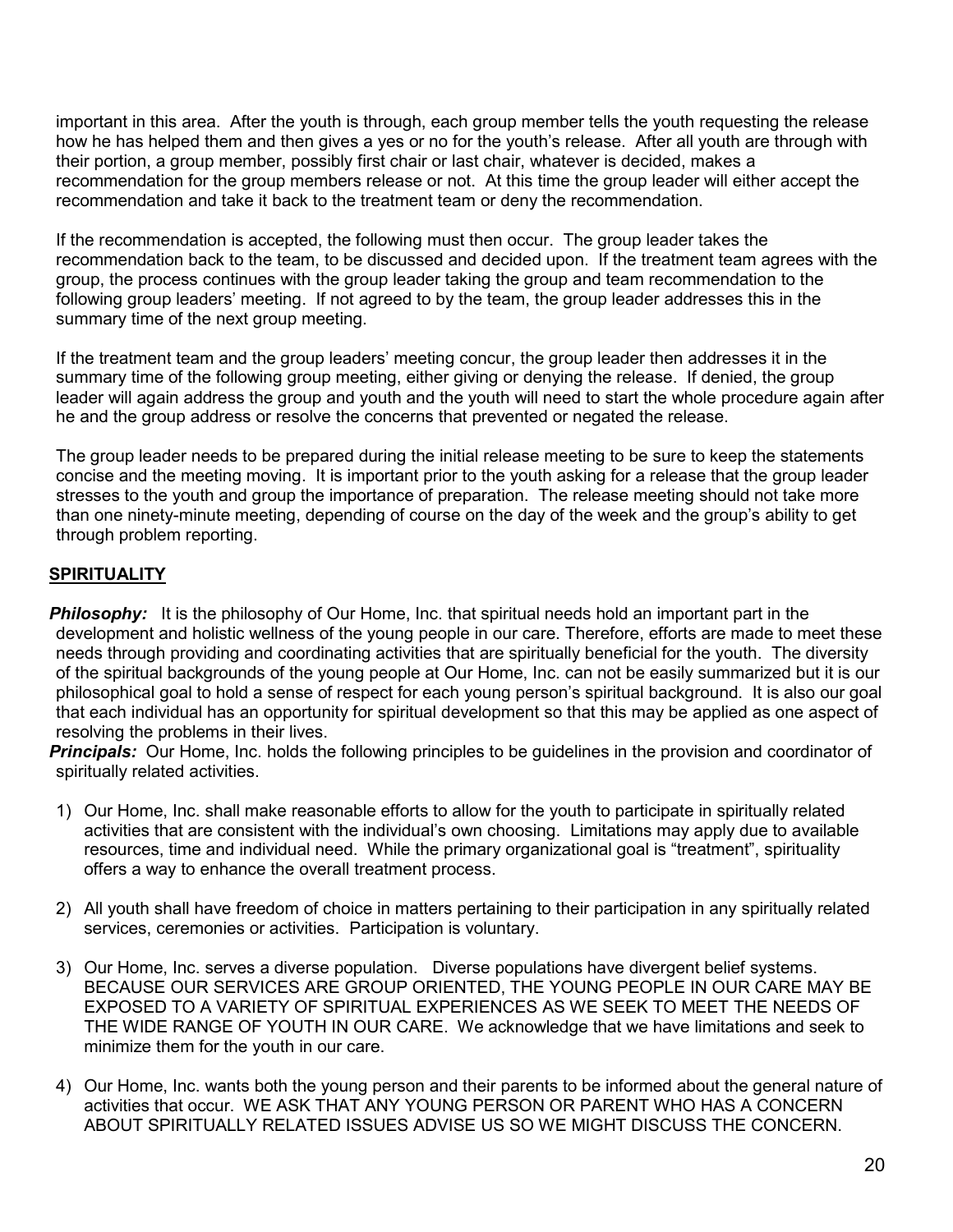*Activities:* There are a wide range of activities occurring within the context of the Our Home, Inc. program that have a spiritual basis. Some activities are of a day to day and practice of faith nature. For example, young people according to their choice may carry out activities such as those listed below:

- 1) Offering meal blessings.
- 2) Saying the Serenity or "Lord's" prayer at the close of a group session.
- 3) Smudge purification rituals; (i.e., with sweet grass, sage, or cedar).
- 4) Prayer Circle with a Pipe
- 5) Placing of food offerings; and
- 6) Generic discussion relating to the concept of "Higher Power" as within the context of the Alcoholic Anonymous program.

Other activities are more formal and would best be described as "structured service" or "ceremonial" in nature. These activities include:

- 1) Attending church services within the community. Our Home, Inc. arranges for the youth to attend a weekly church service. The youth generally attend in a "group" fashion and the decision about which specific church service to attend is based upon two considerations. One consideration is the differing denominations that the young people living at Our Home, Inc. may hold. The second consideration that some denominations may or may not be represented within the community and resource limitations may exist. Church attendance is considered as voluntary for each youth.
- 2) Attending Inipi or "Sweat" Ceremonies. Ceremonies are conducted by staff at Our Home, Inc. or individuals from various communities who volunteer to help the youth in this way. Ceremonies are coordinated through the Program Coordinator. Participation is voluntary.

Any questions about these services are welcome and please feel free to contact us.

# **CONFIDENTIALITY**

It is the responsibility of all Our Home, Inc. employees to safeguard sensitive information. Federal Law and State Regulations in some instances protect the confidentiality of the patient's record maintained by this program. Violation of the Federal Law and Regulations by a program is a crime. Appropriate authorities in accordance with Federal Regulations may report suspected violations.

Federal Regulations or State Regulations do not protect any information about a crime committed by a patient either at the program, against any person who works for the program, or any threat to commit such a crime.

Federal Laws or State Regulations do not protect any information about suspected child abuse or neglect from being reported under State Law to appropriate State and Local authorities.

It is also the responsibility of all youths to maintain confidentiality about other youths in the treatment program and the sensitive personal information that is shared in the treatment process. Do not use sensitive information to take advantage of or belittle another youth.

#### **VISITATION (HOME VISITS & WEEKEND VISITATION)**

Upon entering Our Home, Inc. PRTF/Huron all youth will be required to be on the orientation stage. As part of the orientation stage there is a two-week adjustment period for Visitation. After this two-week adjustment period all youth may begin having visits. Exceptions to this adjustment period apply to those youth who are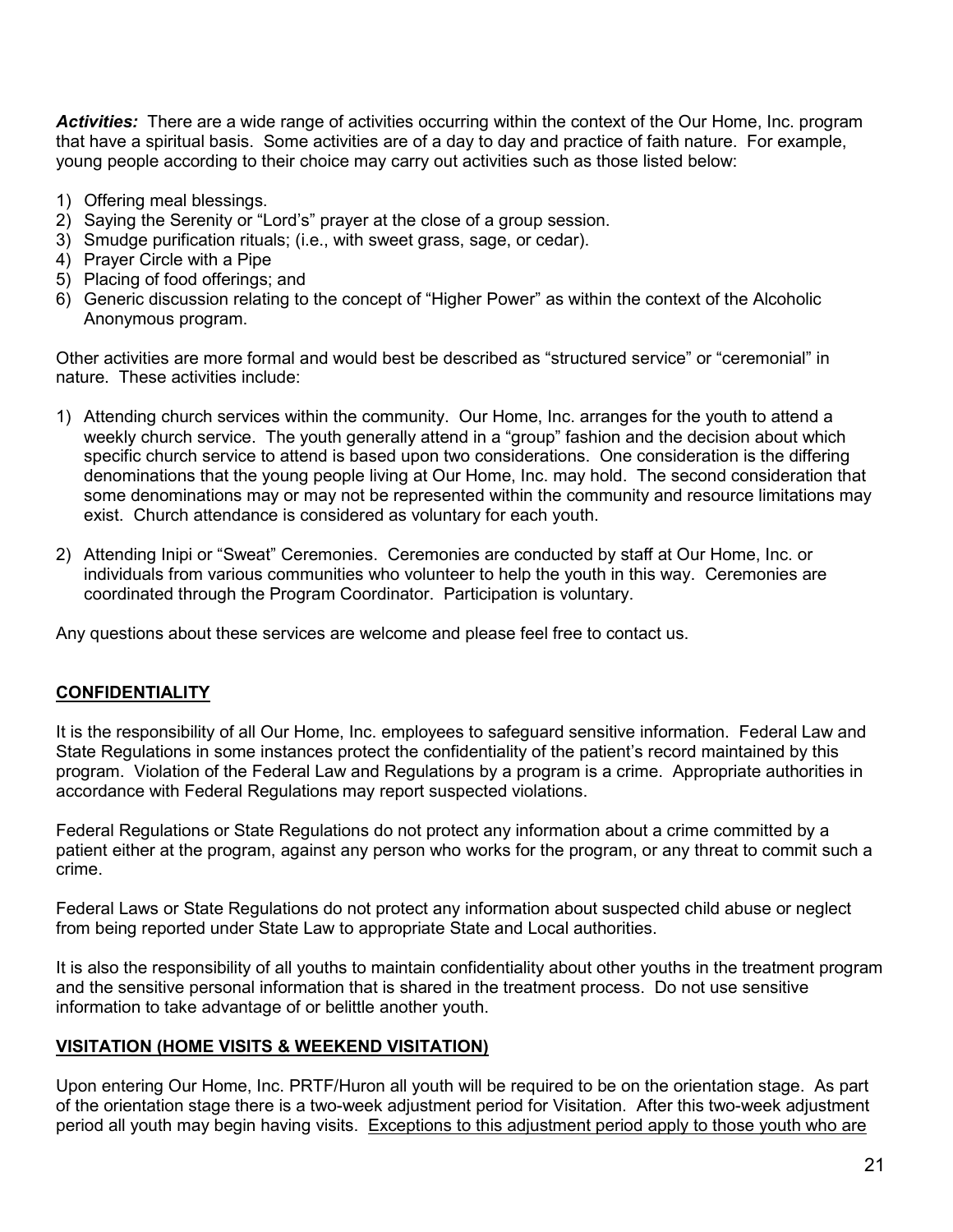#### being transferred from another existing Our Home program. These youth will not have to wait two weeks for a visit.

Weekend visitation is on Saturday and Sundays from 1:00 p.m. until 5:00 p.m. (increasing in latter stages of the program). Weekend visitation is to be arranged two weeks prior to the visit. In keeping your family informed about your progress in the program it is important that your family's participation in your treatment be encouraged. As part of this visitation process, it is mandatory that your family and you visit with staff prior to leaving on a weekend visit and upon returning from a weekend visit. This is helpful to you and your family to ensure communication is consistent with your family and that any questions your family may have about your treatment can be addressed.

While visitation is reserved for Saturdays and Sundays, *other days may be considered or arranged depending upon your family's circumstances. If your family may need to arrange a different day for visitation, these arrangements should occur between your family and your Group Leader.*

Off ground and on ground visitation will be determined by the treatment staff after the two-week adjustment period and based upon a person's individual needs. It should be noted that all first visits are on campus and supervised, this allows us as a treatment facility to further evaluate the needs of you and your family for future visits. Following the first visit, all other determinations will be made regarding each request by the treatment team, according to the appropriate stage privilege.

Visitation can be with immediate family for those individuals who are on the orientation and first stage of the program. Once you get to the second stage of the program other visitation from friends and distant relatives can be considered. Visitation by spiritual advisers and/or clergyman will be taken into consideration anytime based on individual needs.

There will be no food brought to on campus visits without the prior approval of a group leader. If family is bringing in a soda for you or themselves it must be in an unopened sealed container.

All food that is approved for a visit, must also be finished on that visit or leave with family.

During the course of your treatment at Our Home, you will be progressing through three stages of treatment. As you progress through treatment, visitation may be increased depending upon your individual needs. Home visits can be arranged once you have progressed to the second stage of the program dependent on your discharge plan. However, visitation depends upon each youth's individual needs and their ability to manage home visits in a healthy and positive manner.

Due to the sexual nature of problems individuals in the Adolescent Sexual Adjustment Program may have, certain limitations in place based on your progression and increase of your level of sexual safety as you work through your issues. Initially, all visitations will be on campus. This allows us as a treatment facility to further evaluate the needs of you and your family for future visits. After the first visit, all other determinations will be made regarding each request made, according to the appropriate stage privileges. These visits while on the accountability stage are also limited to immediate family only, this including parents, siblings, and grandparents. As you progress and reach the point where you have shared your past sexual behaviors and history with your parents (when you are ready), off ground visitations can begin. The initial off ground visitations may have limitations on length, example: visit begins on campus for an hour and the last three hours are off campus, however generally these visitations off campus will be four hours. After your son reaches the sexual safety stage and the off-ground visits have gone well, your son has developed an understanding of his offense cycle and behaviors and the plan is to return home, he can begin home visitations. This is also the point where extended family may visit, and/or friends, these requests being considered by worker, treatment teams, and of course the parents/guardian. It is preferable that your son have a minimum of three home visits ideally, however exceptions can be made depending on the worker, the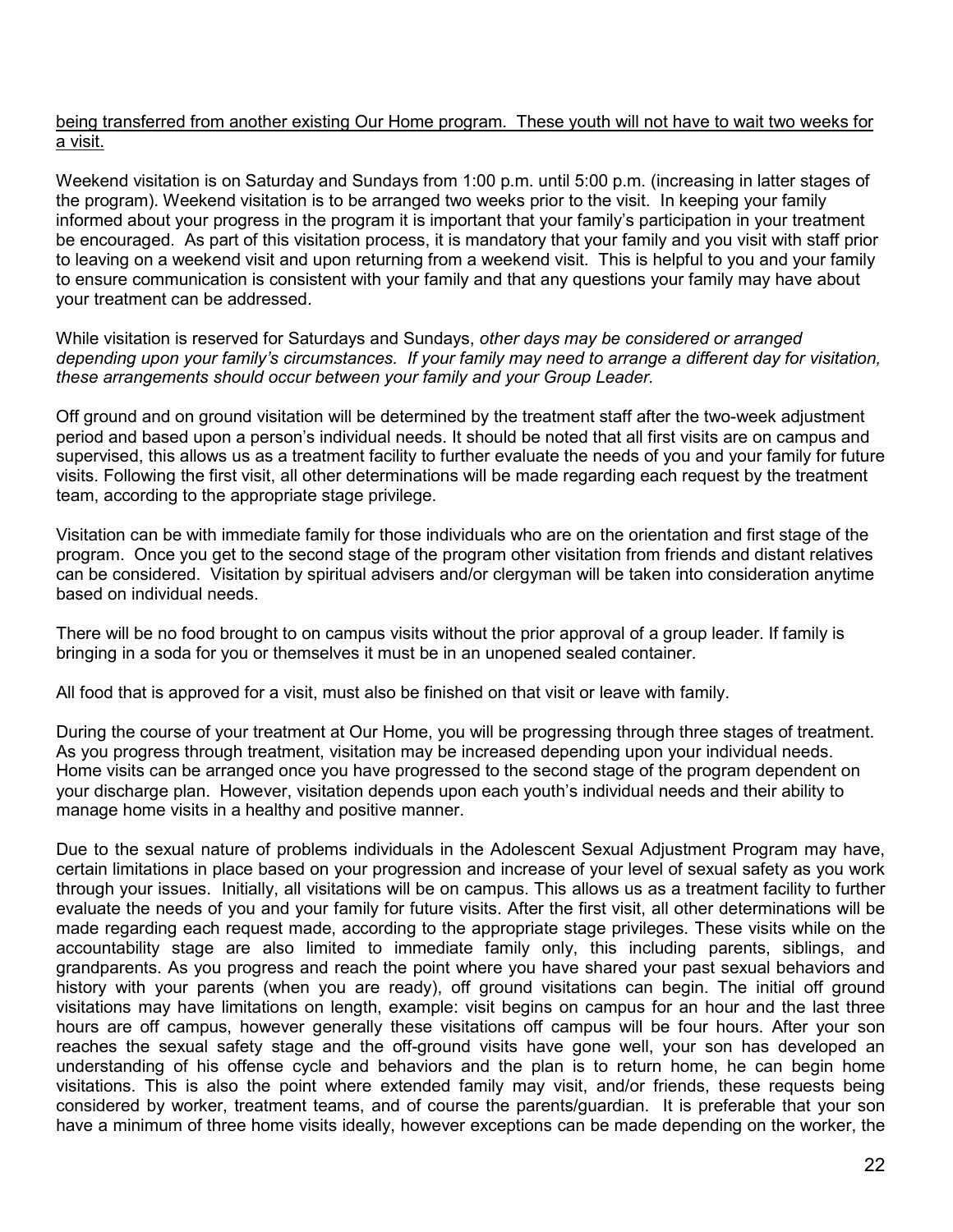parent's situation at home, and the treatment team, either lengthening number or shortening the number of home visitations. Remember, your continued visitation depends upon each youth's individual needs and their ability to manage your home visits in a healthy, safe, and positive manner.

**Prohibition of firearms or other dangerous weapons**: Our Home, Inc. prohibits the present of firearms or other dangerous weapons (knives, CD gas, Chemical agents, etc.) in the facility or on Our Home property.

# **TELEPHONE CALLS**

There are no telephone calls for the first week of placement as a part of adjusting to your group. After oneweek (seven days) telephone calls will be limited to three per week up to 15 minutes each. Alternate forms of communication such as Zoom, or FaceTime calls may be supplemented for phone calls.

Exceptions to this telephone call requirement apply to any youth being transferred from an Our Home, Inc. program. Those students will not be required to follow the one-week adjustment requirement.

# **GUIDELINES FOR CALLS**

- 1. Incoming calls Staff shall verify that the youth has authorized contact with the caller before allowing the youth to take the phone call.
- 2. Outgoing calls Before a youth makes a phone call, staff shall verify that the youth has authorized contact with the party to be called. When the youth makes a call, he shall turn the speakerphone on before dialing the phone number. The speakerphone shall remain on until the number is dialed, and staff is able to verify that the correct party has been reached.
- 3. Once staff has verified an incoming or outgoing call, provisions shall be made to ensure as much privacy as possible for the remainder of the call. Specifically, staff shall not monitor the call and the speakerphone shall be turned off.
- 4. Staff may only monitor youth phone calls when based on legitimate facility interests of order and security. Should phone calls need to be monitored, permission from the youth's referral worker must be obtained.

#### **HOURS OF AVAILABILITY**

Personal phone calls may be made only during the following scheduled times. Incoming calls begin at 5:00 pm on weekdays and 1:00 pm on Saturday and Sunday. In special circumstances the group leader may grant exceptions.

#### **ZOOM, FACETIME and OTHER FORMS OF COMMUNICATION:**

In order to assist in maintaining connections with family members and other individuals who are a key part of your treatment, Our Home, Inc. allows communication in addition to phone calls and visits. Additional forms of communication allowed but not limited to include Zoom and Facetime calls. These forms of communication are to be set up with restrictions to include times, dates and monitoring restrictions on an individual basis by your treatment team to include your family and custodian if applicable. Use of additional forms of communication may be revoked if deemed detrimental to your treatment.

# **SCHOOL**

After placement at the Our Home Huron program, all youth, with the exception of youth transferred from another Our Home program, will have at least a one to two-day waiting period prior to attending the district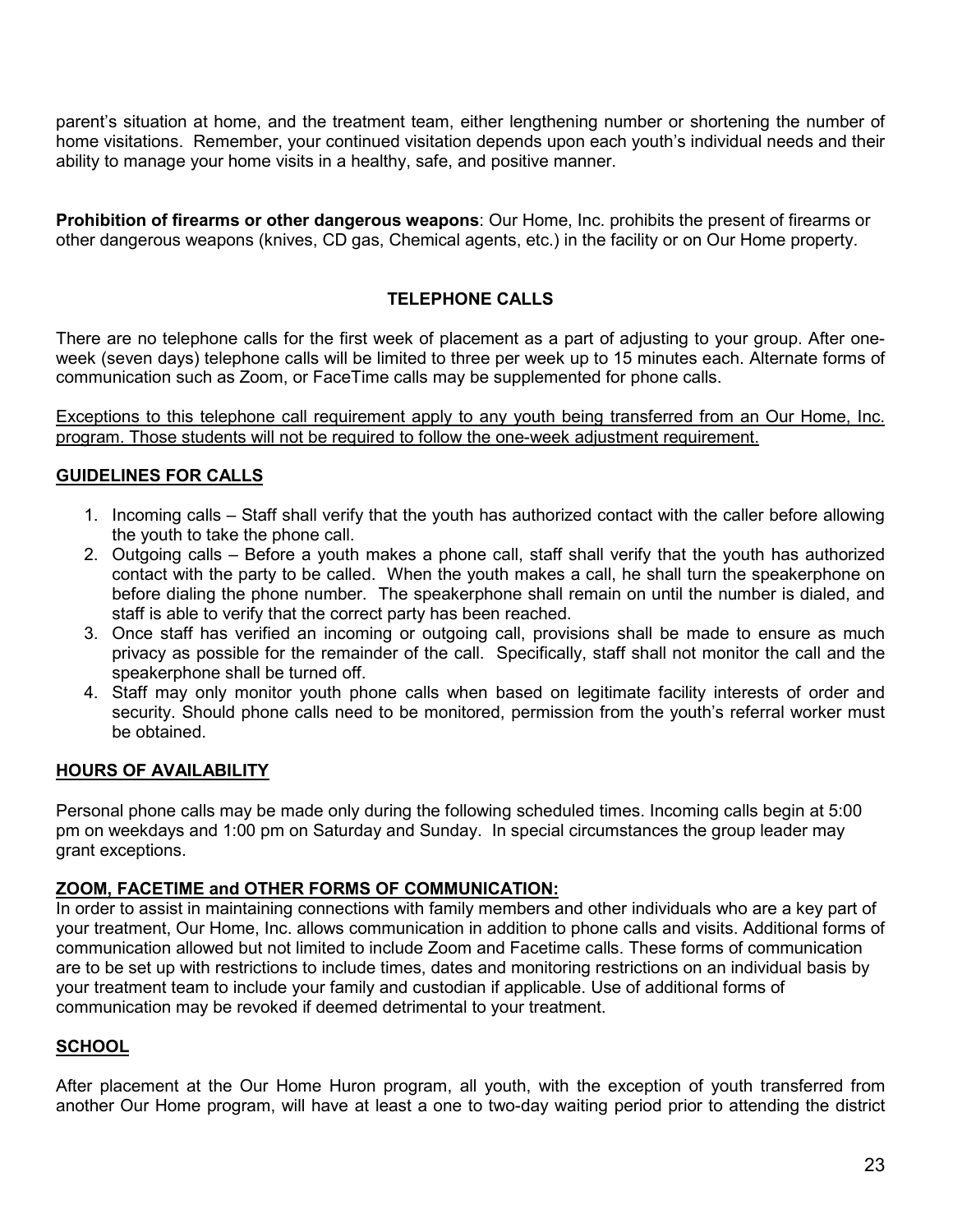alternative classroom. This provides for all school paperwork to be obtained, any and adjustment for the youth into the program.

Youth attend school right on campus. Our closely working relationship with school personnel allows both the school and the program to monitor and assist the youth to receive the maximum educational opportunities. This could include a request and/or recommendation for achievement of their GED when eligible. Academic improvement is a big part of making good choices for youth and indicates a desire to make appropriate changes with returning back into society or a less structured program.

Youth also attend summer school, which provides more opportunities for youth to earn graduation credits. The Huron program also offers the opportunity on Saturday afternoons to attend the Educational Voluntary Camp, to do extra work and raise academic grades, turn in late work, etc. The school district also provides the opportunity to improve their grades through a Credit Recovery option towards the end of each semester.

# **LETTERS**

All group members are able to send and receive letters from the first day of admission. You are able to write to immediate family members (i.e., mother, father, siblings, and grandparents). All contacts need to be approved by your guardian.

#### **POLICY FOR SENDING AND RECEIVING PACKAGES**

Youth may send and receive packages. However, any sending and receiving of packages must be done within the quidelines of the mail and contraband policies. This specifically means that the staff may expect that any or all packages (sent or received) be wrapped or unwrapped in the presence of staff. Staff will remove any objects that are listed as contraband or that are thought to be hazardous.

Our Home, Inc. reserves the right to immediately remove any package from the residential areas if there is reasonable suspicion to believe that the package is dangerous.

Any objects removed as hazardous or as contraband will be handled as evidence, disposed of, turned over to authorities, stored until discharge or returned to the sender, depending upon the nature of the package content.

The receipt of clothing, gifts, and home baked goods is permitted. However, the baked goods must not be passed among other youths due to food allergies.

#### **MAIL POLICY**

It is the policy of Our Home, Inc. to provide mail services to the youths in treatment.

#### **MAIL PROCEDURES**

Mail services shall be provided to the youths within the following framework:

- 1. Incoming and outgoing mail will not be held for more than twenty-four (24) hours, excluding weekends and holidays.
- 2. The opening of incoming youth mail will be monitored to intercept cash, checks, money orders, and contraband. Youths shall open incoming mail in the presence of a staff member. Any cash, checks, or money orders received will be deposited in the youth's account. Any contraband (illegal or inappropriate items) found will be seized and disposed of accordingly.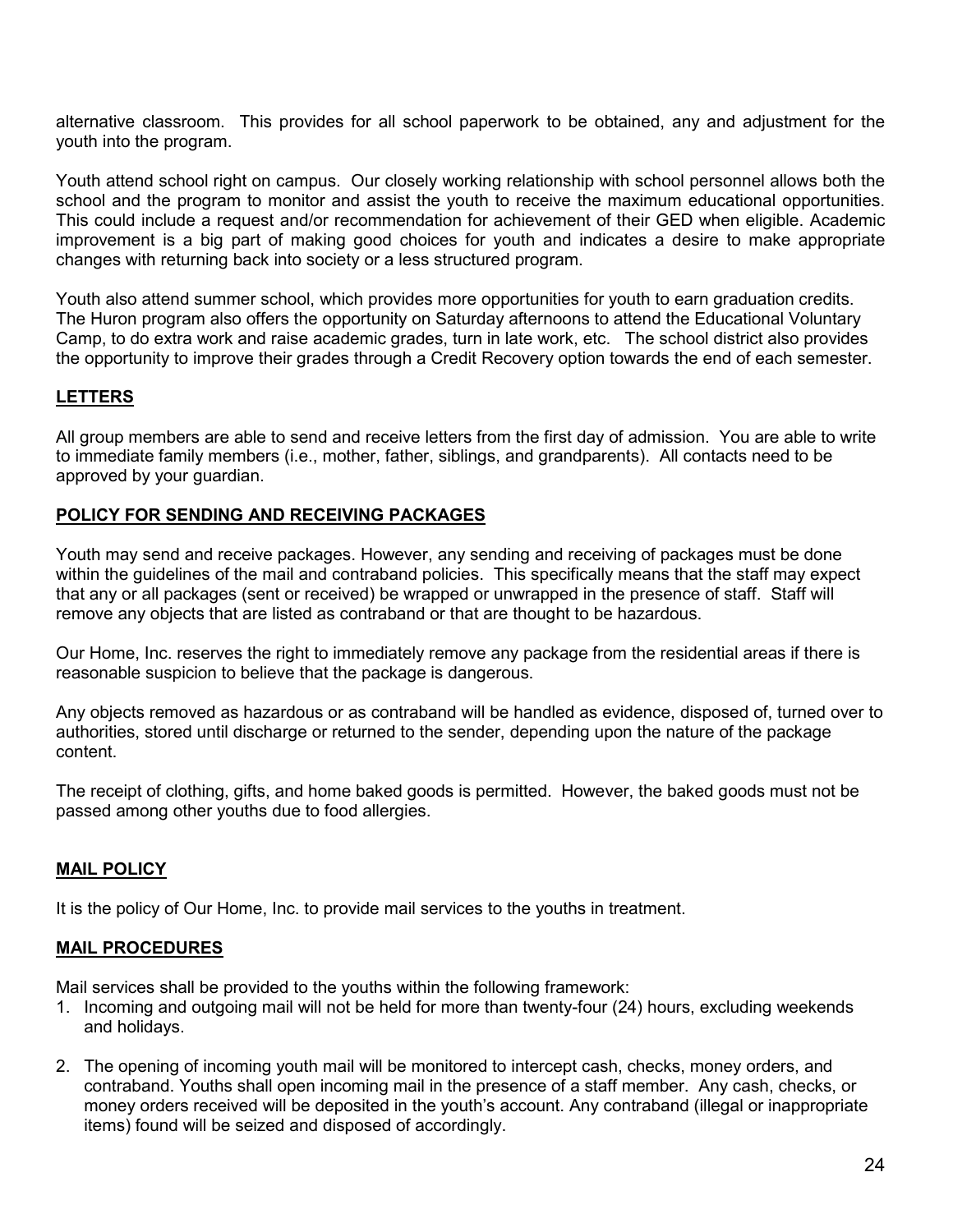- 3. Outgoing youth mail may be inspected to intercept contraband. A staff member may inspect outgoing letters or packages before they are sealed. Any contraband found will be seized and disposed of accordingly.
- 4. To ensure appropriateness of the correspondence, Our Home, Inc. may require youths to read incoming and outgoing letters to their group members and staff. Outgoing letters deemed a threat to the safety and security of the facility shall be returned to the youth. Staff shall collect incoming letters deemed detrimental to the youth's treatment and put in storage with the youth's other banned items.
- 5. There is no limit on the volume of mail a youth may send or receive, except where there is clear and convincing evidence to justify such a limit. When based on legitimate facility interests of order and security, staff may reject incoming mail. The youth will be notified when incoming mail is returned.
- 6. All first-class letters and packages will be forwarded to youths who are transferred to other facilities or released, provided a forwarding address is available. If a forwarding address is not available, first-class letters and packages will be returned to the sender.
- 7. When requested by a youth who has neither funds nor sufficient postage and upon verification of this status by staff, postage will be provided to the youth for mailing letters to maintain community ties. These funds will be advanced to the youth from their allowance.

# **ACCESSIBILITY COMMITTEE**

Our Home, Inc. maintains a committee of youth and staff members from its three treatment programs that meet at least annually to review the agency's Accessibility Plan and monitor progress toward previously identified barriers to treatment. Meeting times are announced and posted in advance to allow for youth, employee, family and other stakeholder involvement as necessary.

# **CHILD ABUSE, NEGLECT AND SEXUAL HARASSMENT PREVENTION & INTERVENTION**

It is the policy of Our Home, Inc. to develop an environment for youths that provides for their safety and welfare; therefore, Our Home, Inc. strictly prohibits.

- any staff member, contractor, or volunteer conduct that is abusive or neglectful of the youth in our care.
- any youth conduct that is abusive toward others.
- any youth-on-youth sexual activity.

It is further our policy to have zero-tolerance toward youth sexual abuse and sexual harassment. This means that some form of disciplinary action will be taken on all substantiated incidents.

# **I. Definitions**

- 1. Physical Abuse is strictly prohibited.
	- A. Youth beaten. Any form of corporal punishment is prohibited.
	- B. Youth subjected to inappropriate or excessive restraining devices.
	- C. Inappropriate or excessive use of psychotropic and other drugs used as a method of keeping a youth under control.
	- D. Inappropriate or excessive use of isolation and/or seclusion for long periods of time.
- 2. Sexual Abuse is strictly prohibited.
	- A. Contacts or interactions between a youth and an adult in which the youth is being used for the sexual stimulation of the perpetrator or another person.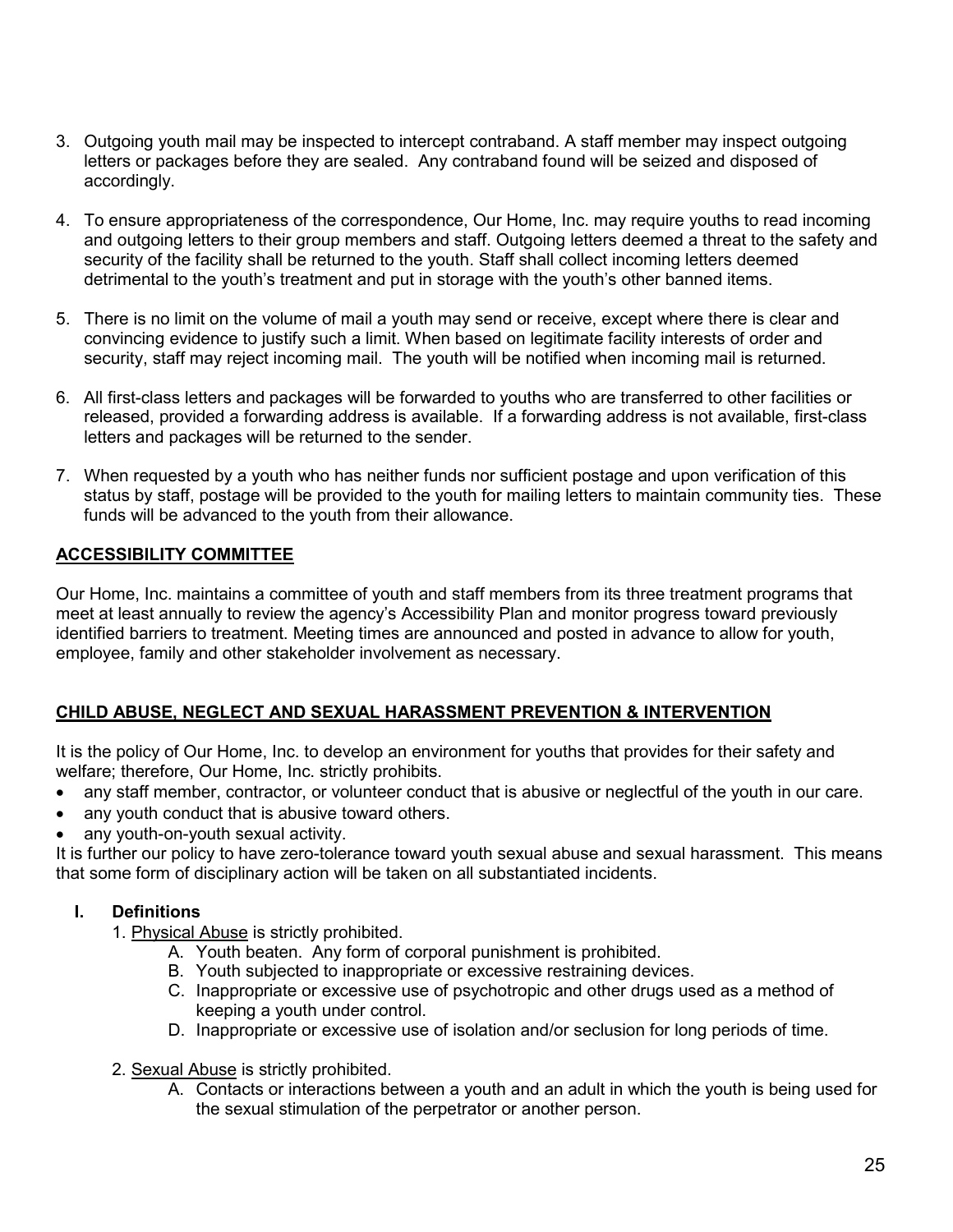- B. Contacts or interactions of a sexual nature with a youth by a person under the age of 18 when that person is either significantly older than the victim or when the perpetrator is in a position of power or control over another youth.
- C. Sexual abuse takes place when a staff member, contractor, or volunteer permit or participates in sexual activity with a youth in care. This includes rape or attempted rape, fondling, voyeurism, exhibitionism, and the like.
- D. Sexual abuse of a youth by another youth includes any of the following acts, if the victim does not consent, is coerced into such act by overt or implied threats of violence, or is unable to consent or refuse:
	- 1) Contact between the penis and the vulva or the penis and the anus, including penetration, however slight.
	- 2) Contact between the mouth and the penis, vulva, or anus.
	- 3) Penetration of the anal or genital opening of another person, however slight, by a hand, finger, object, or other instrument; and
	- 4) Any other intentional touching, either directly or through the clothing, of the genitalia, anus, groin, breast, inner thigh, or the buttocks of any person, excluding contact incidental to a physical altercation.

Sexual abuse of a youth by a staff member, contractor, or volunteer includes:

- 1) Contact between the penis and the vulva or the penis and the anus, including penetration, however slight.
- 2) Contact between the mouth and the penis, vulva, or anus.
- 3) Contact between the mouth and any body part where the staff member, contractor, or volunteer has the intent to abuse, arouse, or gratify sexual desire.
- 4) Penetration of the anal or genital opening, however slight, by a hand, finger, object, or other instrument, that is unrelated to official duties or where the staff member, contractor, or volunteer has the intent to abuse, arouse, or gratify sexual desire.
- 5) Any other intentional contact, either directly or through the clothing, of or with the genitalia, anus, groin, breast, inner thigh, or the buttocks, that is unrelated to official duties or where the staff member, contractor, or volunteer has the intent to abuse, arouse, or gratify sexual desire.
- 6) Any attempt, threat, or request by a staff member, contractor, or volunteer to engage in the activities described in items 1-5 of this section.
- 7) Any display by a staff member, contractor, or volunteer of his or her uncovered genitalia, buttocks, or breast in the presence of a youth, and
- 8) Voyeurism by a staff member, contractor, or volunteer. Voyeurism means an invasion of privacy of a youth by staff for reasons unrelated to official duties, such as peering at a youth who is using a toilet to perform bodily functions; requiring a youth to expose his or her buttocks, genitals, or breasts; or taking images of all or part of a youth's naked body or of a youth performing bodily functions.
- 3. Neglect is strictly prohibited.
	- A. Failure to provide proper or necessary subsistence, supervision, education, medical care, or any other care necessary for the youth's health, guidance, or well-being.
	- B. Disregard or violation of job responsibilities that may have contributed to an abuse or retaliation incident.
- 4. Emotional Maltreatment is strictly prohibited.
	- A. Belittling or ridiculing a youth.
	- B. Ridiculing a youth's family, background, culture, or race.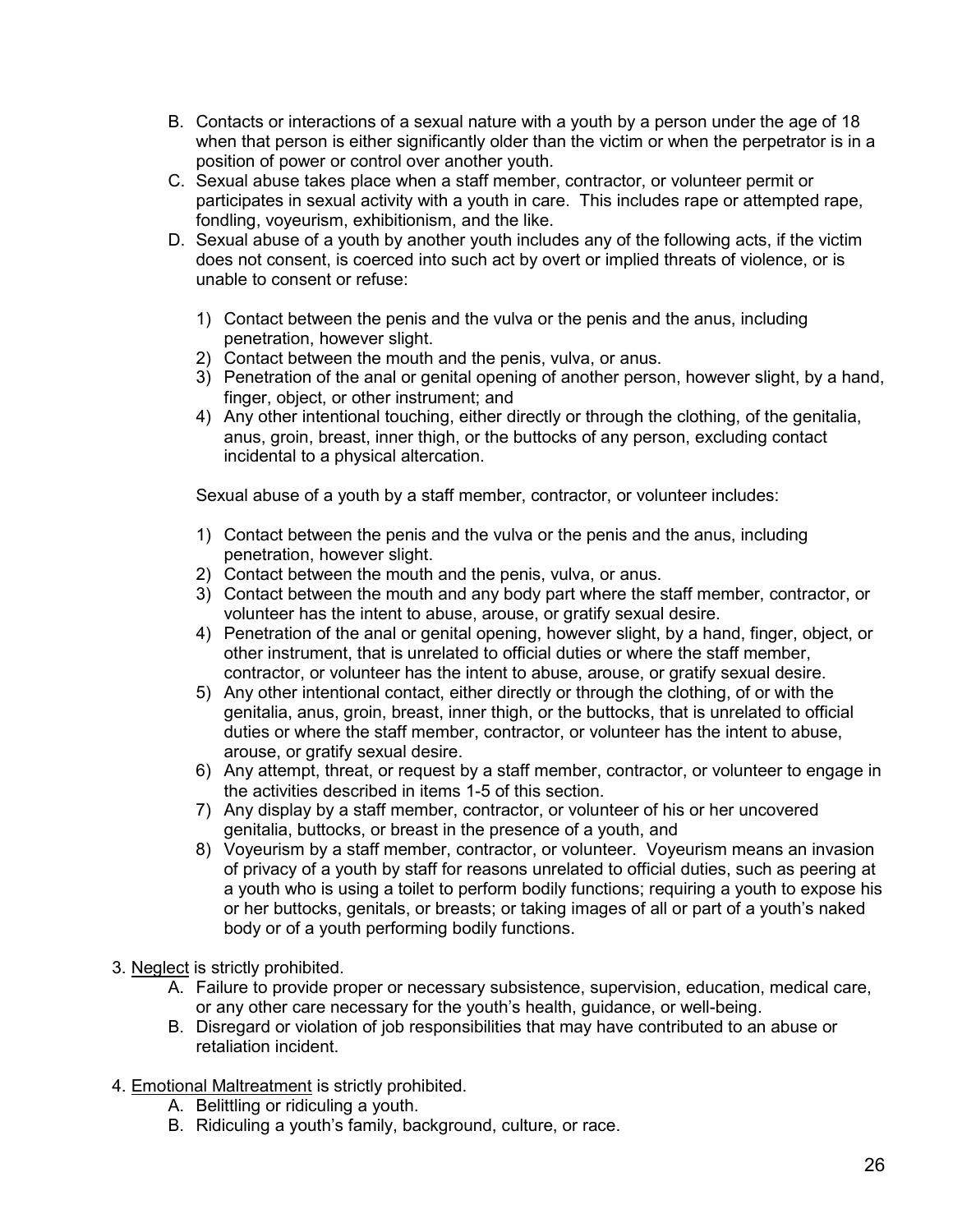- C. Failure to appropriately respond to suicide threats, failure to provide appropriate mental health services.
- D. Treating members of a peer group unequally or unfairly.
- E. Making one youth in the group the scapegoat for the misbehavior of other group members.
- F. Allowing a group of youth to develop their own control systems without appropriate adult intervention.
- 5. Sexual Harassment is strictly prohibited.
	- A. Repeated and unwelcome sexual advances, requests for sexual favors, or verbal comments, gestures, or actions of a derogatory or offensive sexual nature by one youth toward another; and,
	- B. Repeated verbal comments or gestures of a sexual nature to a youth by a staff member, contractor, or volunteer, including demeaning references to gender, sexually suggestive or derogatory comments about body or clothing, or obscene language or gestures.

# **II. Reporting Procedures**

Our Home, Inc. provides multiple internal ways for youths to privately report incidents or suspicions of abuse and sexual harassment, retaliation by other youths or staff for reporting abuse and sexual harassment, and staff neglect or violation of responsibilities that may have contributed to an incident of abuse. Youths may report to their assigned Counselor/Group Leader, the Program Coordinator, the Clinical Psychologist, or any staff member with whom you feel most comfortable. The report can be made verbally, in writing, or anonymously. It can also be made following the Grievance Procedure that is provided in this handbook.

Our Home, Inc. also provides ways for youths to report abuse and harassment to entities that are not part of agency. Youths can report directly to their referral worker or to South Dakota Advocacy Services. Address: 221 South Central Ave., Suite 38 Pierre, SD 57501 Phone: 1-800-658-4782.

# **III. Response Procedures**

After a report of abuse, neglect, or harassment, youths can expect the following activities to take place:

- Protect the youth to ensure it cannot recur.
- Attempt to prevent evidence destruction, preserve crime scene.
- Notifying investigating agencies of allegation
- Medical health care emergency medical treatment, forensic examination
- Mental health care crisis intervention services, continuing services.
- Investigation completed, with youth notified of results.
- Disciplinary action taken based on results of investigation.

# **IV. Victim Advocates**

Our Home, Inc. provides youths with access to outside victim advocates for emotional support services related to sexual abuse. These advocates include: Child's Voice – 1305 W. 18th Street, Sioux Falls, SD 57105 – 1-605-333-2226 Children's Safe Place – PO Box 49, Ft. Thompson, SD 57339 – 1-605-245-2767

Youths shall be given reasonable communication with these organizations, in as confidential a manner as possible, following the agency's Mail and Telephone policies, except that only staff is permitted in the room when communicating via telephone. All postage and/or phone services charges for this access will be paid by Our Home, Inc. Youths are reminded of the extent to which reports of abuse will be forwarded to authorities in accordance with mandatory reporting laws as described in this Youth Handbook.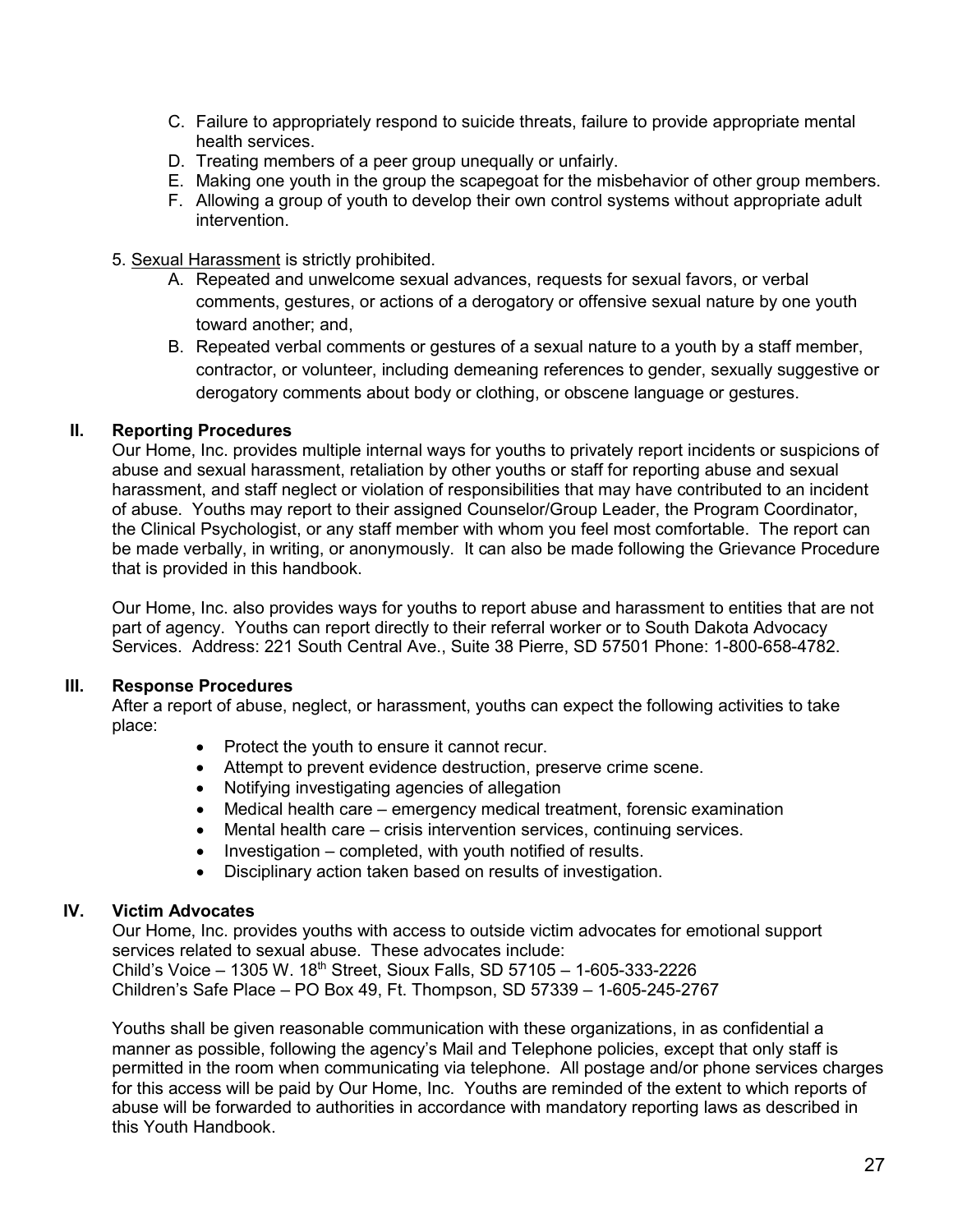# **V. Retaliation Prohibited**

Committing acts of retaliation against any youth, staff member, or other individual who has reported an alleged or substantiated incident of physical abuse, sexual abuse, neglect or sexual harassment and retaliating against a youth or staff member who has been victimized, is prohibited. Anyone who experiences, witnesses or suspects acts of retaliation shall immediately report this matter to the Program Coordinator.

While all staff members shall be observant for and report any suspected act of retaliation to their supervisor, the Program Coordinator has been assigned the primary responsibility for monitoring for acts of retaliation within their respective program. If the Program Coordinator substantiates retaliation, he or she shall take prompt preventive measures. All acts of retaliation are subject to disciplinary action.

# **VI. Youth Orientation and Education**

Each treatment facility provides new youths with an orientation and education that addresses the subject of child abuse, neglect and sexual harassment. Orientation occurs during the intake process. The following information is provided in the Youth Handbook:

- Our Home, Inc.'s zero-tolerance policy regarding sexual abuse and sexual harassment.
- How to report incidents or suspicions of abuse, neglect or sexual harassment.

Education occurs during the health screening process. Registered Nurses provide education regarding the following:

- Right to be free from abuse, neglect and sexual harassment.
- Right to be free from retaliation for reporting such abuse, neglect or harassment.
- Our Home, Inc.'s abuse response policies and procedures.

Each treatment facility makes appropriate key information from the orientation and education continuously and readily available to all youths via the Youth Handbook and pamphlets on display in the facility.

# **NEGLECT AND ABUSE REPORTING**

The issues of neglect and child abuse are often very sensitive issues for all persons involved. It is something all too often not discussed or hidden. As a result, neglectful and abusive patterns within and outside the family go unrecognized and continue to harm those affected. If you have been neglected or abused emotionally, physically, or sexually, we want you to be able to talk about these issues in treatment. It is only by bringing these matters out from behind closed doors that you can begin to deal with your feelings and to protect yourself from future neglect and abuse.

Even though we want you to be free to discuss these issues, we also must tell you that the program staff are obligated by state law to report any suspected incidents of abuse to the Department of Social Services or law enforcement for investigation. We will not be able to maintain complete confidentiality in these matters. We do, however, recommend that you bring these issues forward so that responsible action in your best interest can be taken. We recognize that doing so may be very painful and cause conflict and we will try to support you in these efforts. Above all, if you are a victim of neglect or abuse, you need to understand that it is not your fault.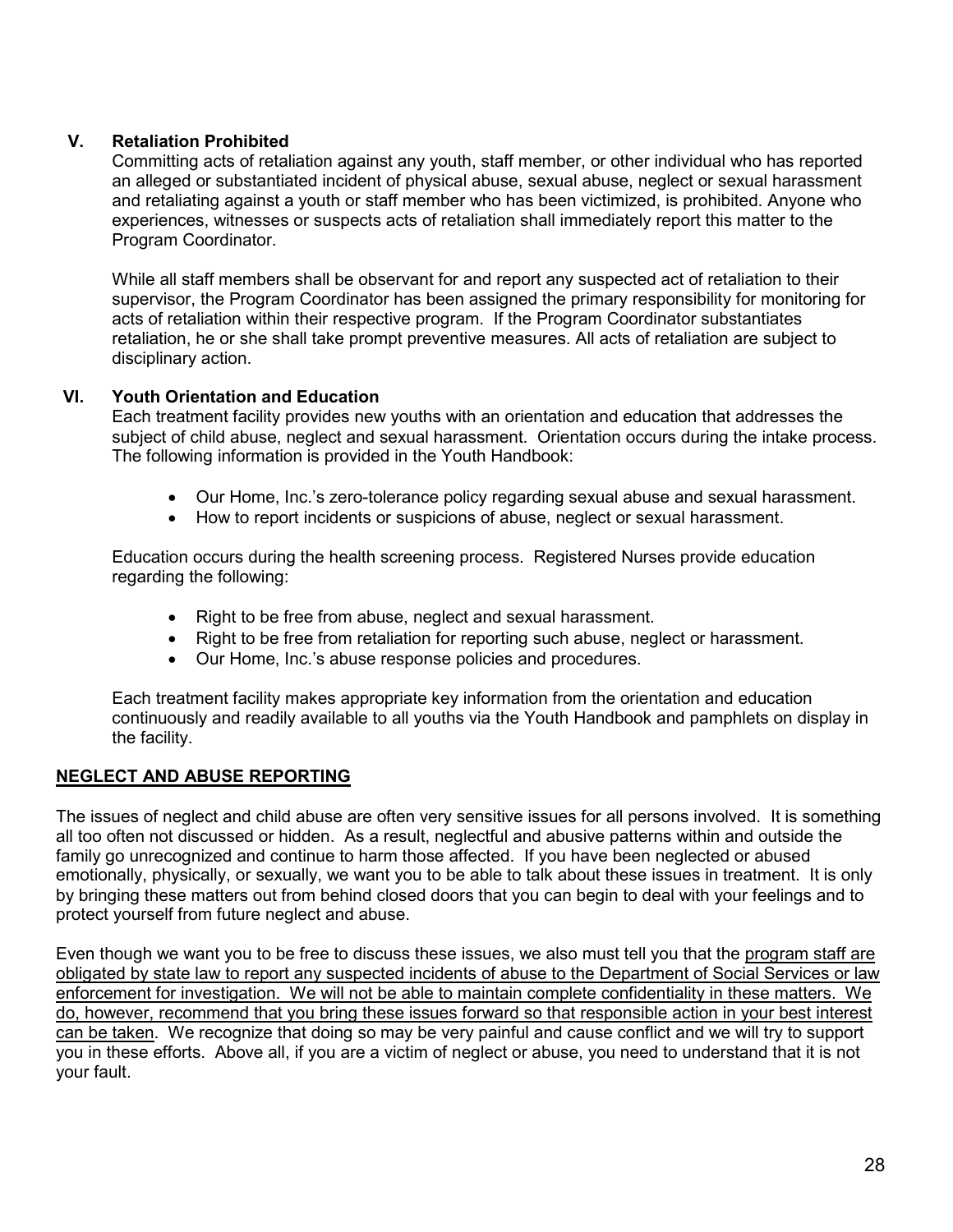# **YOUTH RIGHTS**

It is the policy of Our Home, Inc. to recognize and uphold the following youth rights:

- 1. The right of all youths to have full access to the courts without reprisals or penalties in seeking judicial relief.
- 2. The right of all youths to seek and have access to attorneys. The access is to include confidential contact by telephone, uncensored mail, and visits.
- 3. The right of all youths to have access to legal assistance from law library facilities or from persons with legal training.
- 4. The right of all youths to have access to writing materials, supplies, publications and other services related to legal matters.
- 5. The right of all youths to communicate with a personal physician.
- 6. The right of all youths to be protected from any financial or other exploitation, personal abuse, neglect, retaliation, corporal punishment, personal injury, disease, property damage, humiliation and harassment at all times.
- 7. The right of all youths to have access to information pertinent to their individual treatment in sufficient time to facilitate their decision making.
- 8. The right of all youths to receive treatment that adheres to research guidelines and ethics.
- 9. The right of all youths to refuse extraordinary treatment.
- 10. The right of all youths to have informed consent or refusal or expression of choice regarding treatment delivery, release of information, concurrent services, composition of the treatment delivery team, and participation in medical, pharmaceutical, or cosmetic research or experiments.
- 11. The right of all youths to have access to self-help and advocacy support services.
- 12. The right of all youths to confidentiality of all records, correspondence, and information relating to assessment, diagnosis, and treatment.
- 13. The right of all youths to have access to their own records.
- 14. The right of all youths to privacy of their medical information.
- 15. The right of all youths to be given access to recreational opportunities, including outdoor recreation.
- 16. The right of all youths to be allowed reasonable freedom in personal grooming.
- 17. The constitutional right of all youths to practice personal religion or attend religious services, subject to the limitations necessary to maintain facility security and order.
- 18. The right of all youths to receive visits, subject only to the limitations necessary to maintain facility security and order.
- 19. The right of all youths to correspond with persons or organizations subject only to the limitations necessary to maintain facility security, order, and the prevention of further criminal activity.
- 20. The right of all youths to have access to telephones.
- 21. The right of all youths to formally complain without being subjected to any retaliation or barriers to services.
- 22. The right of all youths to have alleged infringement of rights investigated and resolved.

# **DRESS CODE**

While you are at Our Home, Inc., the following clothing expectations will be enforced:

- 1. No drug or alcohol paraphernalia shall be printed on any clothing worn by youths.
- 2. No cropped shirts, excessively torn clothing or half shirts are to be worn.
- 3. All youths shall wear some type of shoes at all times when off unit. (i.e., slippers, shoes, flip flops).
- 4. Appropriate undergarments are to be worn at all times.
- 5. No excessive or overly large pants are allowed.
- 6. No tank tops, shorts, or cut off sleeved shirts in the winter months, outside of the building. Meaning below 65 degrees.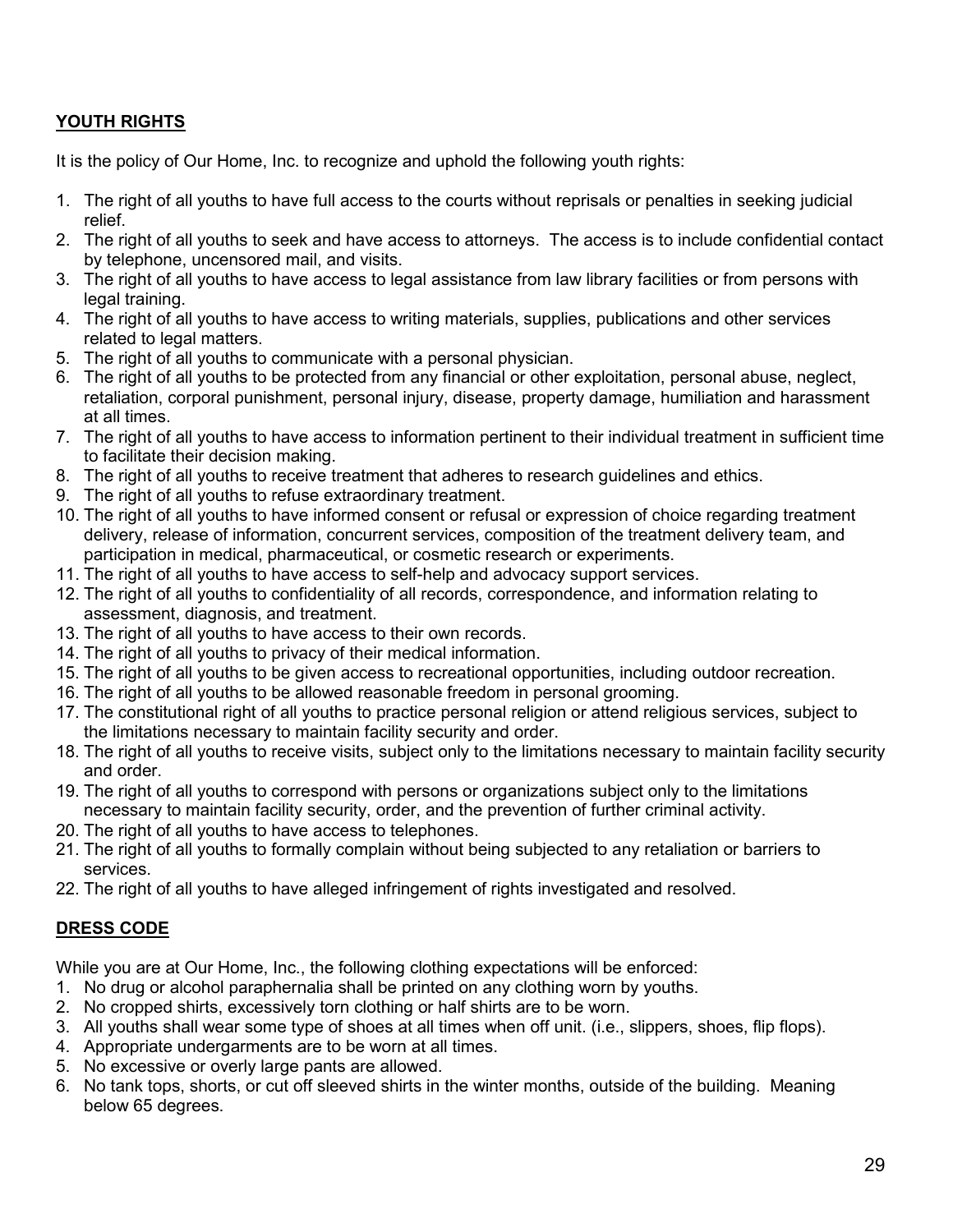- 7. No hard-soled boots are to be worn in the program. During outside community jobs, garden work, activities, winter snow shoveling, or staff can give consent functions that may require boots.
- 8. No hats on while in the building.
- 9. All pants will fit around the waist with no more than 2 inches of "slack" around the waist.
- 10. No pants or shorts will have anything printed on them congruent with the zipper.
- 11. All belts worn are not to hang down more than 3 inches or wrap around the waist any more than 3 inches.
- 12. All youths shall wear clothing, which is acceptable for the weather, unless there is a medical condition, which prohibits them from doing so.
- 13. Jewelry-necklaces must have a breakaway clasp, no heavy rings, earrings are allowed if approved by parent/guardian/custodian/treatment team (wearing of earrings may be revoked if detrimental to treatment).
- 14. Youths can save their own money to buy personal things.
- 15. Any clothing that is not acceptable shall be sent to the parents, worker, or put in storage in the absence of the previously mentioned options.
- 16. Depending on the male youths' ability to demonstrate a responsible attitude, shirts can be taken off when the youth is outside and the weather dictates.
- 17. It is preferred when able, that all youths will change clothing when working or playing outside.
- 18. The facility reserves the right to confiscate any clothing or clothing items which are deemed to be contraband or detrimental to any youth's treatment.
- 19. While in school, the Huron Public School handbook may also apply.

# **CONTRABAND LIST**

Contraband is any item possessed by a youth or found within the facility that is considered illegal by law or prohibited by the treatment facility. Items identified as contraband will be confiscated by staff and either preserved for evidence, destroyed, placed in storage, or sent back to the youth's parents or guardian.

The following lists categorize contraband as either an illegal or banned (prohibited) item and clarify procedures for staff when contraband is discovered.

**Illegal Items** – these items shall be confiscated and retained as evidence for formal disciplinary action following the Preservation of Physical Evidence policy.

- 1. Any narcotics, marijuana, drugs, or related paraphernalia not prescribed for the individual.
- 2. A gun, firearm, weapon, knife, sharpened instrument, dangerous chemical, explosive, or ammunition.
- 3. A hazardous tool most likely to be used in an escape attempt or to serve as a weapon capable of doing serious bodily harm.

**Banned Items** – any item prohibited by the treatment facility or considered inappropriate for the youth's stage. These items shall be confiscated and either destroyed, placed in storage, or sent back to the youth's parents or guardian. Follow informal resolution procedures for any violations of the Prohibited Acts.

- 1. Alcoholic beverages destroy.
- 2. Any intoxicant or huffable product destroy.
- 3. Any locking device or lock pick destroy.
- 4. Over the counter or prescription medications give to Nurse.
- 5. Cigarettes or other tobacco products, matches or lighters destroy.
- 6. Any sharp objects, pins, tacks, etc. that may be utilized for self-mutilation destroy.
- 7. Clothing adorned with alcohol or cigarette logos, or advertisements identifying alcohol or drinking establishments – place in storage.
- 8. India ink, needles or pins destroy.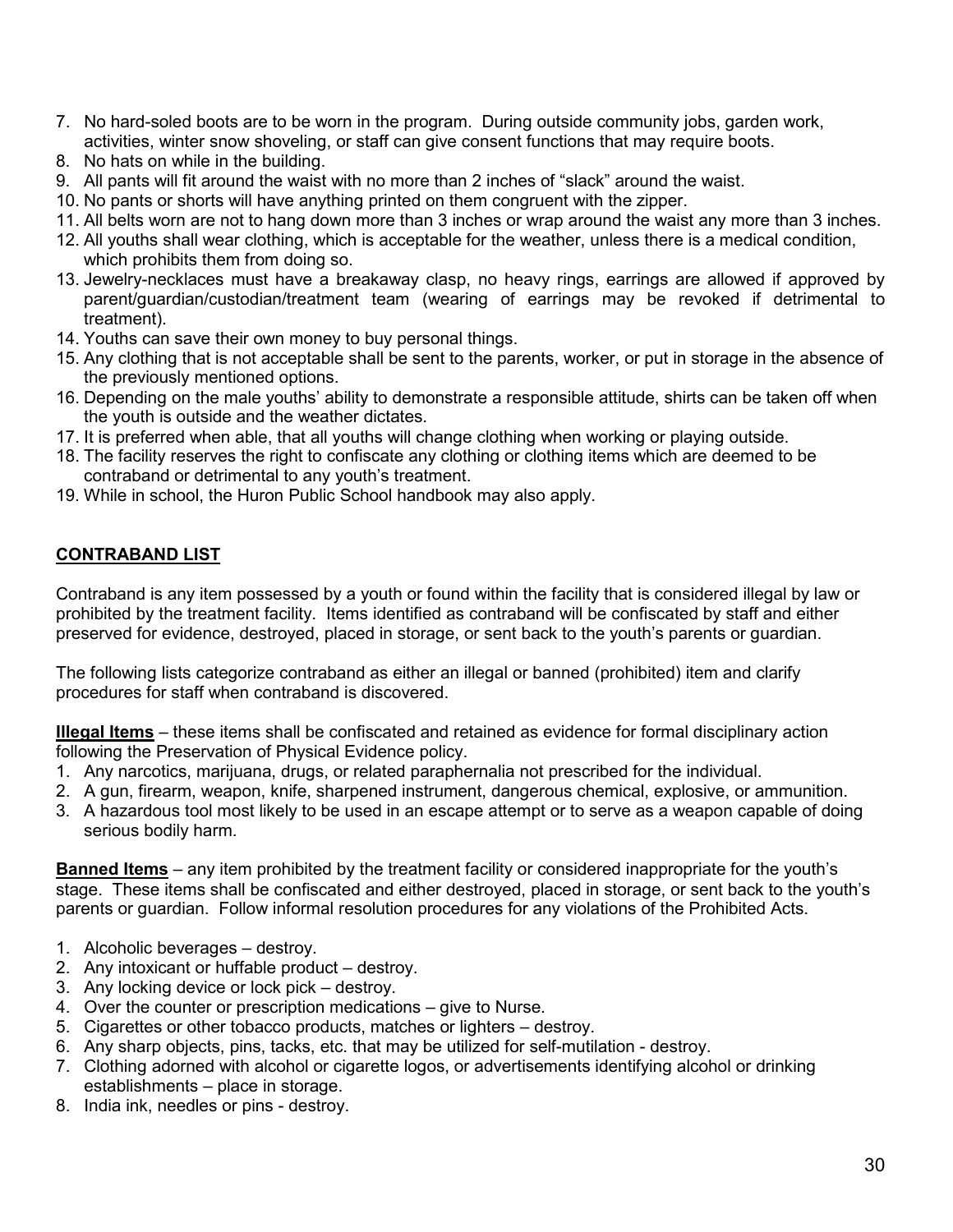- 9. Pornography including videos, magazines, posters, including possession of 1-800 or 1-900 numbers or the Internet - destroy.
- 10. Property or money not belonging to the youth return to owner.
- 11. Any money over the stage level limit turn into Office Manager to be placed in youth's account.
- 12. CD's, movies, games or toys not listed on the privileges list, unless authorized by the Group Leader or Program Coordinator – place in storage.
- 13. Possession of clothing not in accordance with youth's clothing list place in storage if owned by youth.
- 14. Gambling paraphernalia destroy.
- 15. Letters, cards or pictures from individuals not on the youth's contact list place in storage
- 16. Food items outside designated eating area or not appropriate for the youth's stage destroy.
- 17. Hemp braided / beaded or other non-breakable necklaces for youth on first stage.
- 18. Radios, sharp objects, jewelry, pens, personal hygiene items containing alcohol place in storage.
- 19. Carmex or mouthwash. (Unless authorized by the Our Home, Inc. Nurse.) place in storage.

#### **Note: Additional items may be banned or restricted during the course of the youth's stay in the program depending on the stage the youth is on and/or if the items are deemed detrimental by the treatment team.**

#### **RESIDENTIAL GUIDELINES FOR DECORATION POLICY**

It is the policy of Our Home, Inc. to allow all youth to decorate their living and sleeping quarters as guided by the stage in which the youth is on.

#### **Stage One:**

The youth on **Stage One** are allowed to have the following items in their sleeping areas:

While on stage one youth are only allowed to have pictures of immediate family members. Pictures are to be hung only on bulletin boards provided by Our Home, Inc.

Picture frames are allowed; however, they must contain plexiglass or have no glass. (Allowance of picture frames may be altered if it is deemed detrimental to treatment for an individual youth).

The youth may have one personal blanket or star quilt on their beds. Bedspreads are provided by Our Home, Inc. These items may be brought from home as long as the treatment team has granted permission.

The youth may have spiritual materials or items to assist them in following their own spiritual beliefs. Examples include Bible, sweet grass, sage, etc.

Up to 2 stuffed animals are allowed that have been approved by the group leader at admission or when received as a gift and approved. Stuffed animals are to be kept on beds only. (The amount or allowance of stuffed animals may be altered if detrimental to an individual youth's treatment). All knick knacks require group and treatment team approval.

#### **Stage Two:**

The youth on **Stage Two** are allowed to have the following items in their sleeping areas:

The youth on stage two may have pictures of extended family members as long as their group and treatment team have approved them.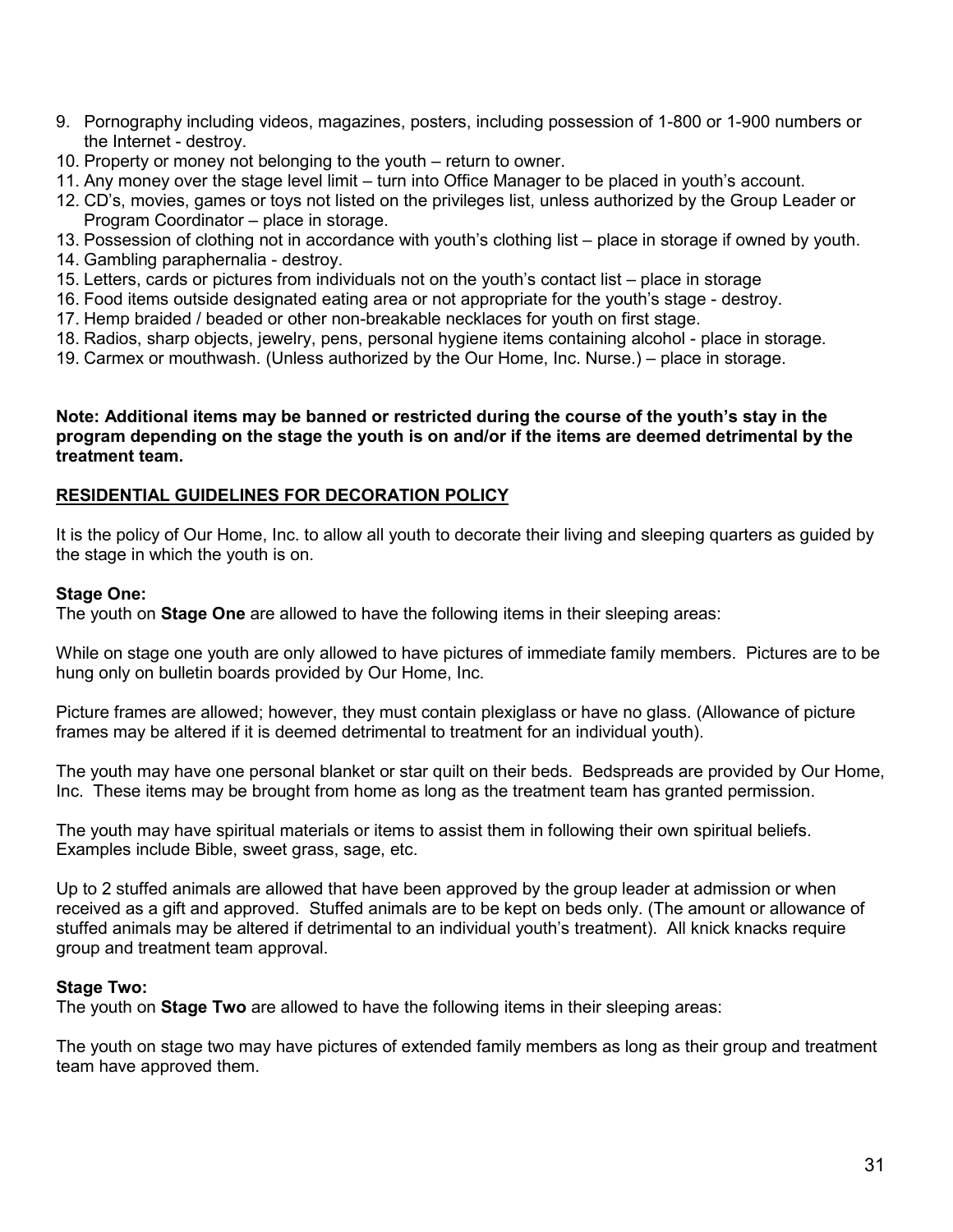The youth may have posters. Posters must be approved prior to purchase. All posters MUST be written up for and passed through the group and their treatment team for approval. No posters can be posted anywhere else in the room except for the designated bulletin board.

Requests for personal drawings and/or poems also must be passed through the group and treatment team.

Youth may have an alarm clock, no CD players.

Youth may have anything on Stage One as long as it has been approved by the group and/or treatment team.

#### **Stage Three:**

Youth who have acquired their 3<sup>rd</sup> stage will be eligible for privileges in addition to 1<sup>st</sup> and 2<sup>nd</sup> stage privileges. 3<sup>rd</sup> stage privileges are not uniform across the board and are based on the transitional therapeutic treatment needs of each individual youth. 3<sup>rd</sup> stage privileges must be requested by the youth and will be at the discretion of the treatment team.

#### **EXPECTATIONS/PRIVILEGES/RESTRICTIONS**

#### **All Track Program Expectations:**

Youth are expected to participate in developing and following a monthly treatment plan with the group leader and to strive to meet the objectives you have helped to set.

- Youth are expected to participate in the process of dispersing medication and are to take direction from staff at all times during medication dispensing and should assist staff in encouraging the group members to take medication according to required times.
- Youth are required to follow the dress code specifications.

Youth will develop understanding of expectations of daily jobs and follow safety and sanitation expectations.

• All youth attempting to run away or have ran away will comply with Our Home procedures.

Youth are expected to understand and comply with prohibited acts and sanctions.

The youth are expected during night hours to communicate to night staff when requiring assistance or needing to use the bathroom facilities.

Youth as part of their treatment should want to comply with all nutritional requirements, personal hygiene expectations, and learning/practicing good manners.

- Youth are expected to maintain confidentiality within the group process.
- Youth are encouraged to participate in all groups, activities, and functions of their particular group.
- Youth are expected to follow and accept direction from staff.
- Youth are encouraged to follow medical assistance and direction from the doctor and nurse.

The youth are expected to not have conversations or whispering among group members without the majority of the group and/or staff present and within hearing distance for the purpose of safety.

To continue to work on and resolve problems from the PPC twelve problem list.

To fully recognize and plan for appropriate placement upon discharge from the Huron program.

Youth will ask for their release and follow the program procedures. The youth must ensure that all group members have heard their life history prior to asking for a release.

All youth will be trained in the use of chemicals prior to usage.

#### **SURVIVOR, ALTERNATIVE and COMBINDED TRACK Programmatic Restrictions:**

- 1. No pets are allowed on campus.
- 2. Picture taking is limited to family and friends and will be taken for the family by staff. No cameras are allowed including that on cell phones on campus without Group Leader permission.
- 3. No youth is to be alone at any time with another group member in bathrooms, bedrooms, lounges, etc.
- 4. Youth and parents are not permitted on sides/youth dormitory/bedroom without a staff when on campus.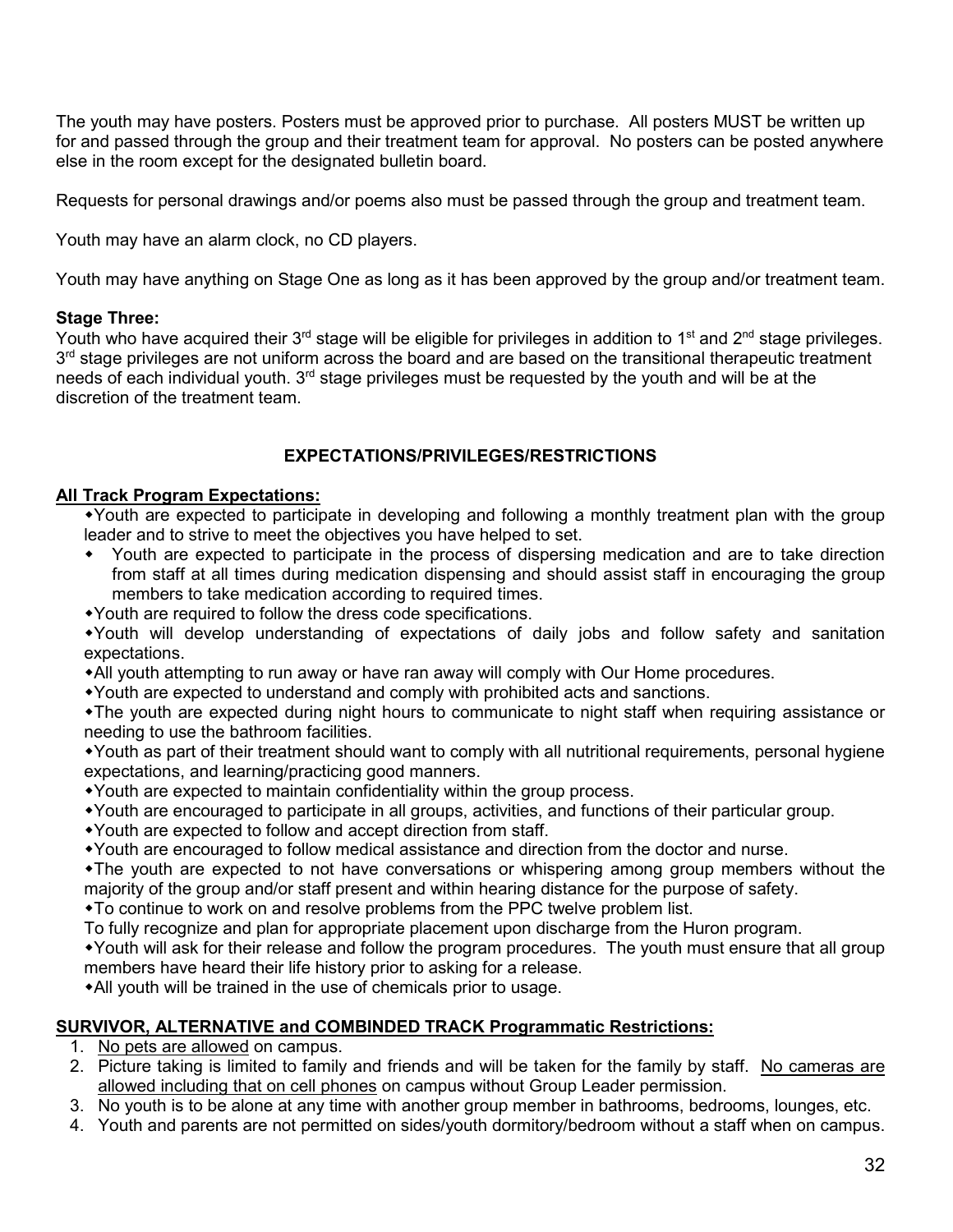- 5. Youth will carry a journal and a pencil at all times, unless directed otherwise by adolescent counselor/group leader. Entries are encouraged as you explore thoughts/feelings and used interventions and can be written up to 15 minutes before bedtime or meals.
- 6. Youth will avoid breaking or invading space with staff, other youth, or visitors' personal space or boundaries, (an arm's length apart) during their stay.
- 7. No borrowing or gambling.
- 8. Youth are limited to TV programming that does not include provocative or sexual material. No R rated movies and all other movies, including personal movies, must be approved by treatment team.
- 9. Any youth on the suicide list, runaway list or exhibiting consistent negative/inappropriate behaviors will not be allowed off-grounds.
- 10. No talking when radio or TV is on. This includes when traveling in vehicles.
- 11. Lights are out at 9:45 pm., The group is limited to use of radios during activities, free time, traveling, and is up to staff discretion. At night, radios must be turned off no later than 10:15 pm Sunday through Thursday, and 10:30 pm Friday and Saturday.
- 12. Youth are not allowed food items, including candy, except when requested for group activities, family visitation, holidays or youth's birthday with prior approval.

#### **Adolescent Sexual Adjustment Track Programmatic Privileges:**

#### *(These privileges can be revoked at any time pending attitude/behaviors)*

- *1.* All youths are entitled to have 1-book, 1-board game/puzzle/deck of playing cards, 1- DVD (G, PG, PG-13), 1-magazine permitted in your bedroom with prior authorization by group leader/treatment team.
- 2. \*\*\*1-20 oz. bottle or 1-12 oz. can (2 -12 oz. cans on sexual safety stage) of pop is available with staff authorization.
- 3. Magazine and newspaper privilege (may be considered as to purpose and content) on the Sexual Safety stage.
- 4. Hair styling products. (Gels, mousse, sprays with prior approval), generally after reaching the Assignment "Grooming Behaviors" on the Sexual Safety stage.
- 5. To make 4-journal entries a day while on the Orientation/Evaluation and the Accountability stage.
- 6. All youth on the Adolescent Sexual Adjustment Program track should make a minimum of 1 to 2 "Empathy" journal entries until they have completed their "Apology Letter" assignment on sexual safety stage. Adolescent counselor may assign 1 to 2 role plays a week in preparation of your actual apology.
- 7. When youth on the Adolescent Sexual Adjustment Program track reach the "Grooming Behaviors" assignment of sexual safety stage, the adolescent counselor may assign 1 journal entry, and possibly a nightly relapse sheet as you begin the reunification/resocialization process of the Sexual Safety stage.

**\*\***Exceptions may be made following the successful completion of the "Apology Letters" assignment and D&A treatment, such as individual privilege, GED, job in the community, extended home visits after the first two visits, several home visits in a row, volunteering, religious youth group etc.

#### **YOUTH DISCIPLINE**

Our Home, Inc. strives to ensure that youths live in a safe and orderly environment. Therefore, all youth discipline shall be conducted in a fair manner that is carried out promptly and with respect for the youth.

To govern youth rule violations, Our Home, Inc. maintains a written set of prohibited acts, sanctions, and disciplinary procedures. These documents are furnished to youths after their arrival at the facility and reviewed with them during orientation.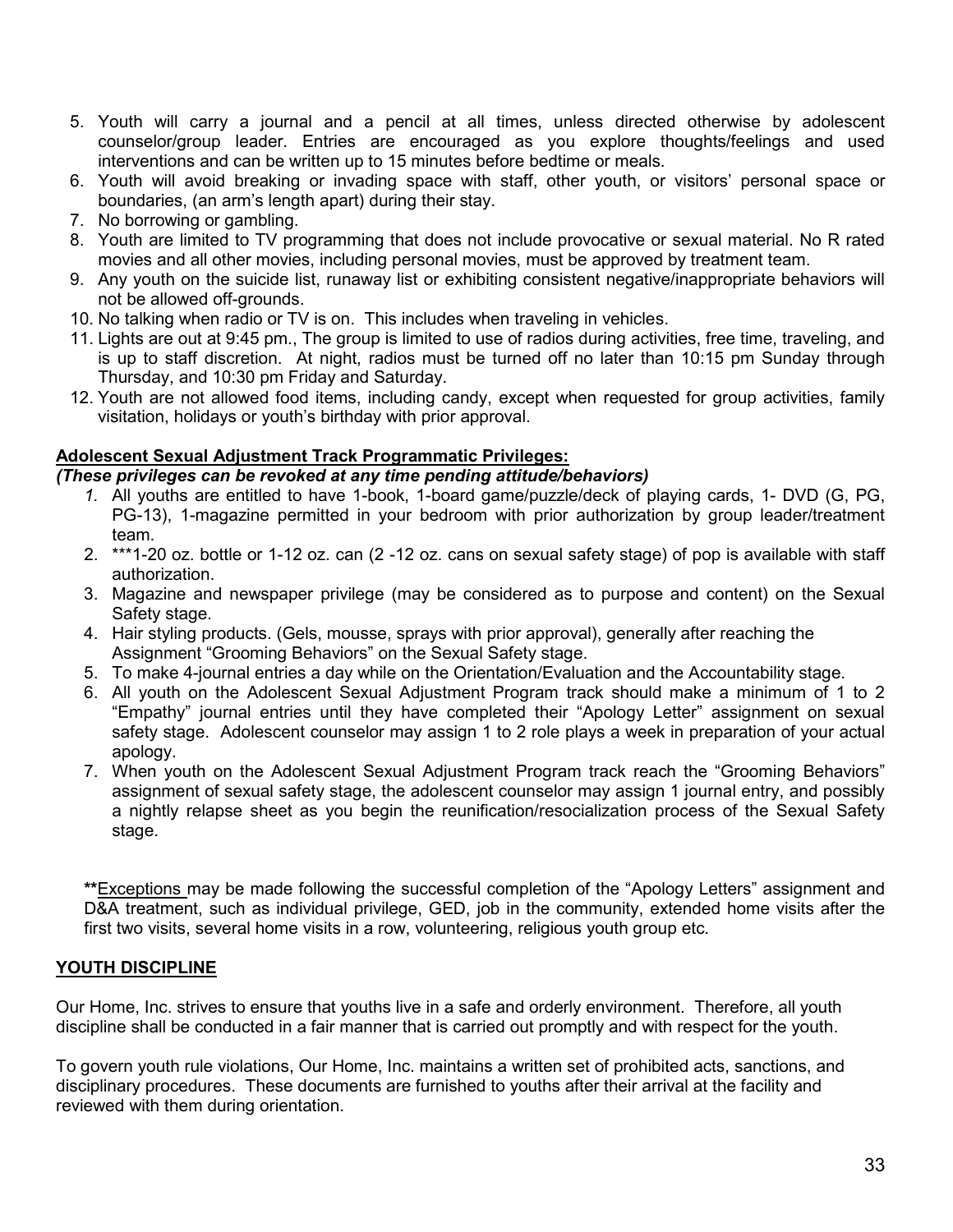#### Disciplinary Actions

There are two levels of discipline for the violation of a prohibited act:

*Informal Resolution* - Occurs when staff witnesses or has reasonable belief that a violation has been committed by a youth, and when staff considers informal resolution appropriate. Staff shall attempt to resolve the incident through the implementation of minor sanctions. Before any privilege suspension is imposed, the reason(s) for the sanction shall be discussed, and the youth shall be given the opportunity to explain the behavior.

*Formal Hearing before the Facility Disciplinary Committee (FDC) - An infraction of the prohibited acts that* requires a major sanction shall be formally resolved before the FDC. The steps for formal disciplinary action include:

- The completion of an incident report with a copy provided to the accused youth.
- The appointment of a staff investigator who reviews the youth's rights with the accused youth, documents the youth's statement, asks if staff representation is requested, talks with witnesses and investigates statements.
- The holding of the FDC Hearing and determination of the sanction(s) to be imposed if a prohibited act was committed.

#### Appeal Process

Youths shall be granted the right to appeal disciplinary decisions to the Executive Director of Our Home, Inc., or for youths in the custody or under the supervision of the Bureau of Prisons, to the CCM or USPO. The appeal must be in writing and submitted within 15 days of the disciplinary decision.

#### **GRIEVANCE PROCEDURE**

It is the policy of Our Home, Inc. to provide for a grievance and appeal process for reviewing, investigating, and responding to formal complaints of the youths.

#### **Grievance and Appeal Process**

 Youths shall be given the opportunity to express themselves regarding problems they are having with the program or possible youth rights violations without being subjected to any retaliation or barriers to services. The subsequent procedures shall be followed for a youth complaint:

1. The youth shall initiate the grievance process by completing a standard Grievance Form. The completed form shall be given without alteration, interference, or delay to the youth's assigned Counselor/Group Leader. If assistance is needed, the youth shall be allowed to request a staff representative for help in preparing/presenting the complaint or providing information during the ensuing investigation(s). The staff representative may not be a staff member who is or may be responsible to render a decision in any step of the Grievance Procedure.

The Counselor/Group Leader shall review the complaint and conduct an investigation. This and any further investigation may include questioning the youth, other youths in the program, staff members, etc. Following the investigation, the Counselor/Group Leader shall render a decision and record it in the appropriate section on the Grievance Form. The Counselor/Group Leader shall also meet with the youth to provide him/her with the decision. This investigation, decision making, and meeting with the youth shall be completed within 10 days of the date of the complaint. If the compliant is resolved, the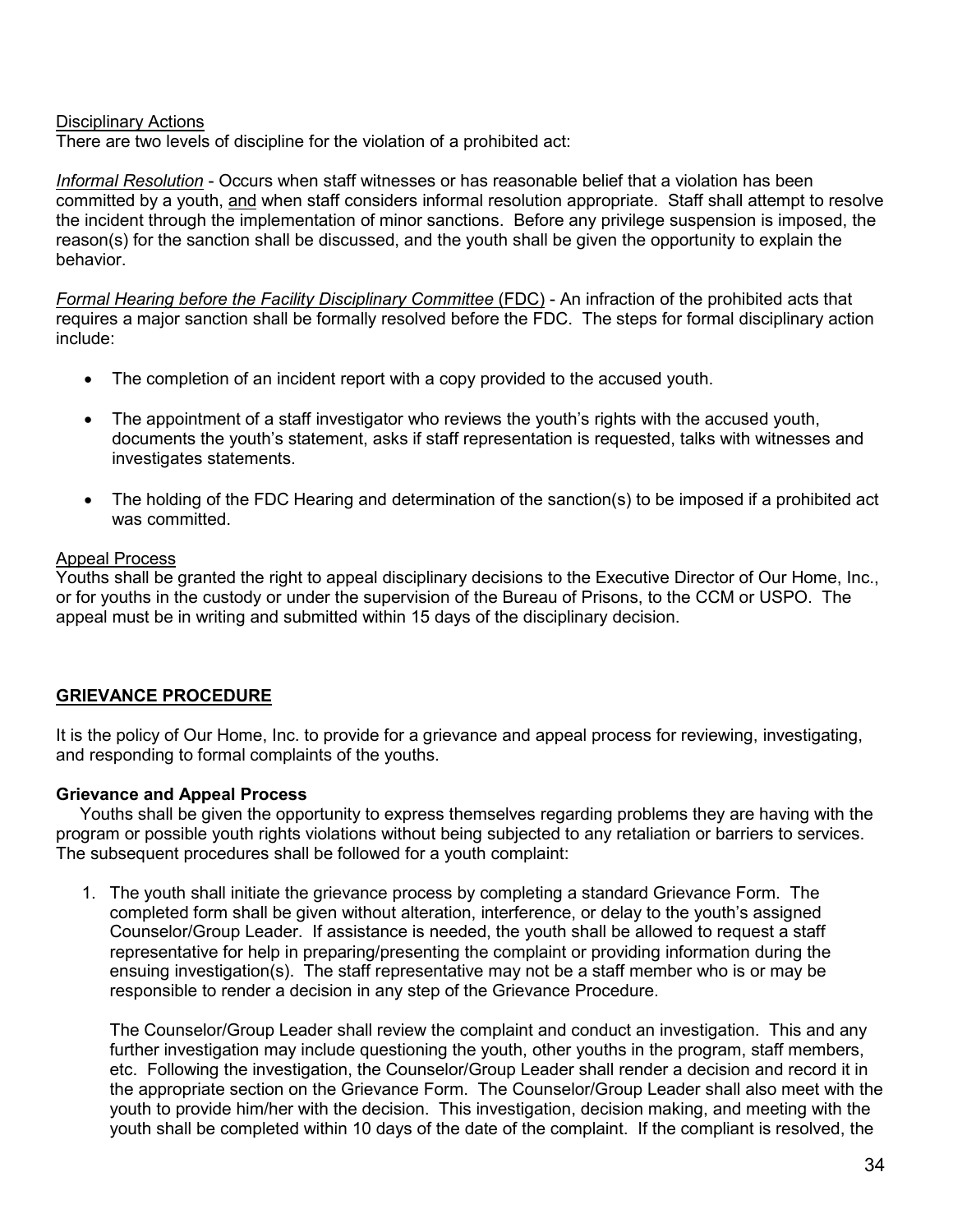Grievance Form shall be filed in the chart of the youth. Also, a copy shall be given to the youth and to the Program Coordinator.

- A Grievance Form shall not be submitted or referred to a staff member who is the subject of the complaint. In this circumstance, the grievance shall be submitted or referred to the next highest level of supervision.
- In the event the youth complaint is regarding health care, the completed Grievance Form shall be given to the facility's Nurse instead of the assigned Counselor/Group Leader.
- Any formal complaint regarding sexual harassment, policy and procedure violations where-in sexual abuse was not thought to be an end result, or allegations thought to be of casual physical contact preliminarily suspected to have occurred without sexual intent will be investigated following the agency's Internal Administrative Inquiries procedures.
- Any formal complaint regarding sexual abuse will be reported to the next level of supervision and forwarded to external investigators.
- Any case wherein a violation of youth's rights has occurred shall be reported by the complaint reviewer to the Associate and Executive Directors.
- 2. If the complaint is not resolved in step 1, the Grievance Form shall be forwarded without alteration, interference, or delay to the Program Coordinator. The Program Coordinator shall review the complaint and conduct an investigation. Following the investigation, the Program Coordinator shall render a decision and record it in the appropriate section on the Grievance Form. The Program Coordinator shall also meet with the youth to provide him/her with the decision. This investigation, decision making, and meeting with the youth shall be completed within 14 days of the completion of step 1. If the complaint is resolved, the Grievance Form shall be filed in the chart of the youth. Also, a copy shall be given to the youth and to the Associate Director.
- 3. If the complaint is not resolved in step 2, the Grievance Form shall be forwarded without alteration, interference, or delay to the Associate Director. The Associate Director shall review the complaint and conduct an investigation. Following the investigation, the Associate Director shall render a decision and record it in the appropriate section on the Grievance Form. The Associate Director shall ensure that the youth is informed of the decision. This investigation, decision making, and informing shall be completed within 14 days of the completion of step 2. If the complaint is resolved, the Grievance Form shall be filed in the chart of the youth with a copy provided to the youth.
- 4. If the complaint is not resolved in step 3, the final level of review will be conducted by a source external to the agency. The Program Coordinator shall contact without delay the youth's referral worker to inform him/her of the unresolved complaint. If the youth have no referral worker, South Dakota Advocacy Services shall instead be contacted. The Program Coordinator shall be responsible to provide the external source with any information needed to perform the review. The external source will review the complaint, conduct an investigation, and attempt to resolve the complaint in cooperation with the agency and youth. The external source shall then record their findings and the final disposition in the appropriate section on the Grievance Form. The external source will be encouraged to complete this process within 14 days of being contacted. The Program Coordinator shall ensure that the youth is informed of the final disposition and given a copy of the Grievance Form. The original Grievance Form shall then be filed in the chart of the youth.

#### **Emergency Grievance – Substantial Risk of Imminent Abuse**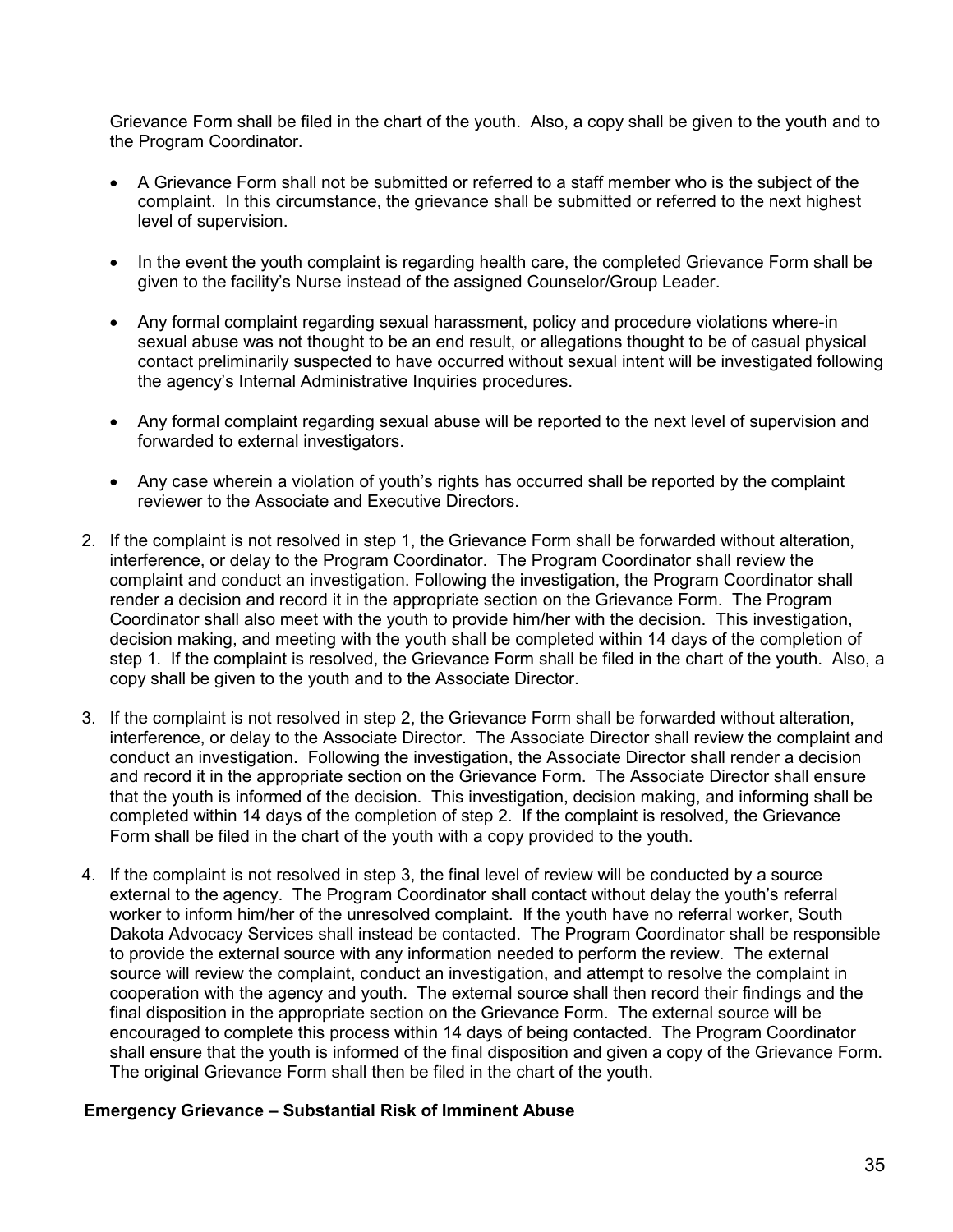In the event a youth or other responsible party such as a parent or guardian suspects that they or any other youth is at substantial risk of imminent physical or sexual abuse, that youth or responsible party is encouraged to make an emergency grievance. An emergency grievance may be submitted in any form including but not limit to letters, emails, texts messages, telephonically or other reliable form of communication. Employees shall accept and respond promptly to all requests for emergency protection. Responding accordingly shall include taking immediate and temporary proactive action as necessary to protect the at-risk youth and safely containing the alleged perpetrator until a review of the alleged risk can be conducted.

After taking immediate action to protect the youth/s involved, any and all information about the alleged risk shall be immediately forwarded to the Program Coordinator through the employee's completion and submittal of a PREA – Emergency Grievance Documentation Form. The Program Coordinator shall review and assess this information in order that more long-term protective action can be taken, or, if and when appropriate, the protective action can be discontinued.

The Program Coordinator shall document the findings of his/her initial review on a PREA – Emergency Grievance Review Form. The Program Coordinator shall then provide an "initial response" to all parties involved in submitting the emergency grievance within **48 hours** after the grievance was submitted.

A final agency decision shall be documented on the PREA – Emergency Grievance Review Form within **5 calendar days** after the grievance was submitted and then the Program Coordinator shall provide the final decision to all parties involved. The final determination shall again document the agency's determination of whether the youth is in substantial risk of imminent abuse and the actions taken in response to the grievance. If the determination of risk or if the action taken has not varied from the "initial response", the "initial response" may be marked as final and dated accordingly. All completed forms shall be filed in the charts of all youths involved.

The agency recognizes that failing to respond to a grievance within the time frames allotted for reply allows the youth to consider this failure to be a denial of the alleged risk. No youth shall be disciplined for alleging physical or sexual abuse or for alleging the risk of sexual abuse unless it is demonstrated that the youth filed such allegation or grievance in bad faith.

All information related to a sexual abuse report shall be handled confidentially and disclosures shall be made only to youths, investigators, government officials, counselors, therapists under the principal of "need to know." If allegations demand external investigation, all disclosures shall be cleared by the investigating authority to reduce the risk of impeding an investigation.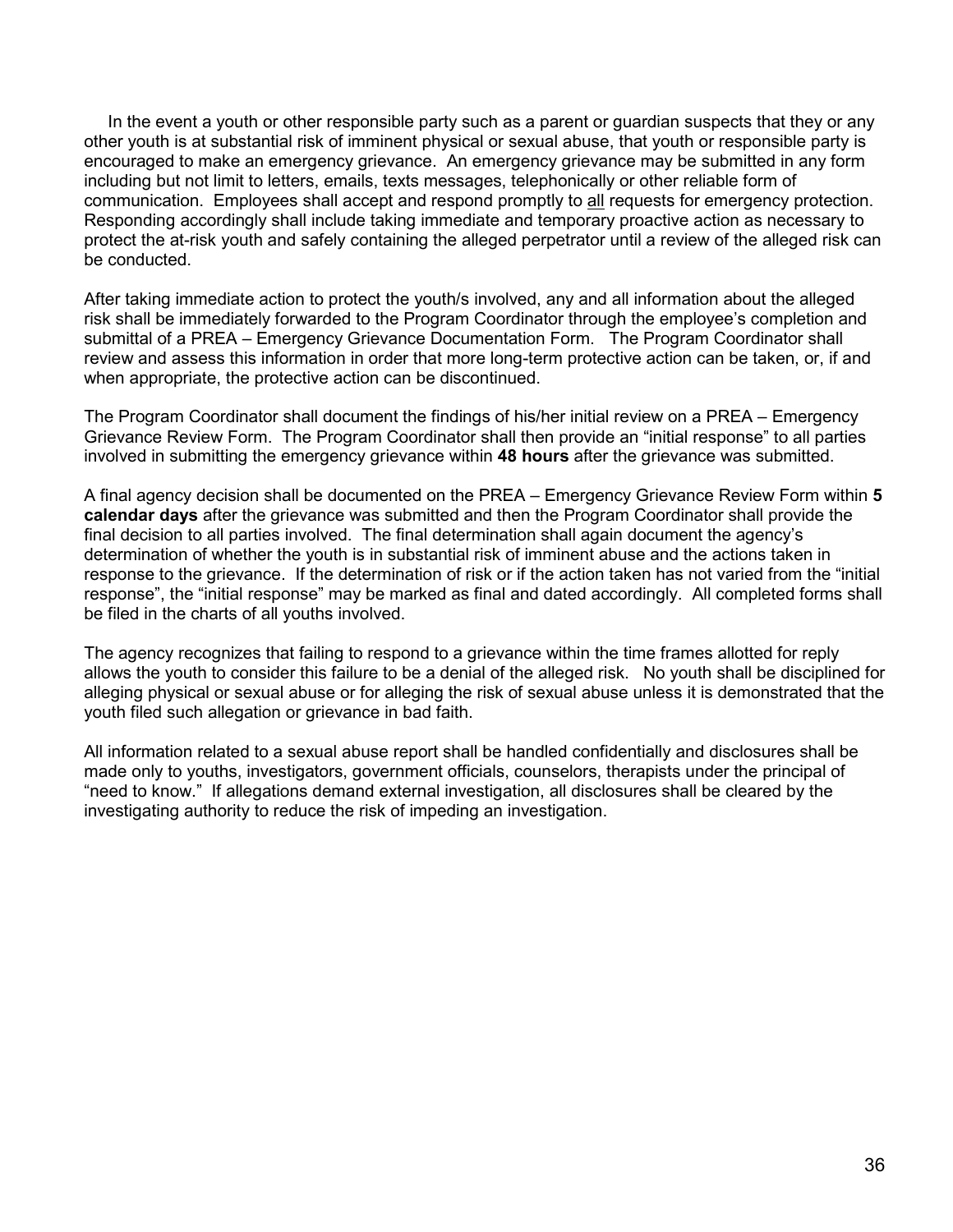# **GRIEVANCE FORM**

| revised 11/19/13 |  |  |  |
|------------------|--|--|--|
|------------------|--|--|--|

| Youth's<br>Name:                     |                                                                                                                                                                                         | Date:                        |
|--------------------------------------|-----------------------------------------------------------------------------------------------------------------------------------------------------------------------------------------|------------------------------|
| <b>DESCRIPTION OF THE COMPLAINT:</b> | (Attach Additional Sheets If Needed)                                                                                                                                                    |                              |
|                                      |                                                                                                                                                                                         |                              |
|                                      |                                                                                                                                                                                         |                              |
| THE COMPLAINT:                       | COUNSELOR/GROUP LEADER (NURSE IF COMPLAINT IS REGARDING HEALTH CARE) (PROGRAM COORDINATOR<br>IF COUNSELOR/GROUP LEADER IS SUBJECT OF COMPLAINT) FINDINGS AND RECOMMENDED DISPOSITION OF |                              |
|                                      |                                                                                                                                                                                         |                              |
|                                      |                                                                                                                                                                                         |                              |
| <b>Staff Signature</b>               | Date                                                                                                                                                                                    | If Resolved, Youth Signature |
| <b>FIRST LEVEL OF APPEAL</b>         |                                                                                                                                                                                         |                              |
|                                      | PROGRAM COORDINATOR FINDINGS AND RECOMMENDED DISPOSITION OF THE COMPLAINT:                                                                                                              |                              |
|                                      |                                                                                                                                                                                         |                              |
|                                      |                                                                                                                                                                                         |                              |
|                                      |                                                                                                                                                                                         |                              |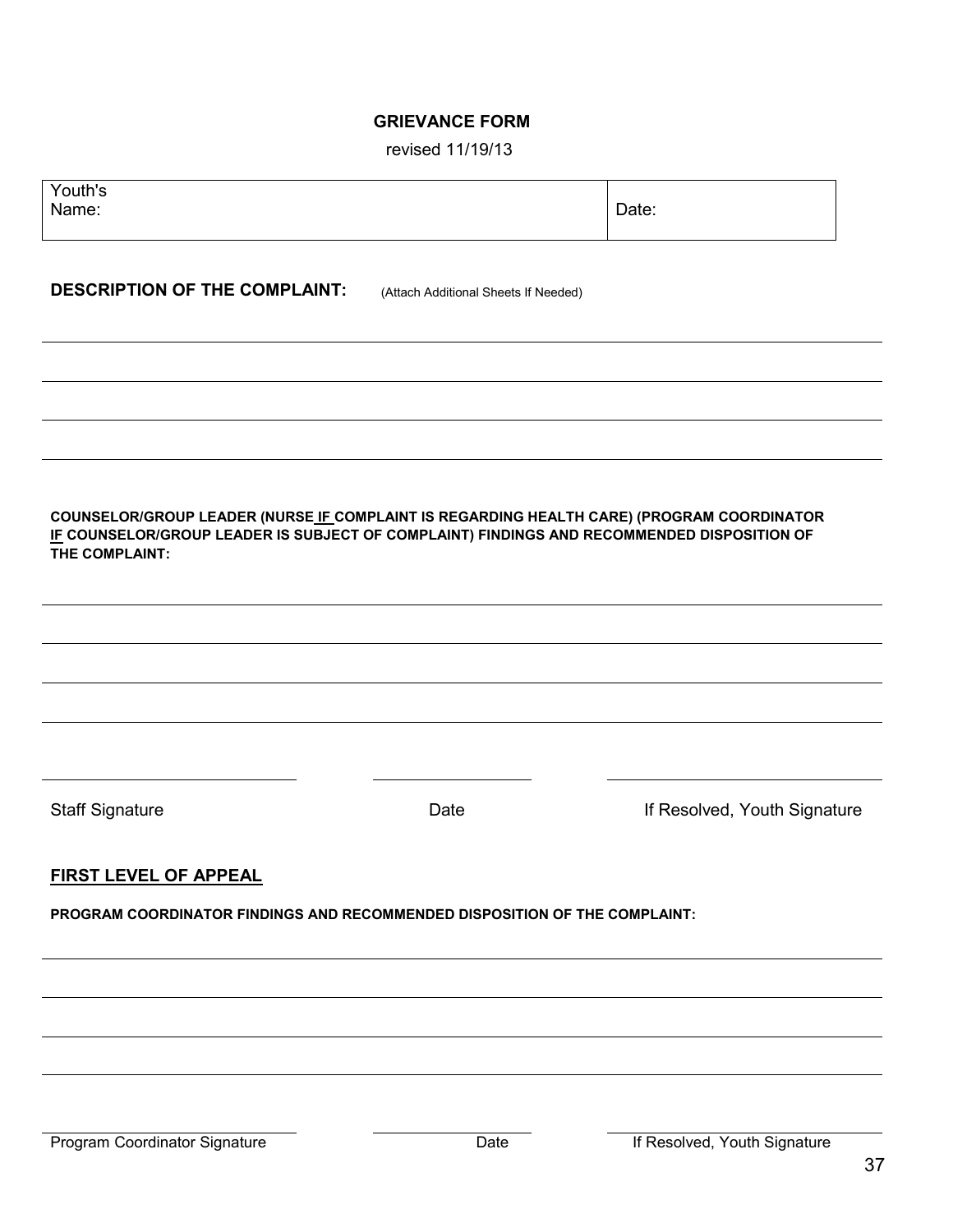(over)

# **SECOND LEVEL OF APPEAL**

j.

**ASSOCIATE DIRECTOR FINDINGS AND RECOMMENDED DISPOSITION OF THE COMPLAINT:**

| <b>Associate Director</b><br>Signature                     | Date | If Resolved, Youth<br>Signature |  |
|------------------------------------------------------------|------|---------------------------------|--|
|                                                            |      |                                 |  |
| THIRD LEVEL OF APPEAL                                      |      |                                 |  |
| REFERRAL WORKER/ADVOCATE FINDINGS AND FINAL DISPOSITION OF |      |                                 |  |
| THE COMPLAINT:                                             |      |                                 |  |
|                                                            |      |                                 |  |
|                                                            |      |                                 |  |
|                                                            |      |                                 |  |
|                                                            |      |                                 |  |
|                                                            |      |                                 |  |
|                                                            |      |                                 |  |
|                                                            |      |                                 |  |

Referral Worker/Advocate Signature **Notify and Signature** Date **Notify Constants Constants Provide** Pouth Signature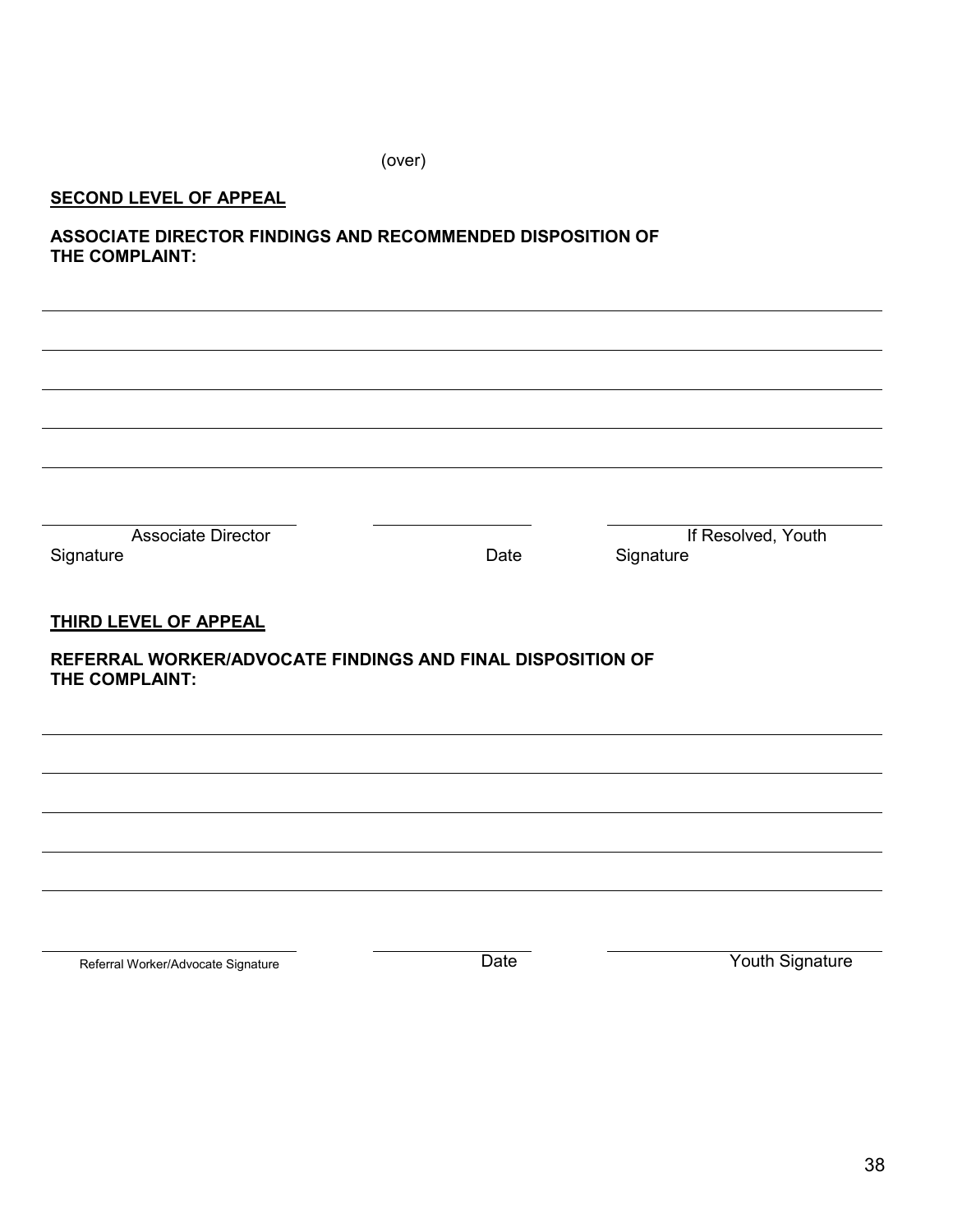# **WHAT DO I DO IF I HAVE A DISABILITY OR SPECIAL NEEDS?**

The employees at Our Home, Inc. are concerned about helping you make as much progress as is possible during your treatment experience. If you have a **disability** or **special needs,** you are invited to fill out the following form to identify these needs. Filling out the form will help you and the staff work together and plan for the best services possible. The word "disability" means having a physical or mental condition that prevents or stops you from being able to do basic day-to-day activities such as walking, speaking, seeing, hearing, learning or working.

### **WHAT WILL HAPPEN IF I TELL STAFF THAT I HAVE DISABILITY?**

First, your counselor or other staff member will review the form and visit with you, so they fully understand your needs and to identify ideas to help meet these needs.

Second, your counselor will visit with your referral worker (but only with your permission) and will also visit with the Our Home employee (the Licensing and Accreditation Manager) responsible for helping decide if Our Home can meet your needs and how your needs can best be met.

If it is **reasonable** to meet your needs, your counselor will work together with you and other Our Home staff to develop a plan and organize the things necessary to meet your needs. If it is not possible to meet your needs, your counselor will also talk to you about other alternatives that can be considered. If Our Home, Inc. cannot meet your needs, you may choose to take your request (Appeal) to the Executive Director to ask that he reconsider the decisions made. You can get a special form to write your request for reconsideration from your Program Coordinator.

Finally, staff will tell you in writing if your request has been approved, disapproved and why that decision was made.

#### **CAN MY REQUEST FOR ASSISTANCE BE TURNED DOWN?**

The answer to this question is **"Yes"** but we would only turn such a request down for one of the following reasons:

- 1. Your needs may not actually be a disability.
- 2. It might be very difficult for Our Home, Inc. to afford the things necessary to meet your needs. Meeting your needs might not be reasonable if doing so causes Our Home to make big changes to the services we provide.
- 3. It may be impossible to eliminate or reduce risks to your health and safety.
- 4. Finally, you might be asked to reconsider your specific request if you and the staff can identify other ways to meet your needs.

# **WHAT CAN I DO TO MAKE A REQUEST FOR SPECIAL ASSISTANCE GO WELL?**

*Communicate with your counselor and other staff involved!*Our staff wants to help, but they need you to talk openly and work cooperatively with them to do so.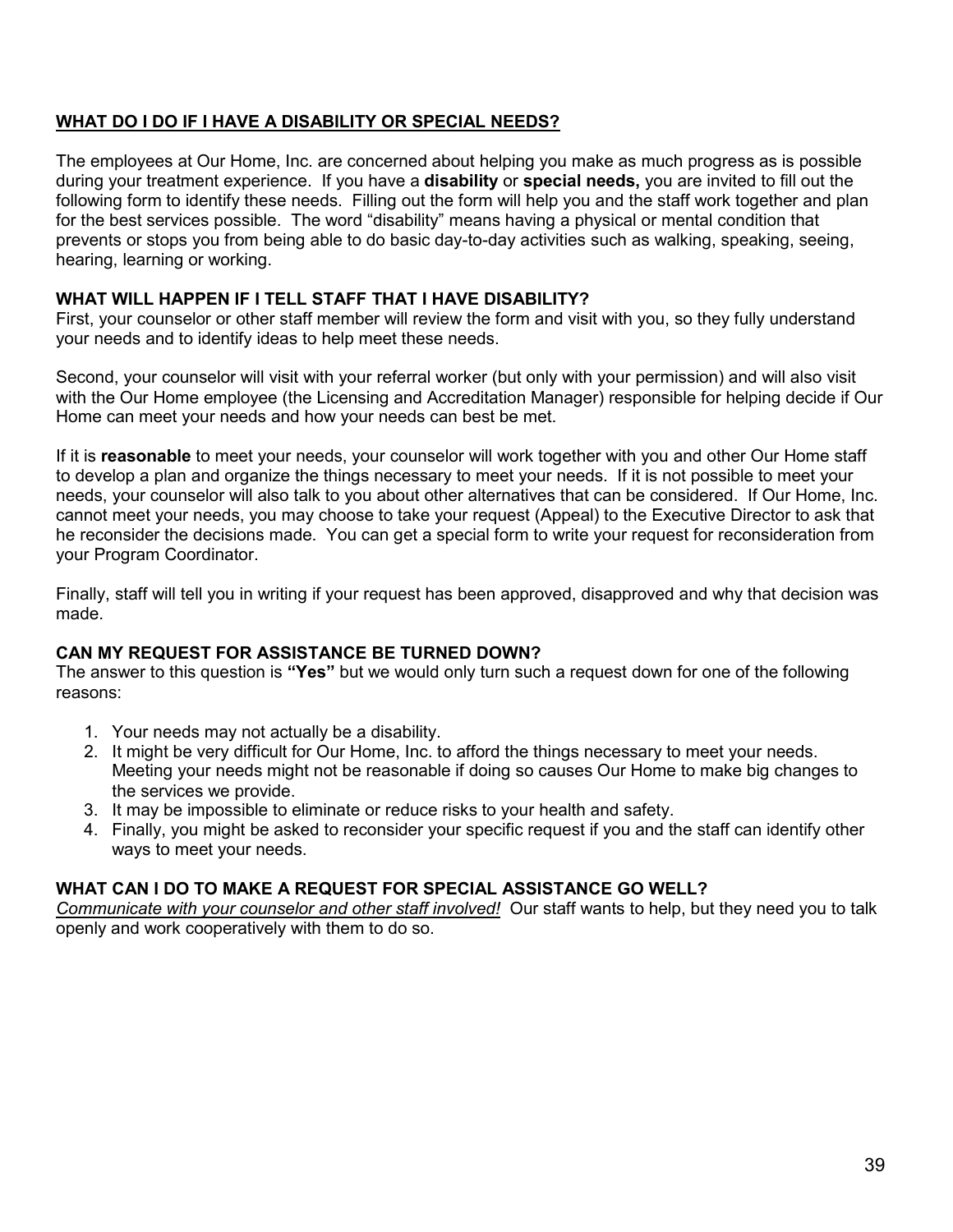# **Request Form for Help with a Disability**

Dear Staff,

I am filling out this form to tell you about a disability or special needs that I have and to ask that you help meet these special needs to help me fully take part in this treatment program.

My description of my disability or special needs is written below:

My description of how this disability affects me from doing daily life activities or fully participating in the treatment program is written below:

My description of what might be done to help me with these special needs is written below:

 $\_$  , and the contribution of the contribution of  $\mathcal{L}_\mathcal{A}$  , and the contribution of  $\mathcal{L}_\mathcal{A}$  , and the contribution of  $\mathcal{L}_\mathcal{A}$ 

 $\_$ 

 $\_$  , and the contribution of the contribution of  $\mathcal{L}_\mathcal{A}$  , and the contribution of  $\mathcal{L}_\mathcal{A}$  , and the contribution of  $\mathcal{L}_\mathcal{A}$ 

 $\_$  , and the contribution of the contribution of  $\mathcal{L}_\mathcal{A}$  , and the contribution of  $\mathcal{L}_\mathcal{A}$  , and the contribution of  $\mathcal{L}_\mathcal{A}$ 

 $\_$  , and the contribution of the contribution of  $\mathcal{L}_\mathcal{A}$  , and the contribution of  $\mathcal{L}_\mathcal{A}$ 

 $\_$ 

 $\_$  , and the contribution of the contribution of  $\mathcal{L}_\mathcal{A}$  , and the contribution of  $\mathcal{L}_\mathcal{A}$  , and the contribution of  $\mathcal{L}_\mathcal{A}$ 

 $\_$  , and the contribution of the contribution of  $\mathcal{L}_\mathcal{A}$  , and the contribution of  $\mathcal{L}_\mathcal{A}$ 

 $\_$ 

\*\*\*\*\*\*\* If you have trouble filling out this form, please ask your counselor for help.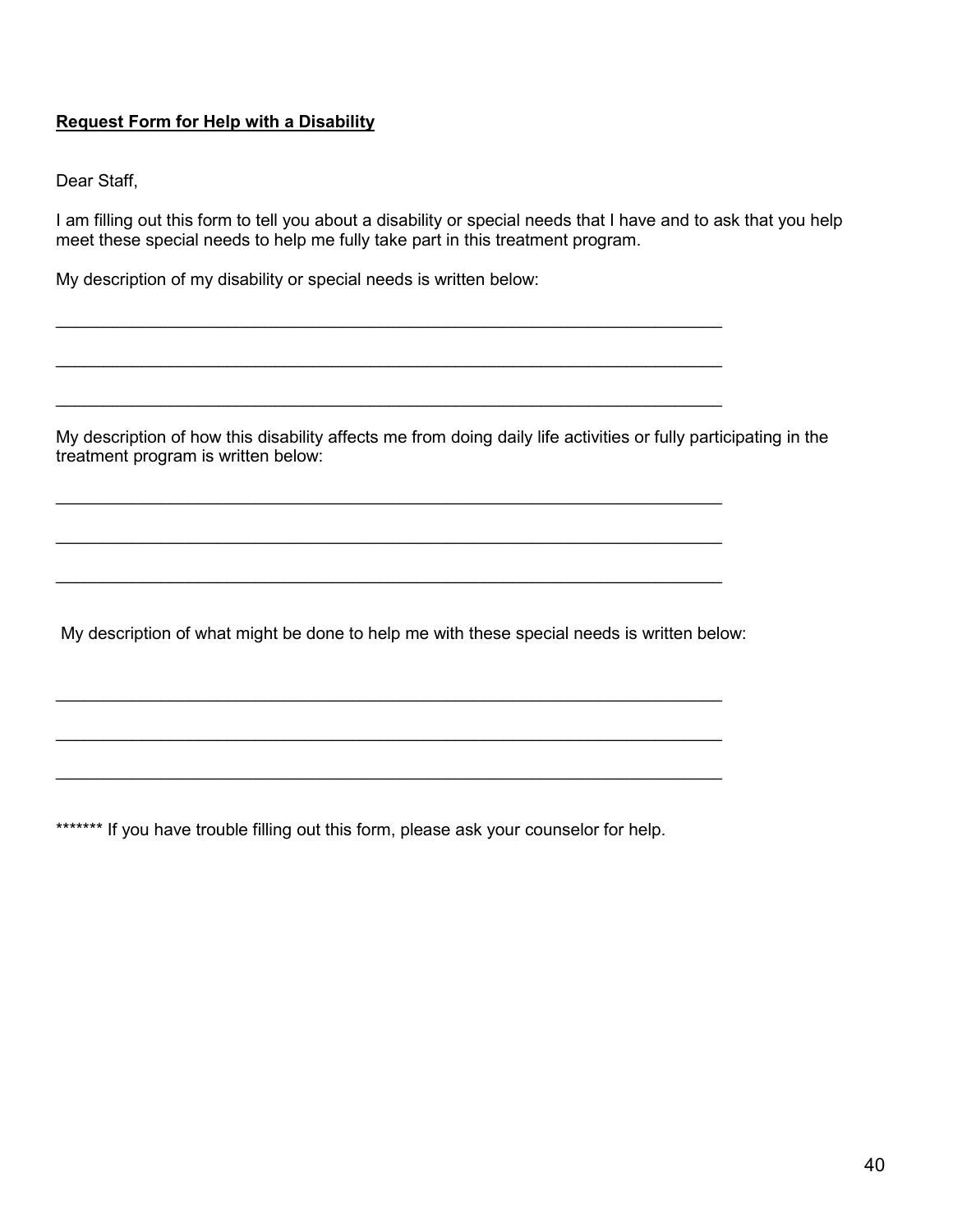# **Youth Return Notification Form (To be filled out by the ADA Coordinator)**

Your request for assistance with a disability has been:

Approved

Has not been approved.

The assistance you requested was \_\_\_\_\_\_\_\_\_\_\_\_\_\_\_\_\_\_\_\_\_\_\_\_\_\_\_\_\_\_\_\_\_\_\_\_\_\_\_\_\_\_

The reason for the request not being approved was: \_\_\_\_\_\_\_\_\_\_\_\_\_\_\_\_\_\_\_\_\_\_\_\_\_\_\_\_\_

Sincerely,

Our Home, Inc. Americans With Disabilities Coordinator

\*\*\* Coordinator reminder: The Executive Director must make any determination of "undue hardship".

Executive Director Indication:

Signature: \_\_\_\_\_\_\_\_\_\_\_\_\_\_\_\_\_\_\_\_\_\_\_\_\_ Date: \_\_\_\_\_\_\_\_\_\_\_\_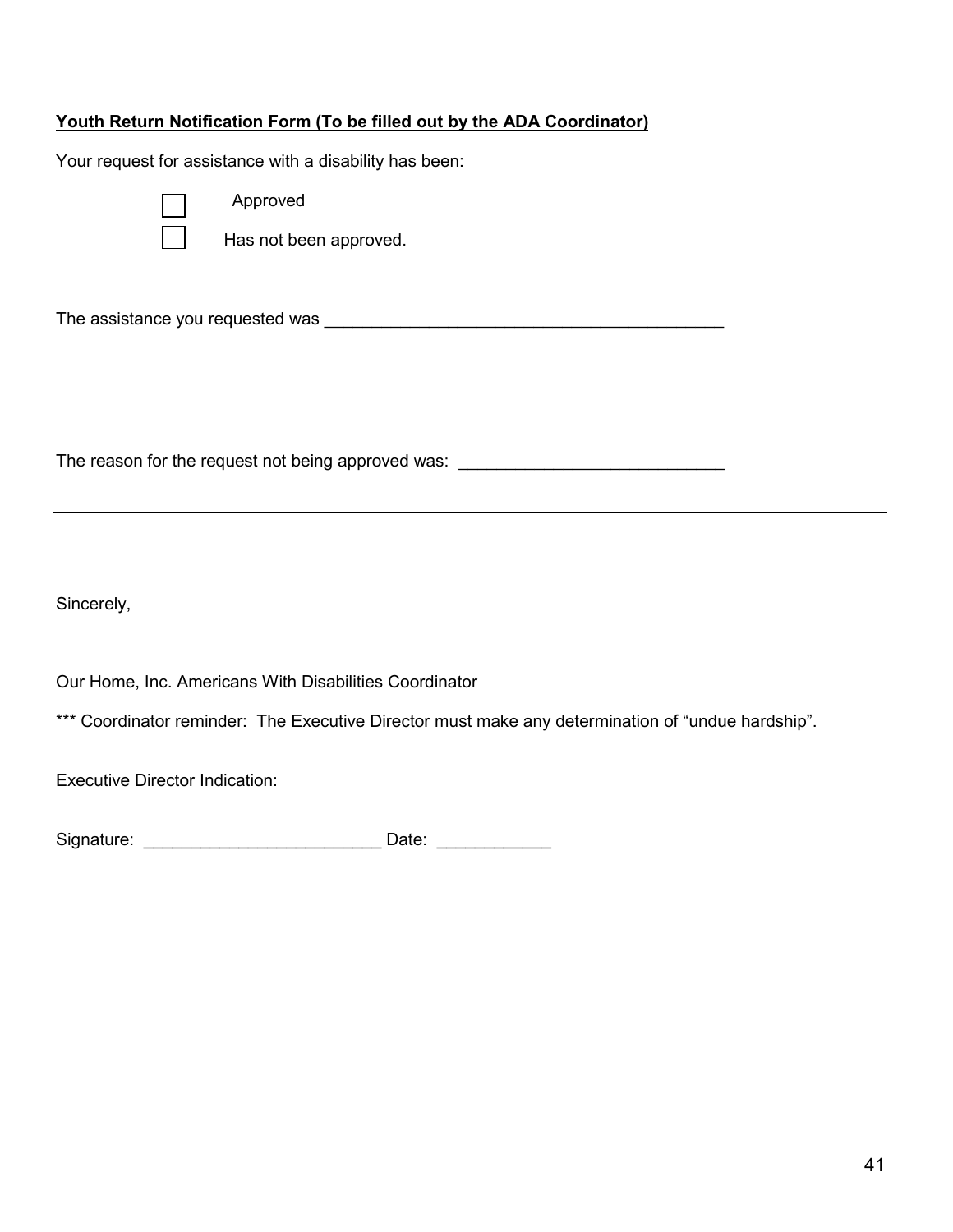# **WAYS IN WHICH INPUT CAN BE GIVEN**

Our Home, Inc. values the input given by youth and their families and considers it as an essential component in providing quality treatment services. All forms of provided input will be reviewed with the intent of improving upon our services. Throughout your stay, a variety of opportunities will be offered to you to provide input. These opportunities include Suggestion Box, Grievance Procedure, Treatment Plan Meetings, Group Sessions, Individual Sessions, Accessibility Committee, Cultural Committee, Pre/Post-Visit Meetings, Debriefings, Sick Call, Meal Suggestion, Daily Inspection Report.

After your stay, opportunities will also be offered to provide input regarding assessment of services and satisfaction. These opportunities include Youth Satisfaction Survey, Parent/Family Satisfaction Survey, and Youth Post-Treatment Outcome Survey

# **ACCESS TO HEALTH CARE**

Our Home, Inc. provides youths with unimpeded access to health care through the treatment facility's sick call process. To report non-emergency illnesses or injuries, the following steps shall be followed:

- 1.) Inform your assigned staff member(s) that you have a non-emergency illness or injury and request to put your name on the sick call sheet.
- 2.) The staff member(s) will have you fill out the posted sick call form.
- 3.) The facility Nurse will check the sick call form and make an appointment to see you.

Any complaints regarding healthy care shall be processed following the facility's Grievance Procedures.

#### **SMOKING**

South Dakota law prohibits anyone under the age of 21 from smoking and purchasing chewing tobacco. Therefore, it is our policy that smoking by any youth in treatment is prohibited.

#### **STRUCTURE WITHIN THE GROUP:**

#### **Foreman:**

Each group is assigned certain areas of the building to clean or cleaning up the grounds. The Foreman is responsible to ensure that each youth understands how the job is to be done and to make sure the entire area for their group has been cleaned to the best of the group's abilities. The staff accomplishes this by assisting the Foreman in checking jobs thoroughly. If there are jobs that need to be redone the staff will inform the group of what jobs are in need of further attention. The Foreman responsibility is to assist new group members in teaching them how to do the jobs they are assigned too.

#### **Activity Committee**:

Whenever possible the groups participate in a planned group activity each weekend.

The activity committee is selected by the group and is made up of four group members. The responsibility of this committee is to ask group members prior to request rap, what activities they would like to do for the weekend. The committee then meets to discuss recommendations from there group members and during request rap suggest 3 or 4 ideas, the group eventually picks two, one is the activity the group wants to recommend to the treatment team and the other is the alternate activity.

#### **Request RAP:**

Request RAP is when the group meets to determine what type of activity all members of their group would like to participate in. It is the time to request spiritual opportunities, home visits, off-grounds visits, and special requests, requests for more privileges, etc. The whole group must agree upon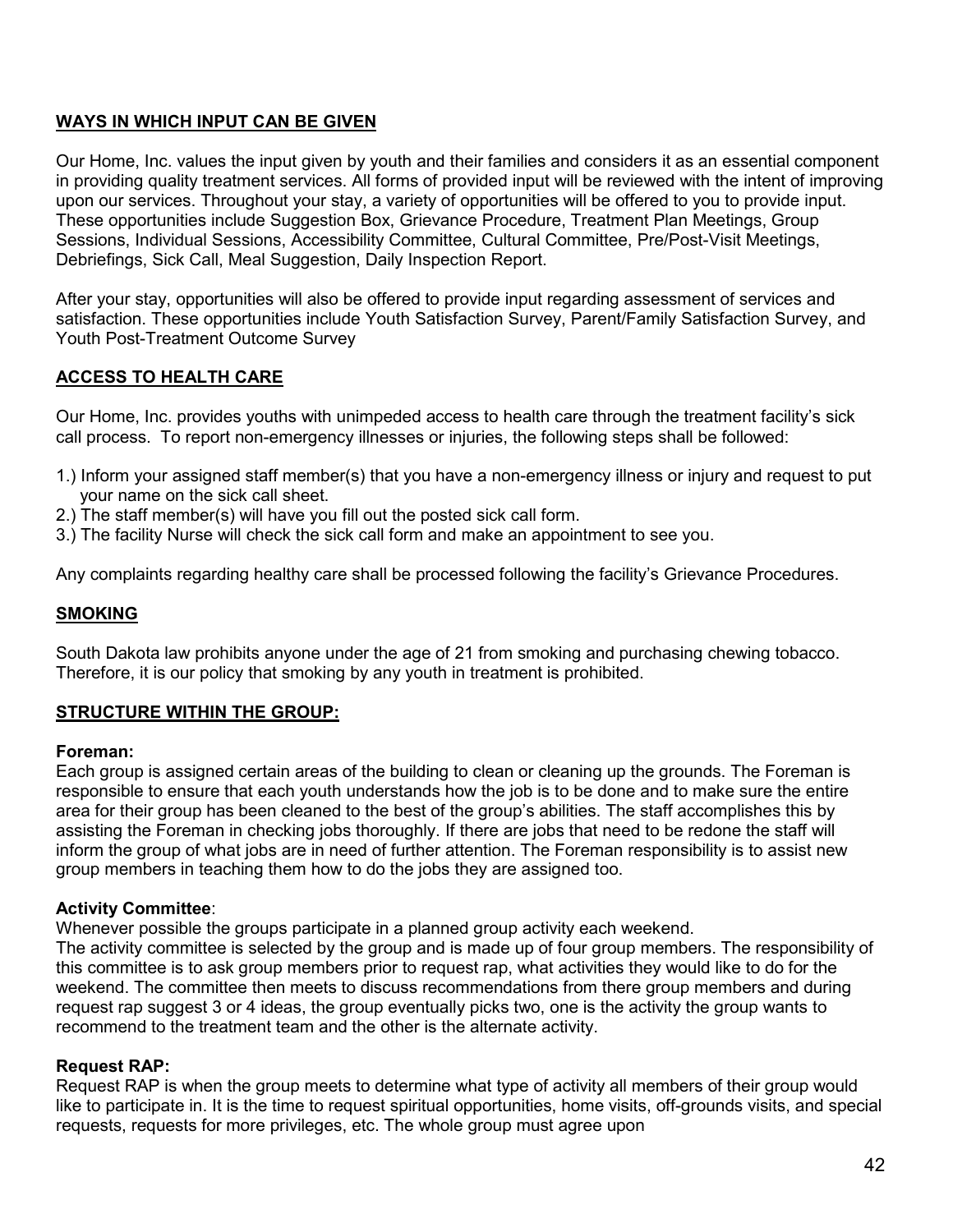#### **Behavior RAP**:

RAPS are considered to be a form of helping and caring for one another. RAP provides for you to develop an understanding of what behavior they may need to evaluate and change. When RAP is called the group's, responsibility is to drop whatever they are doing and immediately go to RAP to assist their fellow group member in understanding what behavior is considered harmful and unacceptable.

#### **Allowance**:

All youth in the program will receive an allowance twice a month to buy personal hygiene items such as soap, shampoo, hair care products, etc. Those youth on second and third stage of the program may be allowed to buy other items, by requesting the purchase of these items through the group and their treatment team. Youth are encouraged to save their money by putting it into their house savings account/or bank savings account when they have no immediate personal item needs. The youth are allowed to keep a savings of up to \$50.00 in house. If the in-house savings account exceeds \$50.00, then once a month the account will be reduced by the youth making a deposit into their personal savings account kept at the American Bank and Trust in Huron.

#### **Shopping Responsibilities:**

Shopping by youth is considered a privilege. Youth who are not on the runaway or suicide list, have a sanction of placement on 'zero' or 'no stage', or pose a security or safety risk (acting out behaviors) will be considered to go to town to shop for personal hygiene (PH) items. For those youth allowed to shop at any time disruptive, disrespectful behavior is shown by any youth shopping privileges will be suspended immediately and the whole group will return to the facility. Shopping will be allowed one Saturday in the month for PH shopping. Other shopping can be arranged based on youth personal needs and requested through their weekly team meetings.

#### *The responsibilities prior to shopping are as follows:*

Youth are to develop a shopping list prior to shopping. Staff and the group will review this shopping list in rap. This list must be approved prior to shopping or shopping will not be allowed. Any items purchased that are not on the approved list will be confiscated at a loss for the youth.

Youth are to purchase items for their own personal use only unless otherwise approved by staff and on the appropriate stage.

While shopping, the group is to stay in combos and are to be supervised by staff at all times. Otherwise, the entire group needs to stay together.

Once PH items have been purchased, youth are not to remove or open the shopping bag.

Any items bought that are not on the youths purchased list will be considered banned, confiscated and either returned or placed in lock up.

Allowance is spent at the youth's discretion; personal items are the priority. The request for special items needs the group's recommendation and treatment team's approval.

Youth are encouraged to save their money by putting it into their in-house savings account if they have no immediate personal needs/supplies. Youth are allowed to keep a savings of up to \$50.00 in house. Youth after one week of admit will open a savings account as an independent living skill.

If the in-house account exceeds \$50.00, then once a month the office manager will remove and deposit excess money into the bank savings account. When a youth leaves the facility, their money will be withdrawn from the bank and given to the resident at discharge.

#### Allowances are as follows:

Youths receive an allowance of \$26.00 per month with dispersal at the 15<sup>th</sup> and 30<sup>th</sup>/31th of each month in the amount of \$13.00 each time.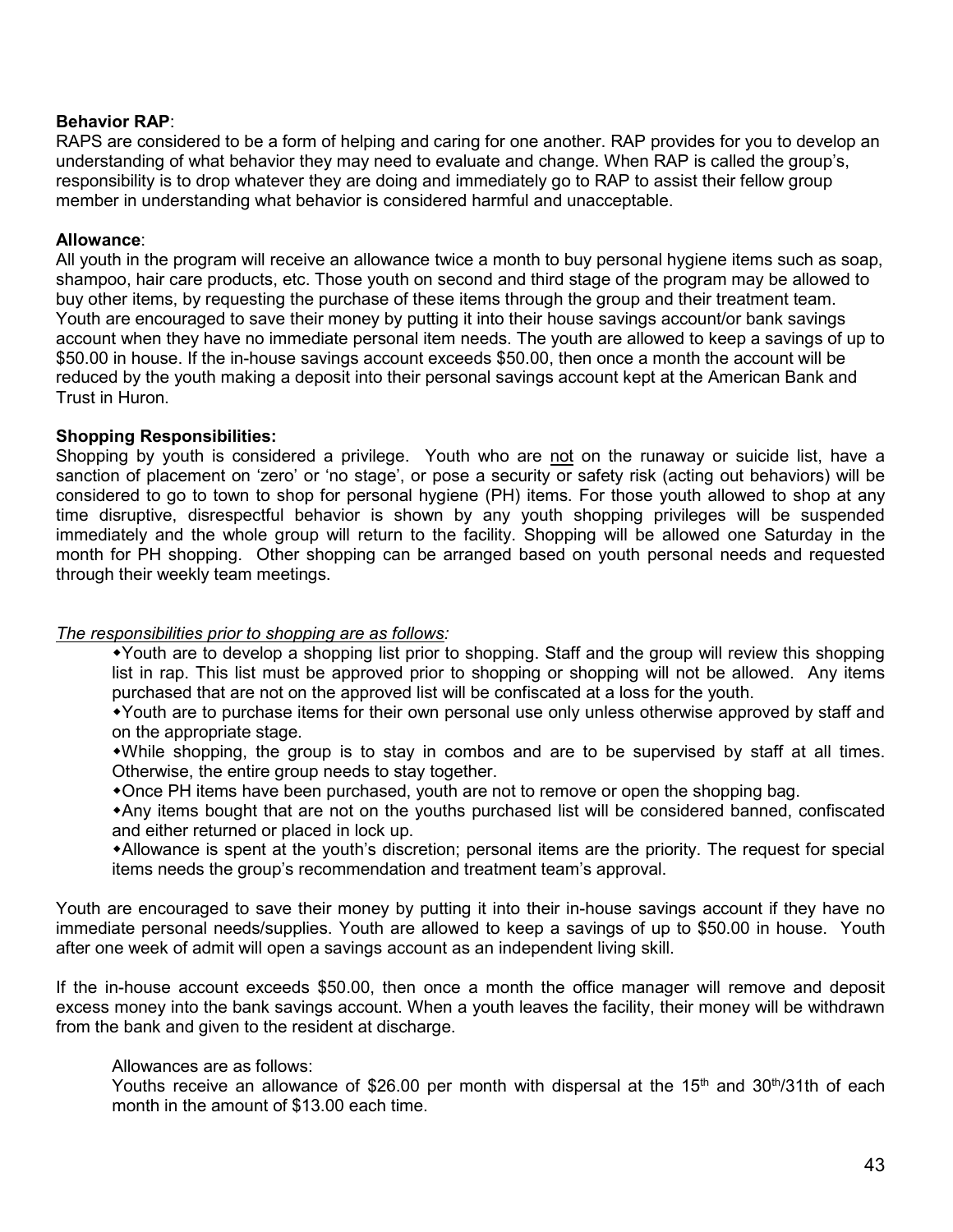Youths are allowed to carry \$1.75 Orientation/Evaluation. Youths are allowed to have \$4.00 First Stage Youths are allowed to carry \$7.00 2<sup>nd</sup> Stage/Sexual Safety Youths can carry up to \$10.00 3rd Stage

# **CAMPUS EXPECTATIONS**

#### **Huron Facility/School & Gym:**

In helping and caring for each other, the respect, pride and consideration for each other's surroundings and living quarters should be taken into consideration. Therefore, at the Huron facility no food or drinks by any group member is allowed in individual rooms. At times, special considerations may be considered depending on what the group requests for activity, i.e., popcorn with movie in lounge. No food, candy, or pop is allowed in bedrooms.

No food or drinks are allowed at the school or gym except for special functions arranged by teachers or staff; however, all youth are allowed to carry water bottles on campus and may have water in any area of the facility, school, or gym.

Families are allowed, if arranged by the Group Leader, to have food in the building/dining hall during visitation in a designated area.

When permitted, all food, candy, or pop brought into the facility by parents, guardians, or referral workers must be taken home by the parties bringing these items into the facility or eaten on the visit. • Prior approval must be obtained before these items are allowed on campus by anyone. If items are left behind, they will be confiscated and destroyed. This could be considered a violation of a Prohibited Act and a Sanction may be considered if not taken.

#### **Dining Hall:**

No pop permitted during meals/snacks. Encouraged to be on time. Scrape trays one at a time Encouraged to try everything at least once. Pick up anything you may drop. Stack chairs after supper Wipe off and sanitize tables after every meal/snack. Put tables and chairs up when sweeping and mopping on movie night (when held in dining hall)

\*If group is late for supper, plates will already be dished up. \*If group eats late, they are responsible to sweep and mop hall and wipe down chairs.

#### **DAILY RESPONSIBILITIES**

#### **INDIVIDUAL JOBS:**

#### **Daily**

- 1. Make bed, straighten/organize drawers/closet, and put dirty laundry in hamper
- 2. Empty garbage in-group room
- 3. Sanitize doorknobs

#### **As Needed**

- 1. Clean windows, spot wash walls, wash mop boards, vacuum floor, dust
- 2. Vacuum Hall runner (as needed also)
- 3. Vacuum group room
- 4. Organize cubbies in lounge and school (as needed also)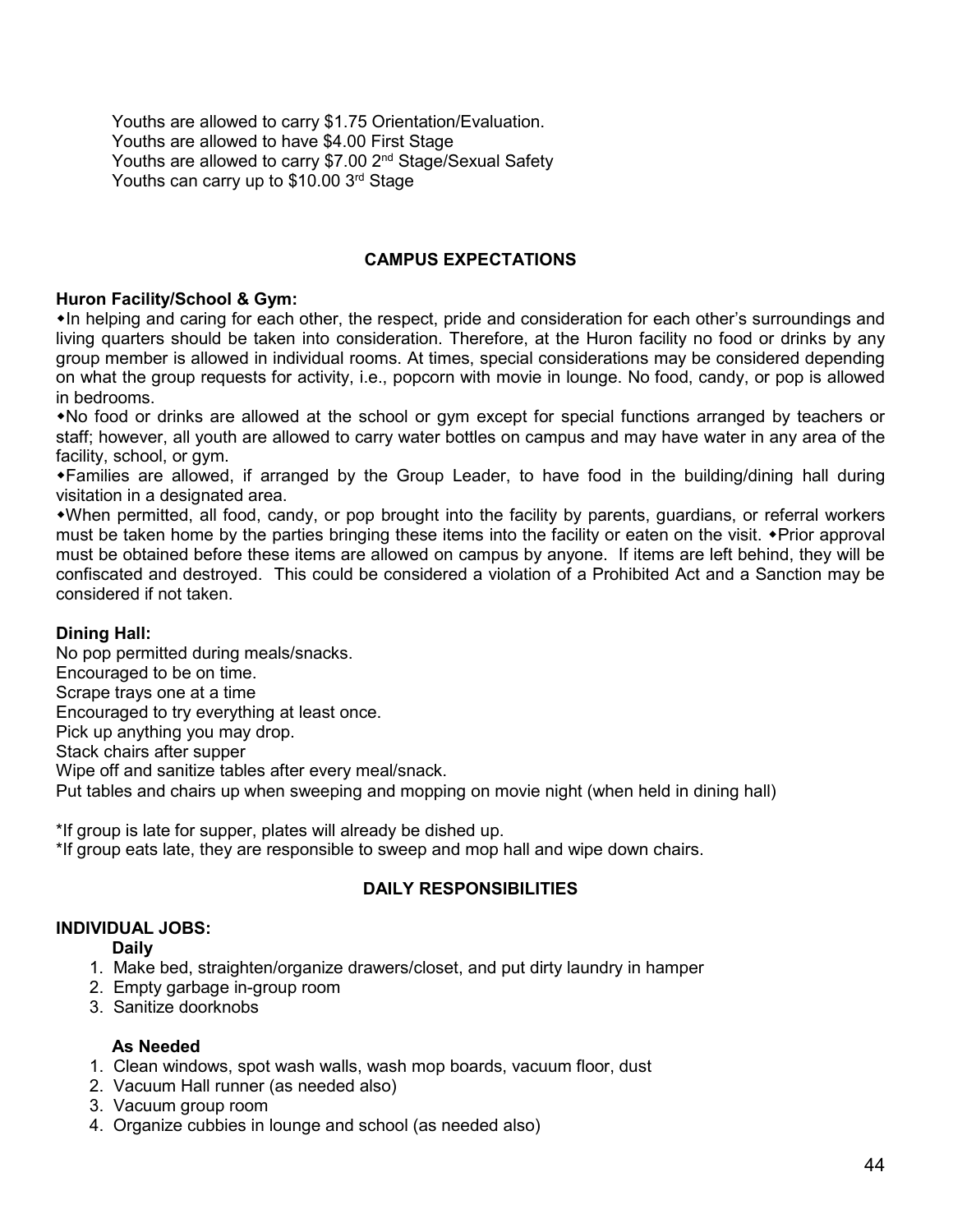#### **GROUP JOBS:**

In addition to upkeep of their bedroom individually, the group is responsible for upkeep of their assigned group bathroom, lounge, group room, and cubbies. The group as a whole is also assigned a specific area, they are responsible to clean on an as needed basis such as the school building, the staff offices, public bathrooms, the hallways, school classrooms/halls, and gymnasium, as well as keeping the grounds and program vehicles cleaned. Determination on when these areas will need to be cleaned will be at the discretion of staff.

In consideration of job assignments, each week the respective group will draw jobs out of a hat to see what their individual group job is. These group jobs are rotated approximately every 3-6 months.

\*All groups help shovel snow on campus if snowstorm/blizzard. \*Cleaning vehicles on weekends as needed and as assigned.

#### **FIRE SAFETY**

#### **ESCAPE ROUTES:**

If fire breaks out do not panic, remain calm, alert others and exit through the nearest fire door. Emergency routes are posted throughout the facility. Do not try to take anything with you; just get out as quickly and orderly as possible.

Once safely out of the school, go to the parking area east of the dining hall. Once safely, outside of the group home go to the west field/parking lot under the light pole and regroup. It is important that everyone meet in the same spot so that we will know if everyone is out safely.

If the fire doors are blocked, use a different emergency route, possibly through a window. It is important to work out alternate emergency fire routes, write them down and practice getting out (fire drills) so that you will not be caught off guard in case of a fire.

#### **FIRE PROCEDURES:**

- 1. Alert people in building, yell **"FIRE!"**
- 2. Follow instructions given by staff on duty.
- 3. Exit through nearest fire door, as quickly, but as safely as possible.
- 4. Go directly to the west field/parking lot under the light post and regroup if in the group home.

5. If you are on fire-**DO NOT PANIC!! STOP! DROP! ROLL!** This will extinguish the fire. If someone else catches on fire instruct them to do the same. You may help to put out the flames by wrapping them in a blanket, towel, etc. However, be extremely careful to avoid putting yourself in any type of dangerous situation as well. Remember to keep that person calm and lying down until help arrives.

6. Do not re-enter the building until told to do so by staff on duty.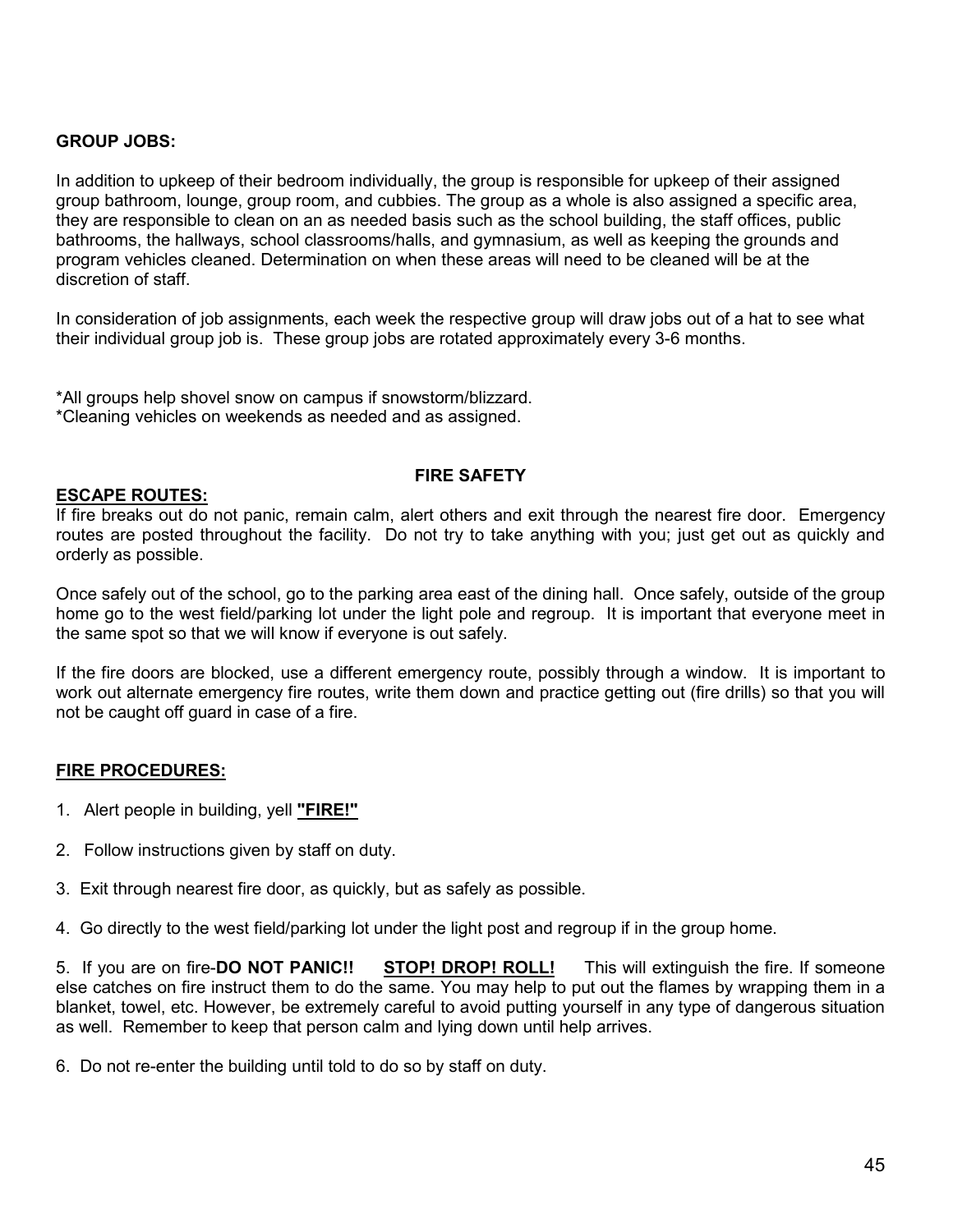#### **Safety Tips to Prevent Injuries or Fire:**

Keep all other areas clean, do not store flammable substances only in designated areas, do not store dry leaves, do not overload circuit and never use matches, etc. as a source of light.

Do not leave electric iron on, store in a safe place to cool.

Do not throw water on an electric fire. Do not unplug a burning electrical device/appliance.

Only artificial Christmas trees can be used, and lights should be examined prior to putting them on the tree. Lights turned off when not in room.

If you awake at night and smell smoke, stay close to the ground, it will be easier to breathe, and evacuate through an alternate route, through a window or wait for help. DO NOT PANIC. KEEP YOURSELF TOGETHER OR YOU WILL BECOME CONFUSED AND FORGET WHAT IT IS YOU SHOULD BE DOING.

Be careful of possible shock hazards. Do not touch any metal electric switches, outlets or appliances while you are wet, especially an electric razor.

#### **TORNADO SAFETY RULES**

When a severe storm warning or tornado warning is received, it is very important to follow instructions from staff. They will direct you to the main hallway just east of Odyssey lounge door to the Intervention room office door in the Huron PRTF facility. You will be seated against a wall with your head between your knees and both hands covering your head. Remain in this position until directed by staff to do otherwise.

REMEMBER stay calm, follow staff's instructions, and always remain with your group unless directed by staff to do otherwise.

#### **COMPUTER and ELECTRONIC DEVICE USAGE**

Youth will have access to computers as part of their education through the Huron Public Schools. All of the Huron Public School computer usage rules apply. Please refer to the Huron Public School computer usage handbook for further information.

Youth are allowed supervised internet time for educational purposes and each child receives a school e-mail address for purposes restricted to school and academic communication.

Our Home, Inc. Huron PRTF, will not supply computers to youth.

Youth are not allowed to have access to or use of Our Home, Inc. employee computers. Exceptions to this may apply for use of computers for zoom meetings or other related usage that may have treatment value. Application of this exception must be approved by the treatment team and at no time will a youth have unsupervised access or usage.

Youth may have access to additional electronics devices such as but not limited to cellular phones, tablets and I-pads. Access may only be granted for devices owned by Our Home; Inc. Access must be pre-approved by the treatment team and must be supervised by staff.

Youth have access to additional electronic devices such as DVD players, gaming systems, mp3 players and I-pods. Use of these items is at the discretion of the treatment team approval.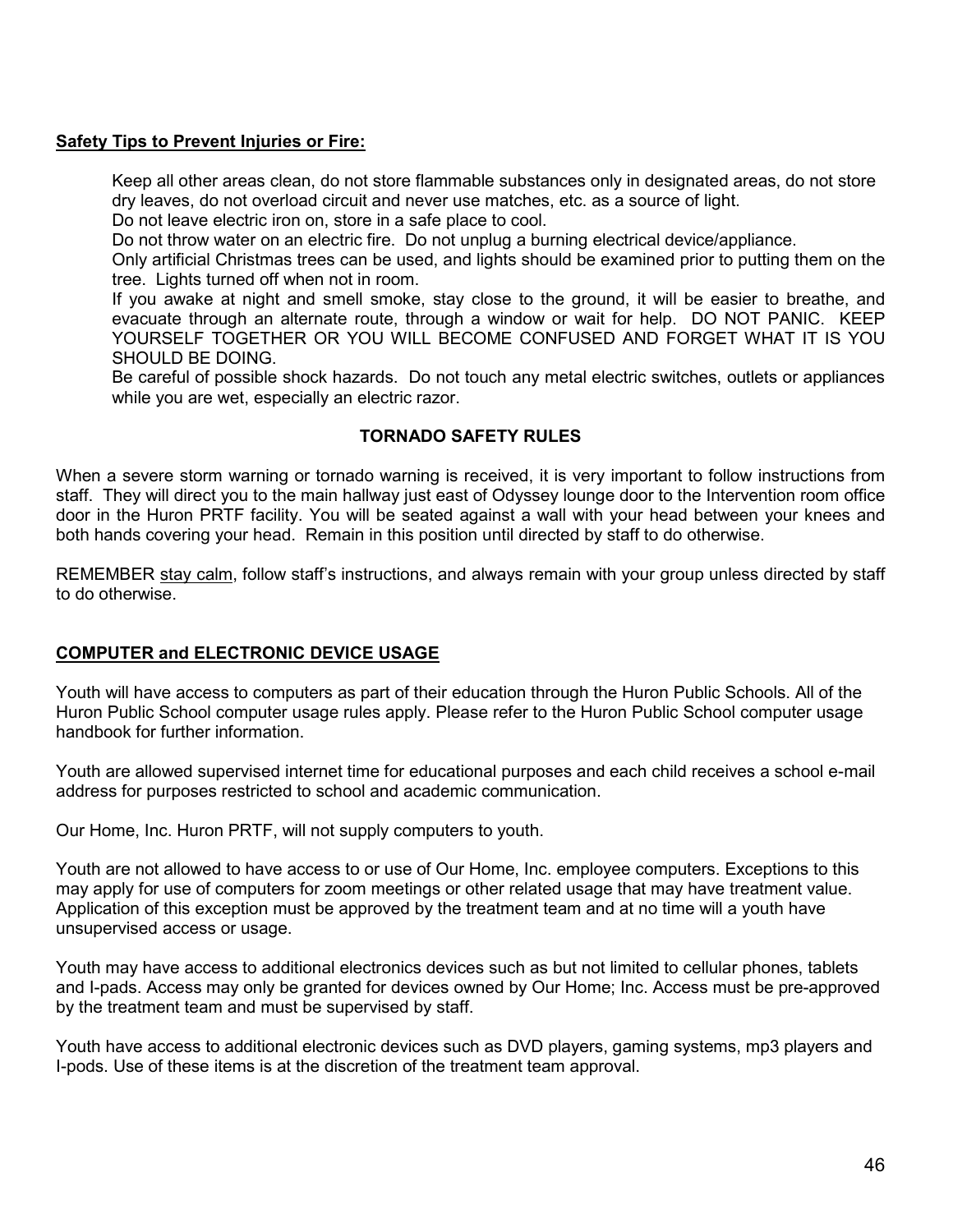# **JOURNAL KEEPING CONTRACT**

Youth placed into the ASAP group are required to follow a journal keeping contract. Your journal is an important part of your program in that it gives you a place to write your thoughts and feelings to help work through your issues. This is really the very first and ongoing ASAP assignment you are given. It needs to be with you at all times and accessible for use when needed.

# **INPUT FROM YOUTHS - SUGGESTION BOX**

Our Home, Inc. strives to continually focus on the expectations of youth and use their input to create services that meet or exceed their expectations. As part of that focus, the Huron PRTF maintains a suggestion box that is available for use by the youth. This box is located in the hallway by the school, it is also known as the money box. Input obtained from any suggestions will be reviewed by staff and, if possible, used to better provide services.

#### **CULTURAL COMMITTEE**

The Huron PRTF program provides opportunities for youth to have input in cultural events, activities and a say in better providing and meeting youth's cultural needs. This committee consists of the childcare coordinator, three to five youth and at least three staff. The committee will meet semi-annually and develop plans for the upcoming months.

#### **GROUP FUND**

All groups have their own group fund monies. The money is earned through jobs within the community. This money is utilized to do activities either on grounds or off grounds. The group needs to write up for activities and the group's treatment team votes on their activity. The decision to have the activity is determined based on the group's ability to handle themselves in a positive manner.

#### **LOCKER FINES**

Locker fines are part of the program's way of teaching responsibility and learning to take pride in your surroundings. The fine is 15 cents and will come off the total of each youth's allowance. Each new youth is given two pencils, eraser, a notebook and a binder for assignments upon admission. Youth are responsible to maintain supplies after this and is part of his budgeting of allowance as an independent living skill. If a youth mis-budgets, supplies are available within the facility to purchase through a locker fine.

#### **RUNAWAYS**

Our Home, Inc. advises against running away from the program. If you are having feelings to run, we encourage you to talk with your group or the staff about these feelings. In the event a youth does run from Our Home, Inc., the local law enforcement is contacted to ensure the youth's safe return. In addition to notifying law enforcement, the neighborhood watch is put into effect. This entails contacting local farmers who in turn will notify all the farmers in the area that Our Home has a runaway.It is strongly advised that you or any other youth do not enter onto property of the local farmers, as they do not take kindly to trespassing onto their property.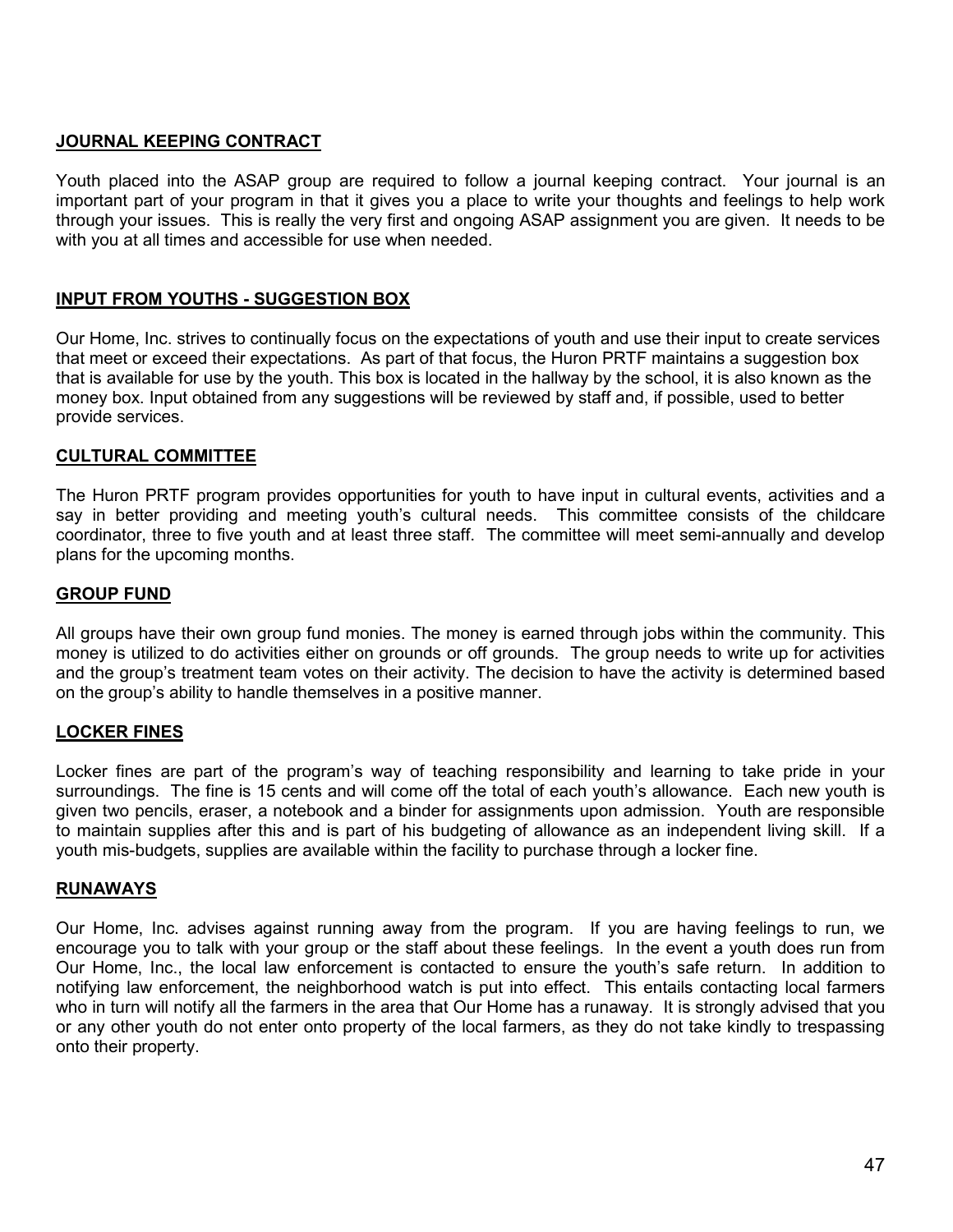# **REASONABLE AND PRUDENT PARENTING STANDARD**

It is the policy of Our Home, Inc. that agency employees shall apply "normalcy" standards and specifically, apply a reasonable and prudent parenting standard (RPPS) to determine whether to allow a child to participate in extracurricular, enrichment, cultural, and social activities.

The practice of applying an RPPS is defined as the caregiver, when determining whether to allow a child in treatment under the responsibility of the state to participate in extracurricular, enrichment, cultural and social activities, shall make careful and sensible decisions that maintain the health, safety, and best interest of a child and that at the same time encourage the emotional and developmental growth of the child.

In applying this RPPS policy employees shall consider age or developmentally appropriate activities that:

-Are generally accepted as suitable for children of the same chronological age or level of maturity or that are determined to be developmentally appropriate for a child, based on the cognitive, emotional, physical, and behavioral capacities that are typical for an age or age group; and

-In the case of a specific child, are suitable for the child based on the developmental stages attained by the child with respect to the cognitive, emotional, physical, and behavioral capacities of the child.

Although social media is a very normal activity for the age group Our Home, Inc. serves, due to safety and security concerns associated with social media, site access will not be permitted. Youths are allowed supervised internet time for educational purposes and each child receives a school e-mail address for purposes restricted to school and academic communication.

**PROCEDURES:** Each facility will have onsite at least one official who, with respect to any child placed at Our Home, Inc., is designated to be the caregiver and who is authorized to apply the reasonable and prudent parent standard to decisions involving the participation of the child in age or developmentally appropriate activities. The program coordinators shall serve as the designated-on site officials and will be provided with training on how to use and apply the reasonable and prudent parent standard prior to making RPPS decisions for youths.

#### **Guidelines for the decision-making process shall consist of:**

- Gathering adequate information about the activity.

- Assessing the appropriateness of an activity for the child's age, maturity and developmental level (cognitive, emotional, physical, and behavioral capacity and propensities at that point in time).

- Assessing foreseeable risks and potential hazards and what safety factors and level of supervision may be involved in the activity.

- Considering where the activity will be held, with whom the child will be going, and when they will return; and

- Determining if the activity maintains or promotes the child's health, safety, best interests, and well-being

#### **Agency Requirements:**

- 1. At the time of placement, the agency shall incorporate the reasonable and prudent parent standard into each youth's treatment plan. There shall be documentation signed by the facility's onsite caregiver designated to apply the reasonable and prudent parent standard.
- 2. The agency shall ensure that designees are available to make RPPS decisions for a youth in a timely manner, and that RPPS decisions are not delayed due to a designee being unavailable to make the decision.
- 3. Decisions made under the RPPS shall not conflict with any existing court orders.
- 4. The agency shall keep a record of all RPPS decisions made for each child, and document who made the decision.
- 5. Both Parents and/or guardians and youths shall be informed of this policy and its procedures and employees shall ensure that the child knows who the designated on-site official is who makes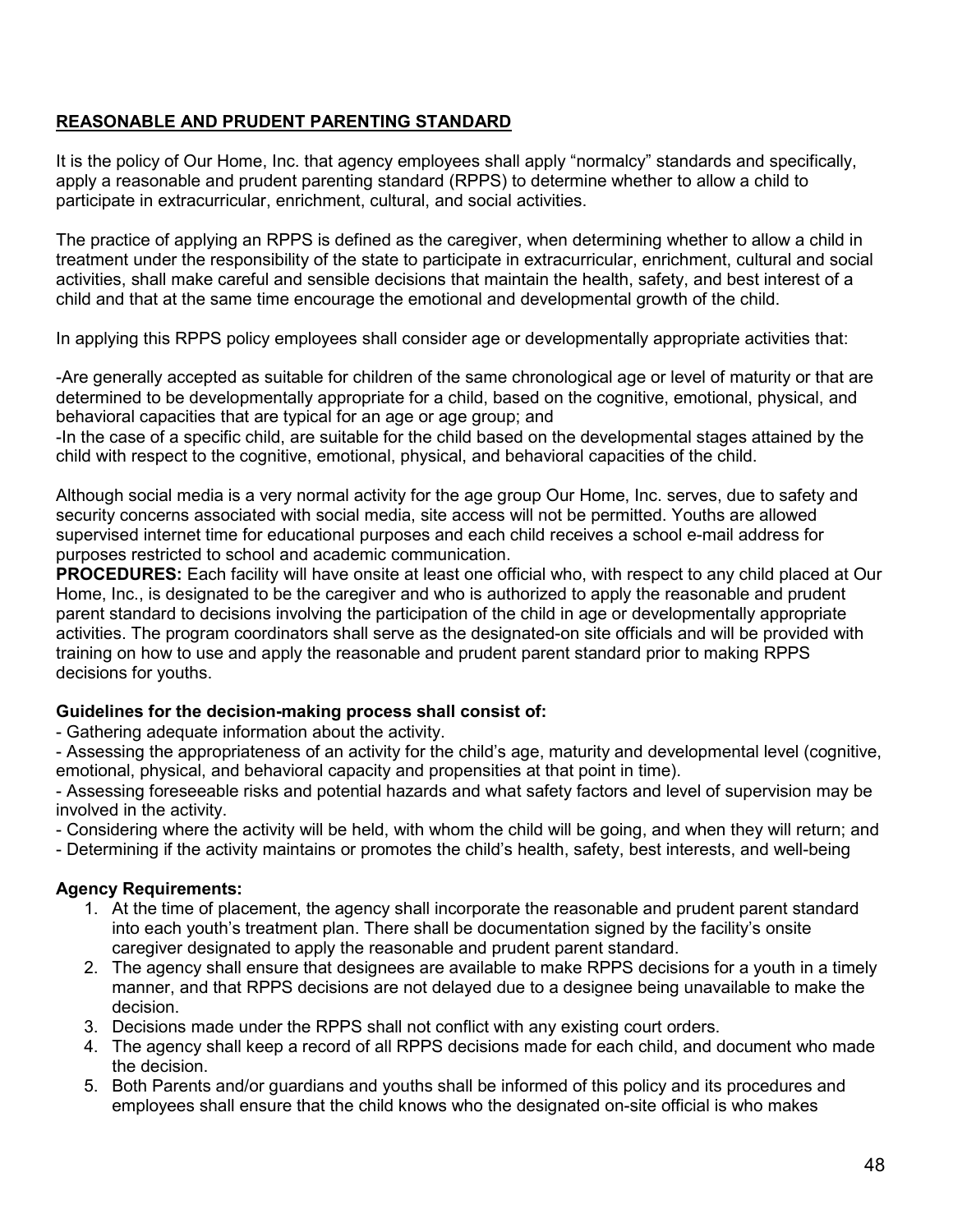decisions using the RPPS. To ensure notification is completed, an acknowledgement form will be signed upon intake by parents and/or guardians and youths.

6. The agency shall conduct a review of RPPS parameters, requirements, and agency policies and procedures pertaining to the RPPS at least annually.

Our Home, Inc. is not liable for harm caused to a child in an out of home placement if the child participates in an activity approved by the facility, provided that the facility has acted in accordance with the reasonable and prudent parent standard.

#### **YOUTH ACCESS TO CASE RECORDS**

Youths may have access to certain information in their case record. Youths seeking access to case records shall follow the subsequent procedures:

- 1. The youth shall make a written request to their assigned Counselor/Group Leader for permission to review the case record. The youth shall fully state the purpose for seeking such access and shall specify which section(s) of the record he or she wishes to review.
- 2. If the youth wish to review non-medical sections of the case record, the Counselor/Group Leader and the Program Coordinator shall meet to determine if case record access is, or is not, in the best interest of the youth. **\***
- 3. If the youth wish to review medical sections of the case record, the Counselor/Group Leader, the Program Coordinator, and the Medical Director shall meet to determine if case record access is, or is not, in the best interest of the youth. **\***
- 4. If permission to review is granted, the Counselor/Group Leader shall be present when the youth is reviewing the record, for control and interpretive purposes. The review shall be noted in the youth's progress notes.
- 5. If permission to review is denied, the Counselor/Group Leader shall provide the youth with an explanation as to why denial was made and shall note the explanation in the youth's progress notes.

In the event that old, negative coping skills are displayed Our Home, Inc. has in place a Seclusion Restraint Policy to ensure the safety and security of everyone.

#### **NOTICE OF PRIVACY PRACTICES**

#### **THIS NOTICE DESCRIBES HOW MEDICAL INFORMATION ABOUT YOU MAY BE USED AND DISCLOSED AND HOW YOU CAN GET ACCESS TO THIS INFORMATION.**

#### **PLEASE REVIEW THIS NOTICE CAREFULLY.**

#### **Effective date of this Notice and policy is January 9, 2008.**

**1. PURPOSE:** Our Home, Inc. and its professional staff and employees follow the privacy practices described in this Notice. Our Home, Inc. keeps your health information in records that will be maintained and protected in a confidential manner, as required by law. Please note that in order to provide you with the best possible care and treatment all professional staff involved in your treatment and employees involved in the health care operations of the agency may have access to your records.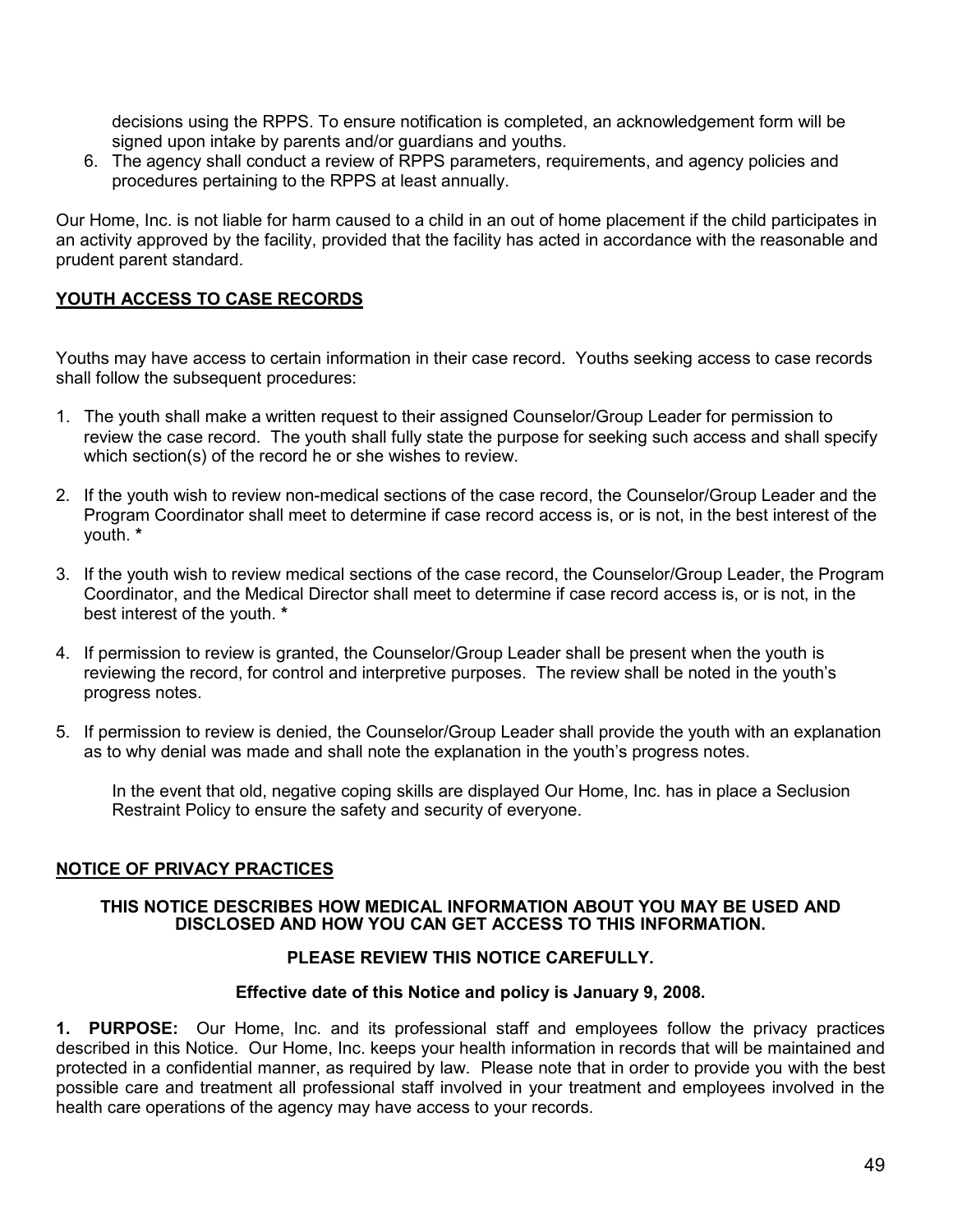# **2. WHAT ARE TREATMENT AND HEALTH CARE OPERATIONS?**

Your treatment includes sharing information among health care providers who are involved in your treatment. For example, if you are seeing both a physician and a psychologist, they may share information in the process of coordinating your care. Treatment records may be reviewed as part of an on-going process directed toward assuring the quality of Agency operations. Staff members designated for Quality of Care may access clinical records periodically to verify that Agency standards are met.

# **3. HOW WILL OUR HOME, INC. USE MY PROTECTED HEALTH INFORMATION?**

Your personal health records will be retained by Our Home, Inc. for approximately seven (7) years after your discharge. After that time has elapsed, your records will be erased, shredded, burned or otherwise destroyed in a way that protects your privacy. Copies of health records that have been distributed to other entities may continue to exist and are managed by their policies.

Until the records are destroyed, they may be used for the following purposes unless you request restrictions on a specific use or disclosure.

- As may be required by law.
- For public health purposes such as reporting of child abuse or neglect; reporting reactions to medications; infectious disease control; notifying authorities of suspected abuse, neglect or domestic violence (if you agree or as required by law).
- Health oversight inspections, e.g., Licensing/accreditation surveys, audits, inspections or investigations of administration and management of Our Home, Inc.
- Lawsuits and disputes.
- Law enforcement (e.g., in response to a court order or other legal process) to identify or locate an individual being sought by authorities; about victim of a crime under restricted circumstances; about a death that may be the result of criminal conduct; about criminal conduct that occurred in the practice, when emergency circumstances occur relating to a crime.
- To prevent a serious threat to health or safety.
- To carry out treatment and health care operations functions through transcription and billing services.
- To military command authorities if you are a member of the armed forces or a member of a foreign military authority.
- National security and intelligence activities.
- Alcohol and drug abuse information has special privacy protections. Our Home, Inc. will not disclose any information identifying an individual as being a youth or provide any mental health or medical information relating to a youth's substance abuse treatment unless (1) the youth consents in writing; (2) a court order requires disclosure of the information; (3) medical personnel need the information to meet a medical emergency; (4) qualified personnel use the information for the purpose of conducting research, management audits, or program evaluation; or (5) it is necessary to report a crime or a threat to commit a crime or to report abuse or neglect as required by law.

#### **4. YOUR AUTHORIZATION IS REQURED FOR OTHER DISCLOSURES.**

Except as described previously, we will not use or disclose information from your record unless you authorize (permit) in writing to do so. You may revoke your permission, which will be effective only after the date of your written revocation.

#### **5. YOU HAVE RIGHTS REGARDING YOUR PROTECTED HEALTH INFORMATION.**

You have the following rights regarding your health information.

- You have the right to look at a copy and obtain a copy of your medical information as maintained by Our Home, Inc. The request must be made in writing. You may not look at or copy information that is subject to law that prohibits access to medical information.
- You have the right to receive a list of certain disclosures we have made of your protected health information. These disclosures, if any, were made for purposes other than treatment, payment, healthcare operations, or other special exceptions.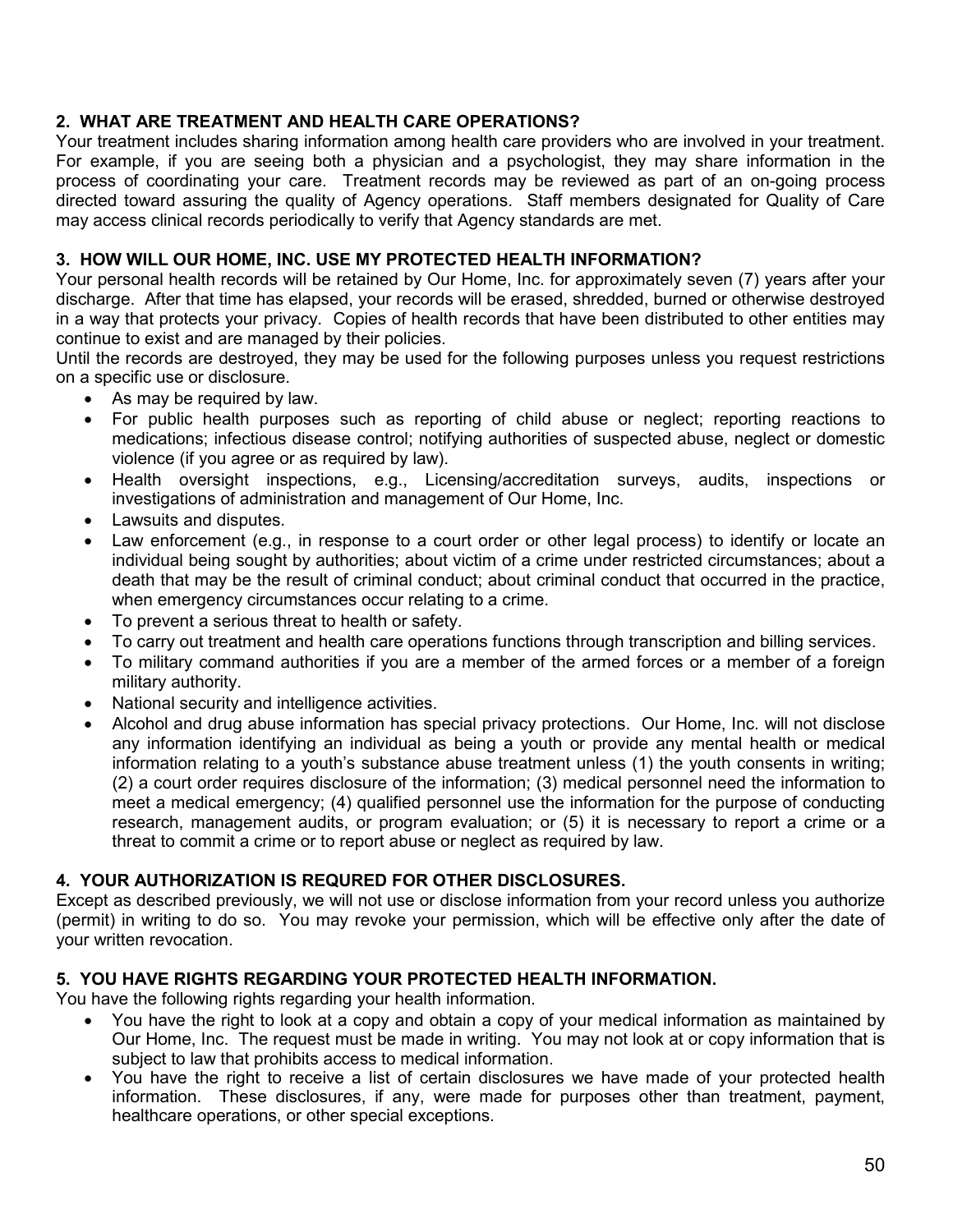- You have the right to request Our Home, Inc. to amend your medical information. The request must be made in writing. Your request may be denied if the changes apply to records Our Home, Inc. did not create, or for certain other reasons.
- You have the right to request restrictions of the use and disclosure of your restricted health information. Your request must be made in writing and must state specific restrictions requested and to whom the restrictions should apply. We are not required to agree to these additional restrictions.

#### **6. REQUIREMENTS REGARDING THIS NOTICE.**

Our Home, Inc. is required to provide you with this Notice that governs our privacy practices. Our Home, Inc. may change its policies or procedures in regard to privacy practices. If and when changes occur, the changes will be effective for health information we have about you as well as any information we receive in the future. You may ask for and receive the Privacy Notice that is in effect at the time.

#### **7. QUESTIONS AND COMPLAINTS.**

If you have any questions regarding this notice, please ask to speak with our Business Manager.

If you believe we have violated your privacy rights, please contact our Business Manager. We will not retaliate against you for filing a complaint. You may also submit a written complaint to the U.S. Department of Health and Human Services at the following address:

> U.S. Department of Health and Human Services Office of Civil Rights 200 Independence Avenue, S.W. Washington, DC 20201 Or Phone: 1-202-619-0257 Toll-Free: 1-877-696-6775

#### **Notification of Agency Policies**

We are also required to let you know of policies established by Our Home, Inc. to ensure for the health, safety, and care of each youth. Copies of these policies are available upon request.

- 
- \* Admission \* Confidentiality of Information
	- Written Treatment Plan \* In-house Abuse and/or Neglect Prevention & Intervention
		-
- 
- \* Scope of Services \* \* Access to Health Care<br>\* Case Management \* \* Collection and Recordin
- \* Case Management \* Collection and Recording of Health Appraisal Data<br>\* Counseling \* \* Medical Emergency Plan **Medical Emergency Plan**
- -
- Youth Discipline
- Discharge **\* 14.5 mmediate Medical Examination and Treatment**
- **Reporting Requirements**

Regarding the policies listed above, we are required to advise you of our reporting obligations. Reports must be made to the following individuals or agencies as required on a monthly and/or quarterly basis or if a specific event occurs:

- Placement Agency/Worker
- State Certification Team
- Department of Social Services Office of Child Protection Services
- \* Department of Social Services Division of Medical Services
- South Dakota Advocacy Services
- Centers for Medicare & Medicaid Services Regional Office